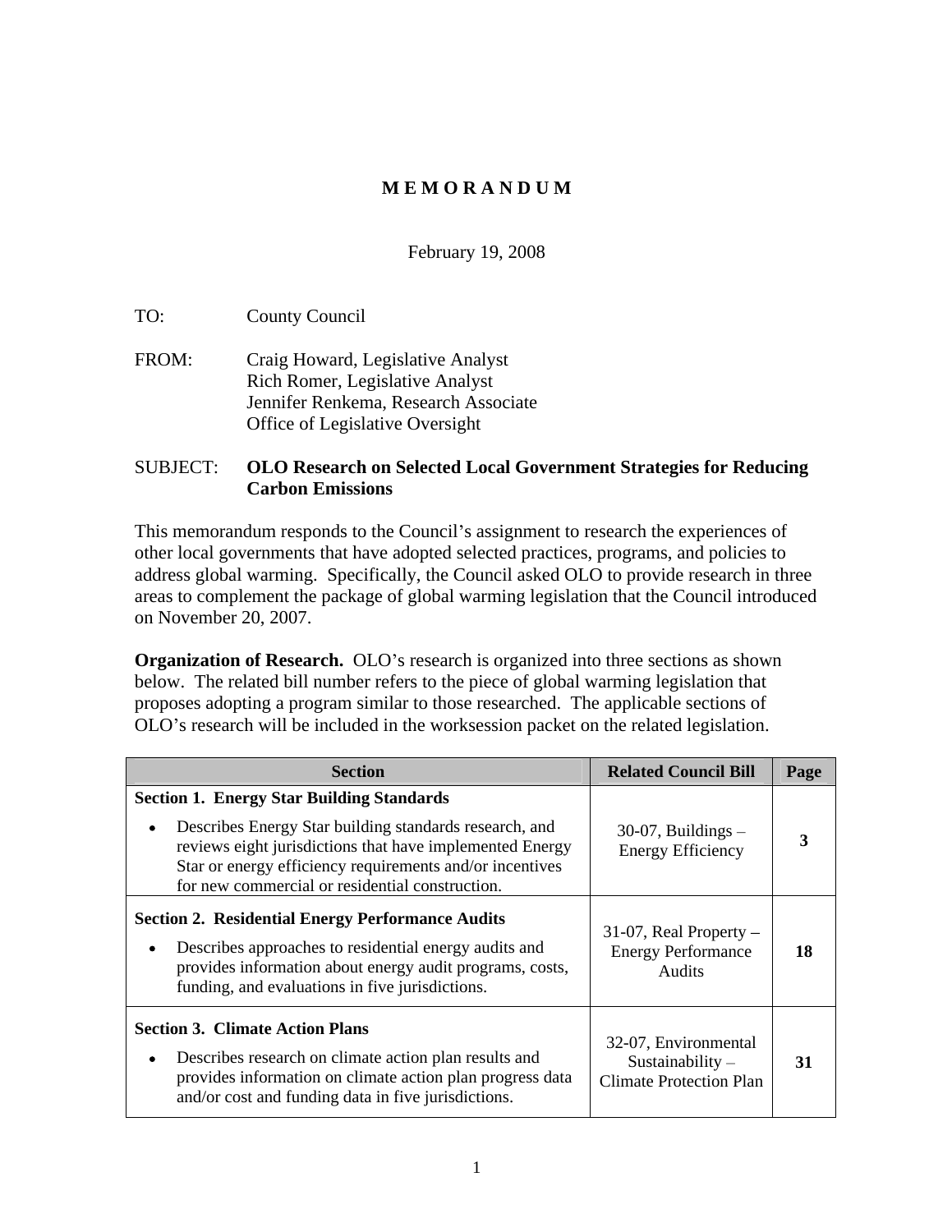**Project Background.** The Council included a project in the Office of Legislative Oversight's FY 2008 Work Program to review local government strategies for reducing carbon emissions. The original project description, as recommended by Councilmember Ervin, stated that OLO staff would return to the Council with a refined project scope before beginning the project.

On November 20, 2007 the Council introduced a package of seven bills related to global warming/carbon emission reduction. OLO consulted with Council and Department of Environmental Protection staff in developing the final project scope. This finalized scope was designed to complement the work done in preparing and supporting the package of legislation, avoid duplication of staff effort, and allow completion of the research in time for Council Committee worksessions on the bills.

**Scope of Research.** The finalized scope of research was summarized by OLO in a December 2007 memorandum to Councilmembers. Specifically, the Council asked OLO to provide research in three areas to complement the package of global warming legislation that the Council introduced November 20, 2007. Each of the areas is included within a global warming bill.

- Energy Star building standards for new residential and commercial construction;
- Residential home energy audit programs; and
- Carbon reduction practices, programs, and policies that have been implemented as part of a formal climate action plan.

For each of the three areas, OLO sought information from other jurisdictions on the type and structure of relevant programs, data on program costs and sources of funding, and data on actual or estimated carbon reduction results.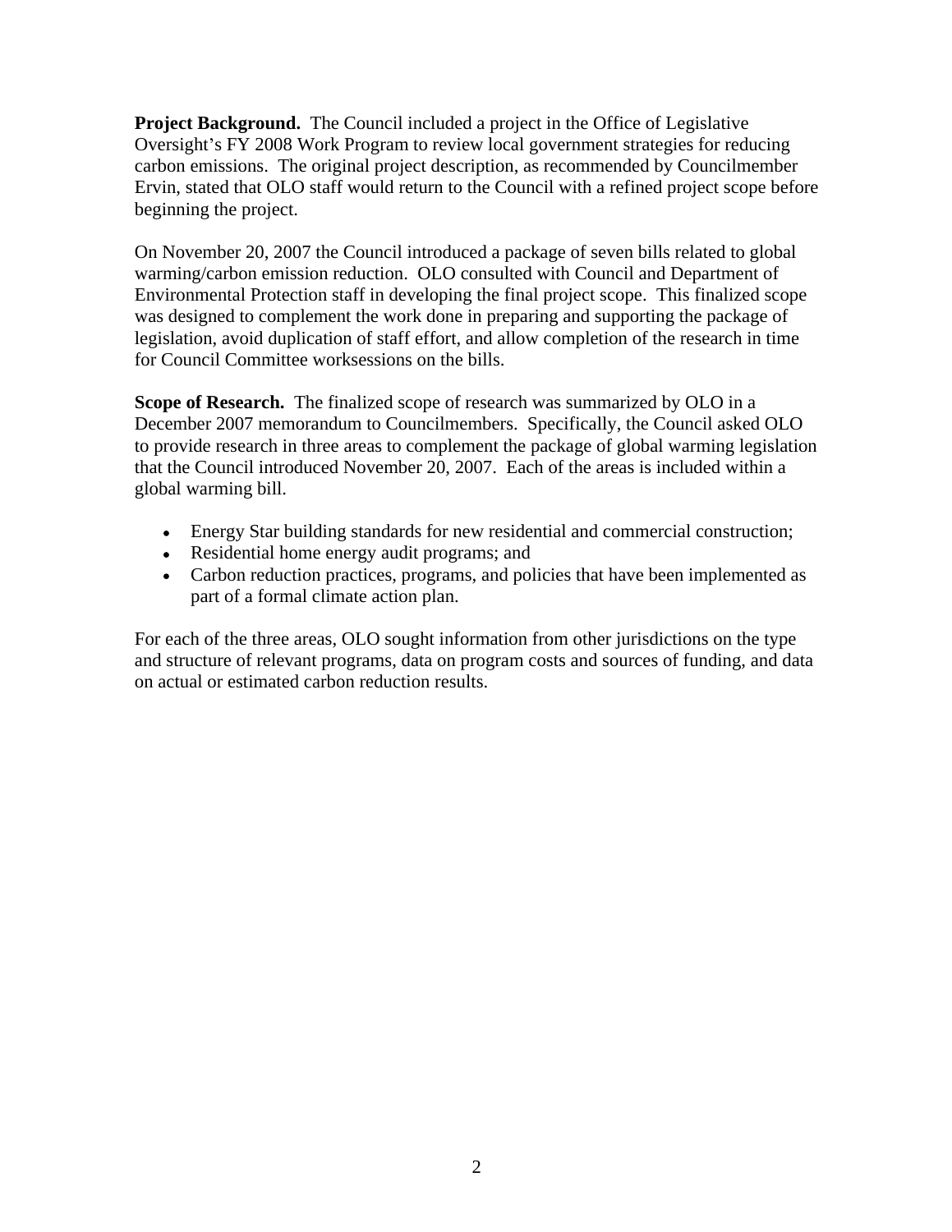# **SECTION 1: ENERGY STAR BUILDING STANDARDS**

Proposed Montgomery County Council Bill 30-07, as introduced by the Council on November 20, 2007, is intended to "reduce the energy consumption of commercial, residential, and government buildings in the County." The bill would amend the County Code relating to buildings, energy, and environmental policy by requiring:

- Energy Star construction standards for new multi-family and single-family residential buildings;
- Energy Star construction standards for new commercial buildings;
- A study and report on incentives for energy efficiency retrofits of existing commercial, multi-family residential, and/or single family residential buildings;
- Building owners to pay an "Environmental Sustainability Fee" if the building does not comply with environmental design or energy efficiency standards;
- Energy performance contracting for County buildings; and
- Energy savings plans for reducing the amount of energy used by each County building, as well as reducing the building's operational and maintenance costs.

## **I. Introduction**

OLO's research focused on Energy Star building standards for new commercial and/or residential construction. This section summarizes general research on Energy Star construction programs, and also summarizes the experiences of local governments that have adopted Energy Star and/or energy efficiency construction standards. OLO did not evaluate the merit of adopting Energy Star building standards for new construction. OLO contacted eight jurisdictions that have implemented requirements and/or incentives

for the use of Energy Star standards in new residential and commercial construction. Specifically, OLO requested information from each jurisdiction on:

- The method(s) used and steps taken by the jurisdiction to introduce and implement the program;
- Data on implementation costs and sources of funding; and
- Any measurement data that has been collected or how the jurisdiction intends to measure program results.

## **II. Executive Summary**

The U.S. Environmental Protection Agency (EPA) created an Energy Star program for buildings in 1995. The Energy Star program for buildings currently includes commercial and residential new construction, and existing structure retrofits. According to the EPA:

- Energy Star labeled commercial buildings consume about 35% less energy and produce about 26% less carbon dioxide than the average commercial building.
- Energy Star labeled residential homes are between 15% and 30% more energy efficient than standard homes built to the 2004 International Residential Code.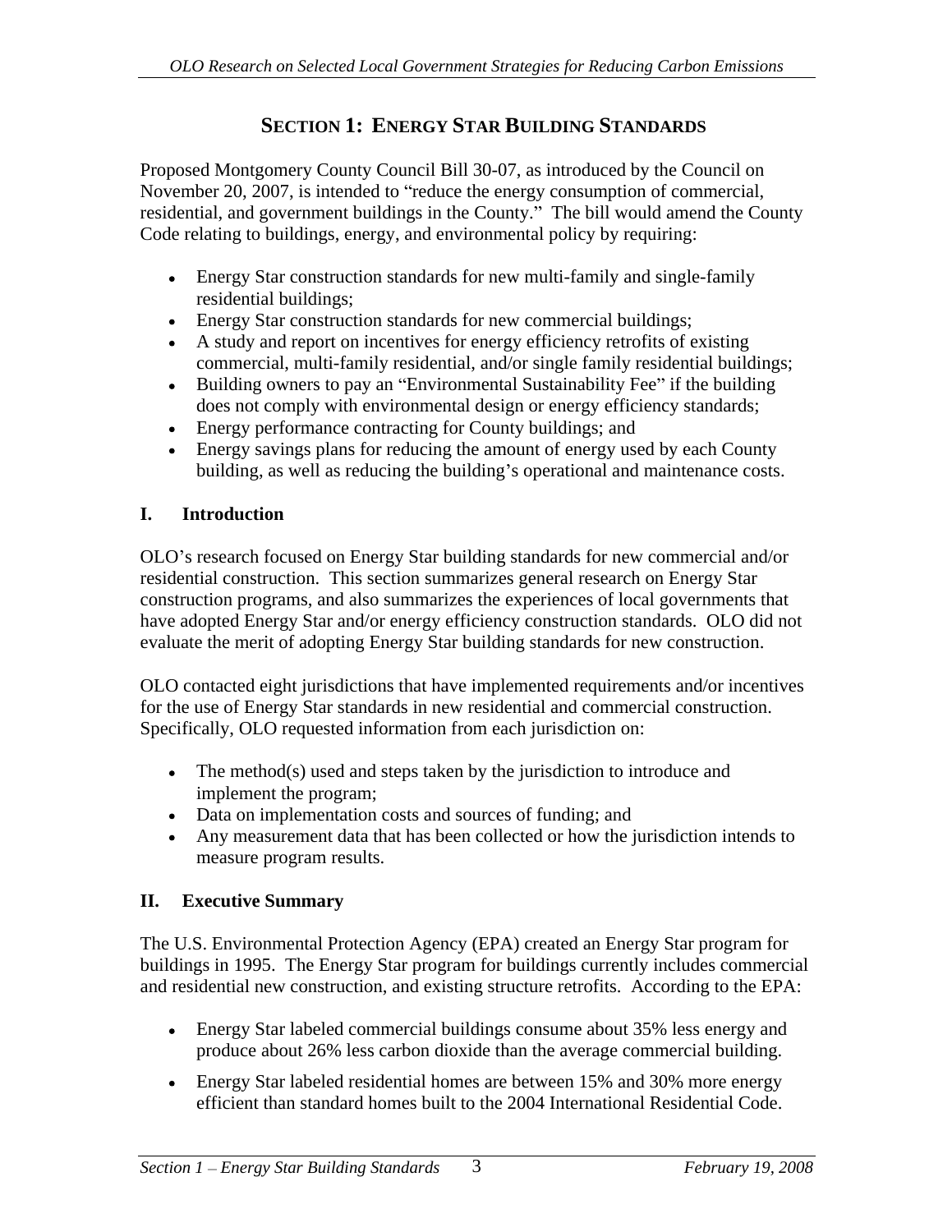OLO researched jurisdictions with Energy Star or other energy efficiency requirements and/or incentives for new residential and commercial construction. OLO found limited use of specific Energy Star or energy efficiency construction standards among local jurisdictions. However, many jurisdictions use some form of green building rating or standards (e.g., LEED) that can result in greater energy efficiency during construction.

OLO summarized information from eight jurisdictions that have Energy Star or other energy efficiency requirements and/or incentives. OLO found:

- Five jurisdictions require Energy Star and/or an energy efficiency standard for certain new residential and/or commercial construction: Frisco, Texas; Boulder, Colorado; Greenburgh, New York; West Chester, Pennsylvania; and Arlington County, Virginia.
- Three jurisdictions have energy efficiency incentive programs for residential and commercial construction: Austin, Texas; Chicago, Illinois; and Los Angeles, California. The incentives offered include expedited permitting, fee waivers and rebates, and assistance with publicity and marketing.

OLO was able to obtain information on the annual cost of these programs from two jurisdictions: Austin (\$1.6 million) and Chicago (\$560,000). For the other jurisdictions, the costs of the program were not readily distinguishable from other functions, such as permitting and plan review.

In addition, EPA Energy Star program staff estimate that, depending on a given builder's practices, it may cost about \$2,000 to \$2,500 more for a builder to construct a residential building to Energy Star levels.

OLO found data on program outcomes from two jurisdictions: Austin and Frisco. Both jurisdictions report energy and dollar value savings, and reductions in carbon emissions from their programs. Specifically:

- Austin reports that its energy efficiency construction program led to over 16,000 tons of  $CO<sub>2</sub>$  emissions avoided in FY07 from the residential and commercial sectors.
- Frisco reports that 12,000 Energy Star labeled residential homes were built under its program between 2001 and 2008, leading to around 26,000 tons of  $CO<sub>2</sub>$ emissions avoided and lower average annual utility costs of \$430 per home.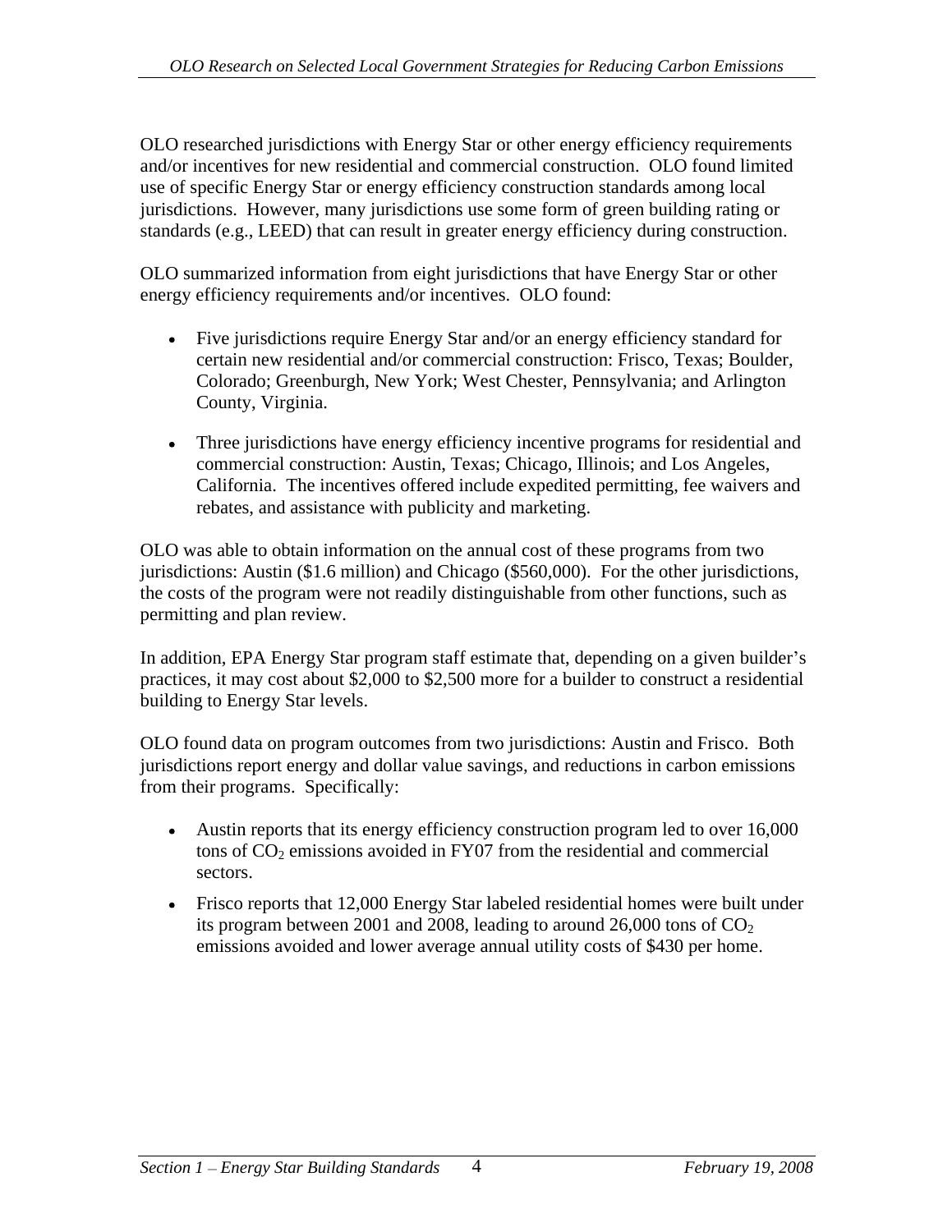#### **III. General Research Findings**

The U.S. Department of Energy s (DOE) *2007 Buildings Energy Data Book* provides data on energy consumption in the residential, commercial, industrial, and transportation sectors. According to the DOE *Data Book*, residential and commercial buildings made up 40% of total primary energy consumption in the U.S. in 2005, including 72% of electricity consumption and 55% of natural gas consumption.<sup>1</sup>

The DOE's *Data Book* also reports that in 2005, buildings comprised 630 million metric tons (39%) of the carbon dioxide  $(CO_2)$  emissions in the United States. This figure is approximately equal to the combined CO<sub>2</sub> emissions from all sources in Japan, France, and the United Kingdom.

#### **1. Introduction to Green Building and Energy Star**

**Green Building**. Green building is the design, construction, and operation of buildings that perform at a high environmental, economic, and engineering level. $<sup>2</sup>$  The</sup> The state of the state of the state of the state of the state of the state of the state of the state of the state of the state of the state of the state of the state of the state of the state of the state of the state of t construction of "green buildings" requires the inclusion of environmental, health, and waste prevention criteria in building design, site planning, preparation, and construction. As a result, green buildings use less energy, consume less water, generate fewer air pollutants, and provide a healthier indoor environment.<sup>3</sup>

In the United States there are a number of green building rating systems and guidelines. According to the EPA, the most widely recognized program is the U.S. Green Building Council's Leadership in Energy & Environmental Design (LEED) certification.

The green building certification systems rate buildings by awarding points for environmentally preferable construction, design, and operations. A building is rated on a range of factors, which may include energy efficiency. **A green building certification does not have to involve energy efficient design, construction, or operation, and may not necessarily be more energy efficient than a standard building.**<sup>4</sup>

**Energy Star Program.** The Energy Star program label relates solely to the energy efficiency of a building or product. The United States Environmental Protection Agency (EPA) created the Energy Star program in 1992, and it is now a joint program of the EPA and DOE. Energy Star applies its label to qualifying energy-saving products, that range in application from household appliances to homes. The Energy Star program for buildings includes commercial, residential, and existing structure retrofits.

 <sup>1</sup> *2007 Building Energy Data Book*,<http://buildingsdatabook.eren.doe.gov>.Primary energy is the total energy consumed by an end-user, including energy used in the generation and transmission of electricity.<br><sup>2</sup> Montgomery County Council. "Environmental Policy Issues and Actions Report." Resolution 15-597.

May 11, 2004. <sup>3</sup> Metropolitan Washington Council of Governments, *Greening the Washington Metropolitan Region s*

*Built Environment*. July 10, 2007.<br><sup>4</sup> U.S. Environmental Protection Agency. ''Off the Charts.'' Energy Star Newsletter. Summer 2006.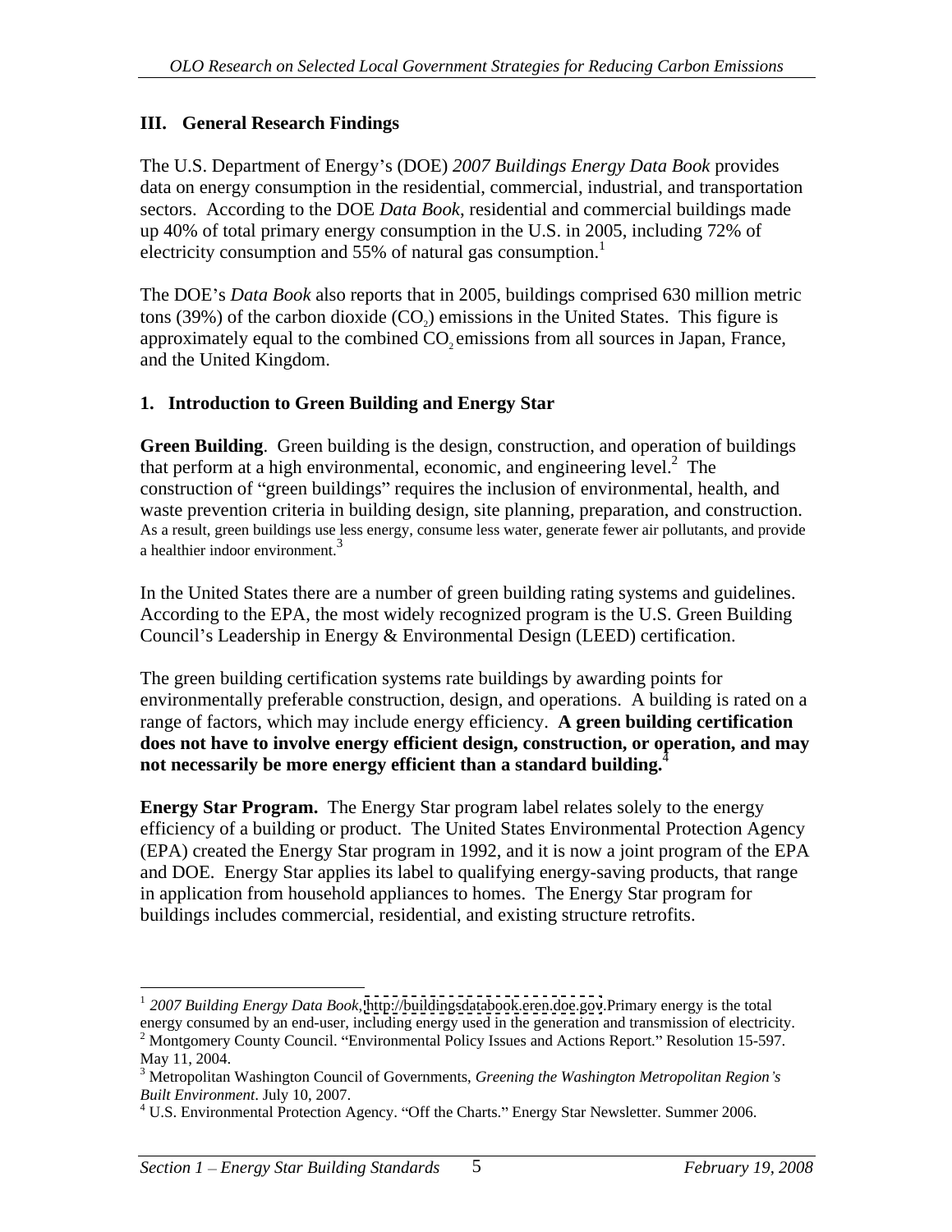#### **2. Energy Star for Commercial Buildings**

**Program Description.** The Energy Star commercial building performance rating system uses national benchmarks of building energy efficiency to compare the energy use of individual commercial buildings to the national stock of similar buildings. The national benchmarks are based on the Commercial Building Energy Consumption Survey, a survey of buildings conducted every four years by the DOE. The Energy Star national energy performance rating system is a scale of one to 100, where a rating of 50 indicates average building energy performance.

To earn an Energy Star label, the owner of a commercial building must have an independent professional engineer verify that it has earned a rating of 75 or higher. The rating is based on at least 11 consecutive months of energy data, which cannot be more than 120 days old. The building must also conform to the current industry energy standards, including thermal comfort, ventilation, indoor air quality, and lighting.<sup>5</sup> Commercial Energy Star ratings are calculated for 11 commercial building types using the total amount of raw fuel that is required to operate a building.<sup>6</sup>

The EPA's Portfolio Manager program allows building owners to track the progress of energy efficiency efforts, compare the energy use of buildings to other peer facilities across the country, and target investments in energy efficiency. Using this program, building owners may re-apply and receive the Energy Star label each year, but are not required to do so.

**Research on Energy Star Commercial Buildings.** According to the EPA, Energy Star labeled buildings consume about  $35\%$  less energy and produce about  $26\%$  less CO<sub>2</sub> than the average commercial building.<sup>7</sup>

 From 1999 to 2007, over 4,000 commercial buildings earned the Energy Star label. About 3,400 of those commercial buildings received the Energy Star label for the first time. In addition, more than 1,000 buildings have received the label two or more times. According to the EPA, these buildings cover almost 746 million square feet, and saved nearly \$1.5 billion annually in lower energy bills relative to average commercial

buildings.<br>One study that analyzed the energy use of almost 900 Energy Star labeled office buildings in 2004 found that the Energy Star buildings use one third less energy than an "average" office building. The Energy Star office buildings in the study saved, on average, \$0.50 per square foot per year in energy costs.<sup>8</sup>

 $\frac{5}{5}$  Energy Star www.operayster.gov Energy Star. [www.energystar.gov](http://www.energystar.gov)

<sup>&</sup>lt;sup>6</sup> Energy Star commercial building types include bank/financial institutions; courthouses; hospitals; hotel/motel; K-12 schools; medical offices; offices; dormitories/residence halls; retail stores;

supermarket/grocery stores; and storage and warehouses.<br><sup>7</sup> U.S. Environmental Protection Agency. ''Off the Charts.'' Energy Star Newsletter. Summer 2006.<br><sup>8</sup> Kats, Gregory. ''Documenting the Financial Benefits of Energy S

Analytics Report to EPA's Energy Star Program. February 2006.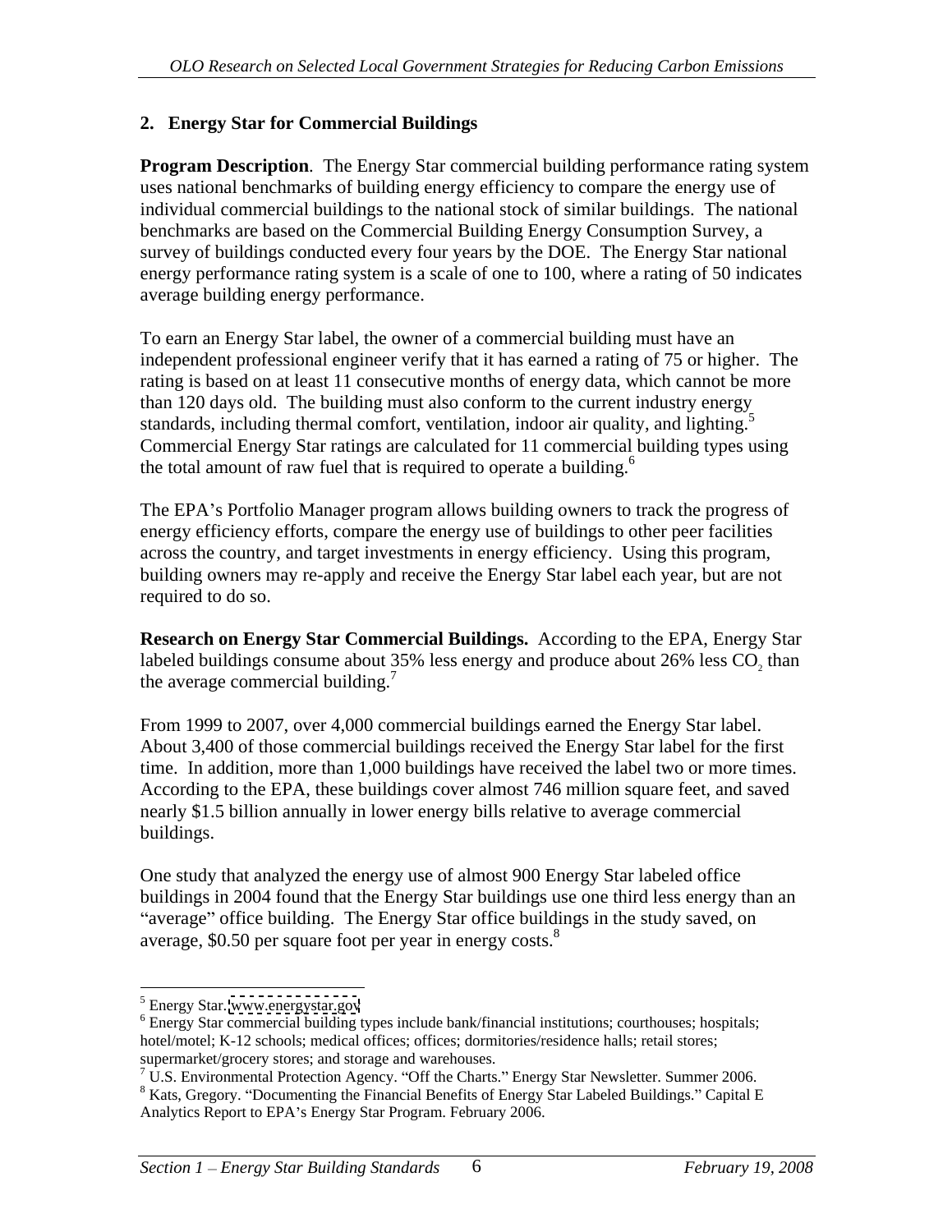Another study compared the direct real estate benefits between 223 Energy Star commercial buildings to 2,077 non-Energy Star commercial buildings. According to the study, the Energy Star buildings had:

- Higher occupancy rates;
- Higher rental rates; and
- $\bullet$  Lower operating expenses per square foot.<sup>9</sup>

#### **3. Energy Star for Residential Buildings**

**Program Description.** The Energy Star rating system for residential buildings is designed for buildings with three stories or fewer, including single-family, low-rise multi-family, and manufactured homes. There are two methods, or "paths," for residential building to earn the Energy Star label.

- *Performance Path* To earn the Energy Star label under this path, a newly constructed residential building must achieve a threshold Home Energy Rating System (HERS) score. A Residential Energy Services network (RESNET) certified inspector will conduct a prescribed set of tests on the home, including a blower door and duct blaster test. After tests, the building receives a HERS index score between 0 (zero net energy building) and 100 (standard energy use building). According to the EPA, a residential building in Maryland earns the Energy Star label if it achieves a HERS rating of 85 or lower.
- *Prescriptive Path* To earn the Energy Star label under this path, builders construct homes using Energy Star's "Builder Option Package." The "Builder Option Package" provides a prescribed set of energy efficient construction specifications. After construction is complete, a RESNET-certified home energy rater verifies that the building complies with the Energy Star specifications.

Both paths require a qualified home energy rater to visually inspect framing areas where air barriers are commonly missed, and an inspection of insulation.

Staff from EPA's Energy Star Residential Program estimate that, depending on a given builder's practices, it may cost about \$2,000 to \$2,500 more for a builder to construct a residential building to Energy Star levels.

**Research on Energy Star Residential Buildings.** According to the EPA, Energy Star residential homes are at least 15% more energy efficient than homes built to the 2004 International Residential Code, and include additional features that typically make them  $20-30\%$  more efficient than standard homes.<sup>10</sup> EPA staff report that as of 2007, about 850,000 Energy Star qualified homes had been built since the program began in 1995.

 $9$  Miller, Norm, Jay Spivey, and Andy Florance. "Does Green Pay Off?" November 2007.

<http://www.resourcesaver.org/file/toolmanager/CustomO16C45F95722.pdf><br><sup>10</sup> U.S. Environmental Protection Agency. "Features of Energy Star Qualified New Homes." [http://www.energystar.gov/index.cfm?c=new\\_homes.nh\\_features](http://www.energystar.gov/index.cfm?c=new_homes.nh_features)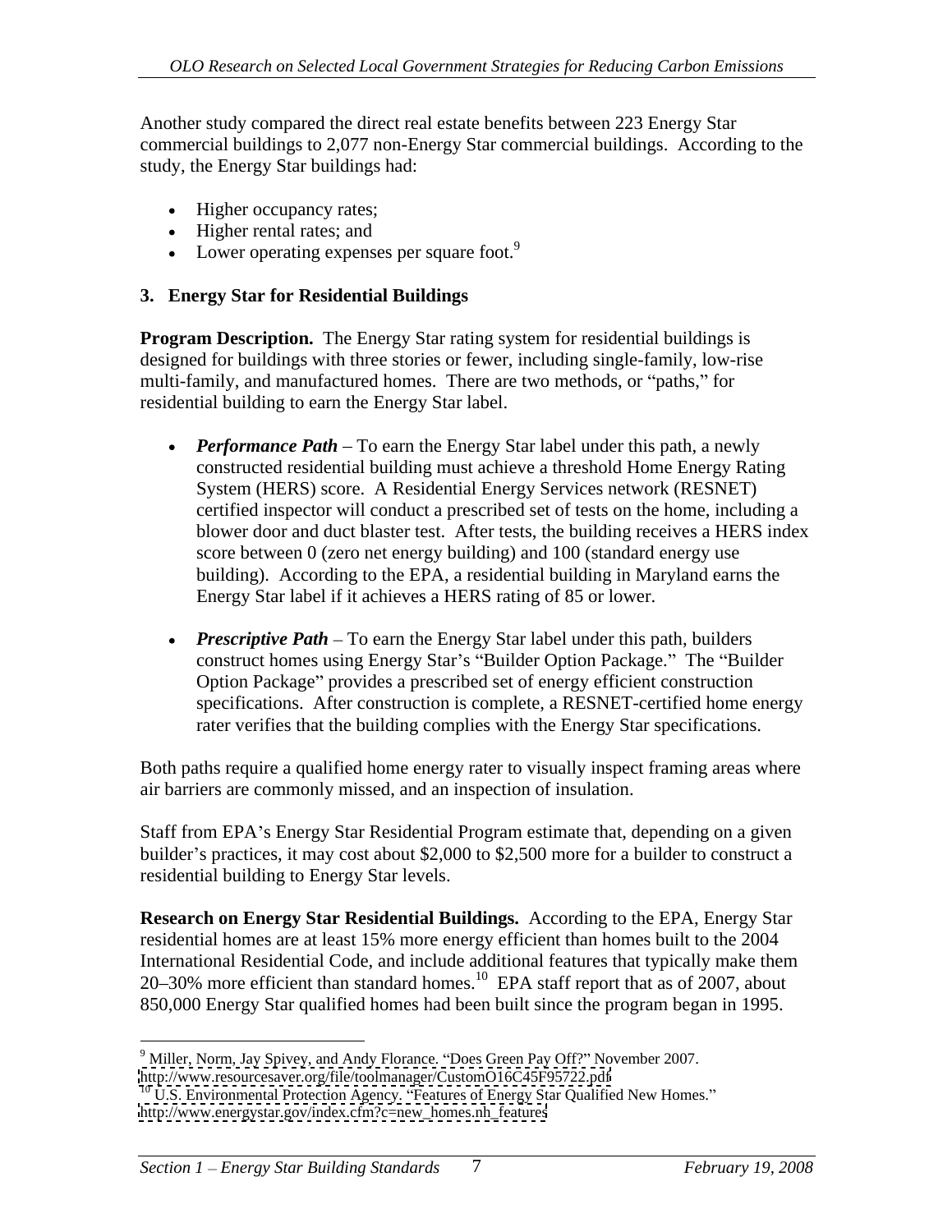Independent studies of Energy Star homes demonstrate improved energy efficiency compared to other homes. For example, Advanced Energy conducted a 2005 study for the EPA on monthly utility data for over 7,000 homes in Phoenix, Arizona. The study showed that the average Energy Star home consumed about 16% less kilowatt hours of electricity per square foot than the houses built to standard code from 1998 to  $2004$ .<sup>11</sup>

Finally, a 2006 study by Opinion Dynamics Corporation evaluated the Energy Trust of Oregon's Efficient New Homes (ENH) program that began in 2004. The ENH program provides financial incentives for single-family homes that meet Energy Star Northwest specifications. To apply for the incentive, developers must construct single-family homes to Energy Star Northwest specifications and provide verification that the home is achieving its goal of energy savings. The study showed that from 2004-05 participating developers built 505 homes under the program. These homes achieved a total energy savings of 6.1 million kilowatt hours and 290,000 therms.<sup>12</sup>

## **IV. Findings from Other Jurisdictions**

OLO contacted jurisdictions that have requirements and/or incentives for the use of Energy Star or energy efficiency standards in new residential and commercial construction.

The table below lists the eight jurisdictions OLO researched and the page where each summary begins. The amount and type of information OLO was able to compile varied among the jurisdictions.

| <b>Jurisdiction</b>                   | Page |
|---------------------------------------|------|
| Arlington County, Virginia            |      |
| City of Austin, Texas                 |      |
| City of Boulder, Colorado             | ∸∸   |
| City of Chicago, Illinois             |      |
| City of Frisco, Texas                 |      |
| City of Los Angeles, California       | 1 V  |
| Town of Greenburgh, New York          |      |
| Borough of West Chester, Pennsylvania |      |

<sup>&</sup>lt;sup>11</sup>Geller, Howard, Larry Kinney and Jeff Schlegel. "Review of Energy-Efficient New Homes Programs in the Southwest: Phoenix Home Energy Efficiency Study. Prepared by Advanced Energy for U.S. Environmental Protection Agency. January 2006.<br><sup>12</sup> Opinion Dynamics Corporation. "Process Evaluation of the Energy Trust of Oregon's Efficient New

Homes Program PY 2004-2005." July 19, 2006.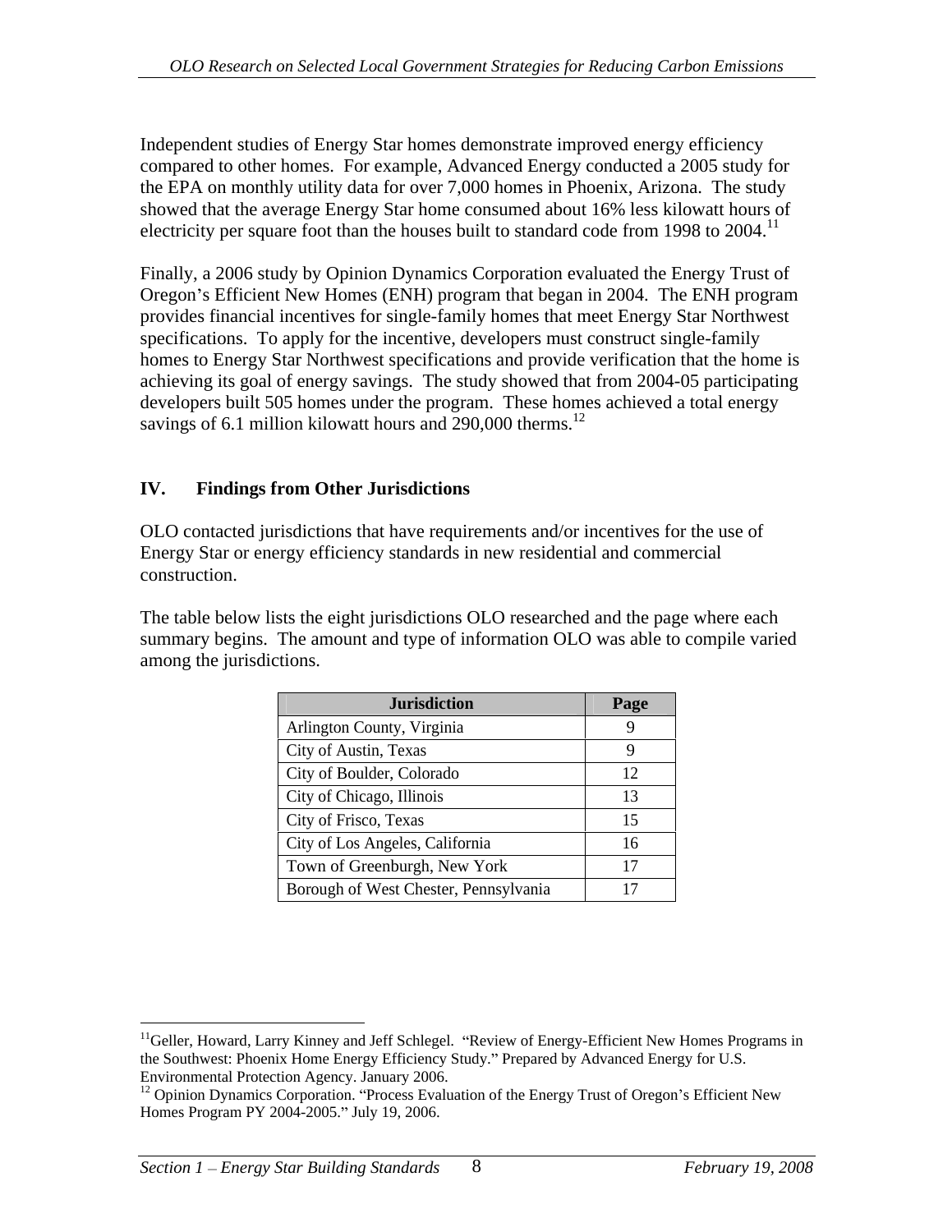# **ARLINGTON COUNTY, VIRGINIA**

In 2003, Arlington County enacted requirements for development projects undergoing site plan review to incorporate green building components and processes into the projects. Arlington County s green building program for site plan developments includes requirements for:

- Inclusion of a LEED accredited staff member on the development team;
- Submission of a LEED scorecard with the site plan application;
- Tracking the progress of LEED requirements throughout the course of the project;
- Developing a construction waste management plan; and
- Following certain Energy Star requirements for multi-family residential projects.<sup>13</sup> projects.<sup>13</sup>

**Energy Star requirements.** Arlington's Energy Star requirement for multi-family, residential, site plan development projects includes two components. First, the developer must install Energy Star labeled appliances, fixtures, and building components for all the clothes washers, dishwashers, refrigerators, ceiling fans, ventilation fans, light fixtures, and exit signs installed as part of the project.

Second, the developer must choose two of the following types of components and use Energy Star qualified products for all of those components installed as part of the project: programmable thermostats, residential light fixtures, windows and doors, and HVAC systems.

# **CITY OF AUSTIN, TEXAS**

The City of Austin has two different energy efficiency programs/policies that relate to new residential and/or commercial construction.

# **1. Energy Code for New Construction**

Austin recently adopted the 2006 International Energy Code (IECC) with additional amendments from the City. The new energy code increases the minimum energy efficiency standard for new construction or retrofits of existing buildings. City staff estimate that the 2006 IECC with the local amendments will to result in buildings that are about 19% more energy efficient than those built under the 2000 IECC, Austin's previous energy code standard.<sup>14</sup>

<sup>&</sup>lt;sup>13</sup> Arlington County, Virginia. "Green Building." Environmental Services. 2007.<br><sup>14</sup> Morgan, Richard. "Houston Green Building Roadmap." Austin Energy.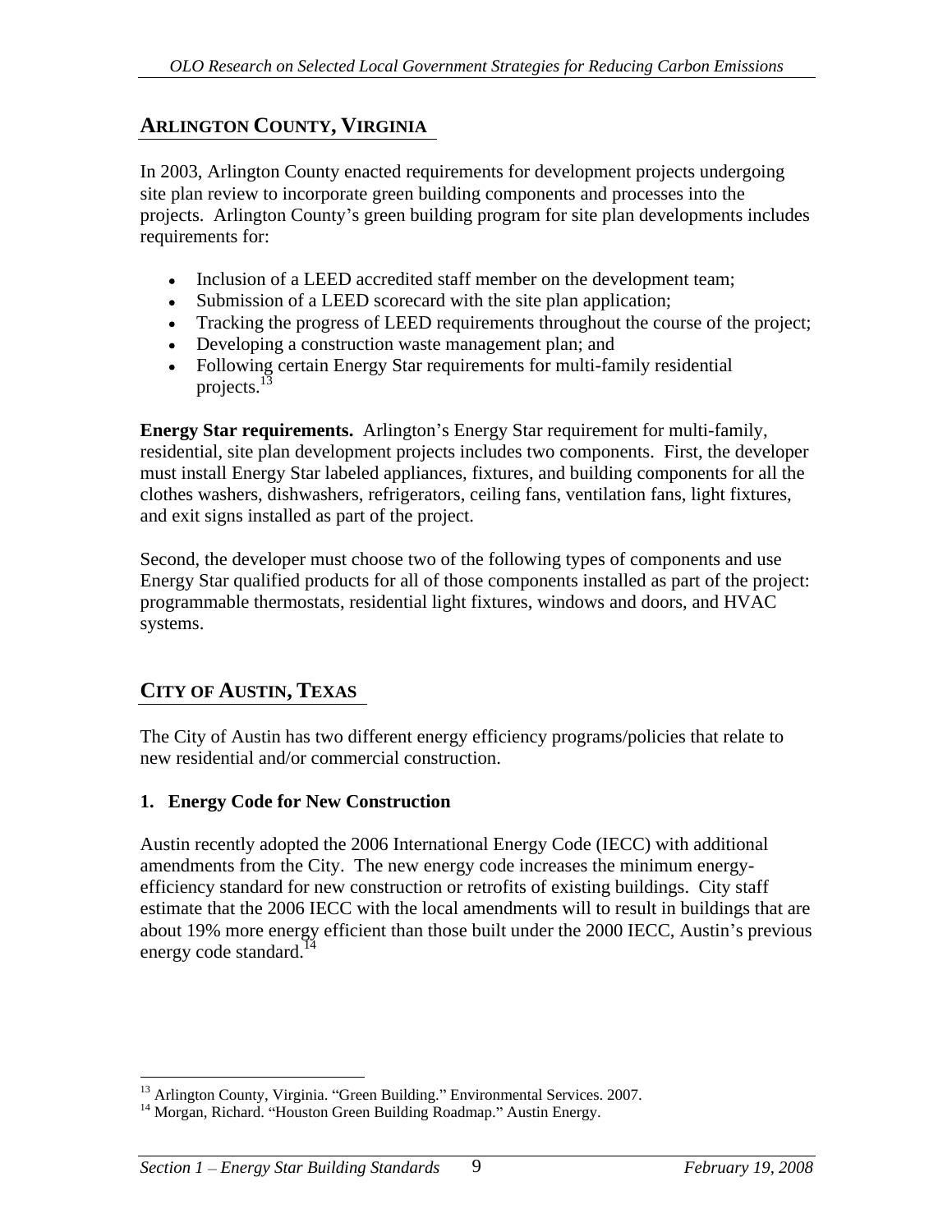#### **2. Green Buildings Program**

Austin Energy, the City of Austin's municipal utility, administers a Green Building program that includes energy efficiency standards. The program educates builders about sustainable building practices, and assists participating builders through marketing services, consulting services, and identifying possible rebates and loans for energy efficiency measures. The program began in 1991 as a program for single-family homes. The program added a commercial building component was added in 1995, and a multifamily component in 1999.

Austin's Green Building program is required for certain affordable housing projects, and for buildings located in the central business district, planned unit developments, and other designated areas. It is also required for buildings built under certain incentive programs, such as added density, expedited review, or fee waivers. The program is voluntary for all other residential, commercial, and multi-family development. The Green Building Program rates construction projects using a point structure for

sustainable features, including energy efficiency, water efficiency, and materials efficiency. Minimum energy efficiency requirements along with the rating process for the different types of construction are summarized below:

- **Single-Family Residential** Minimum energy efficiency requirements include HVAC efficiency and sizing standards, duct leakage testing, air barriers as per Energy Star standards, and a minimum of five fluorescent lights. The rating process includes construction plan reviews, inspection during construction, duct testing performed by a third party, and final certification.
- $\bullet$ **Multi-Family Residential – Minimum energy efficiency requirements include** using Energy Star labeled windows or exceeding the Austin energy code's building envelope performance requirements by 15%, and testing/commissioning of HVAC units. The multi-family program applies to low-rise residential projects with three floors or less. Program staff assist participating builders to set sustainability goals and provide site, design, and plan review. Austin also assists developers in locating available incentives for the project, and will help market the project if it achieves a green rating.
- **Commercial** Commercial buildings can either use the City's rating tool or apply for LEED certification. Minimum energy requirements include Energy Star qualified roof and exceeding Austin's lighting and building envelope energy requirements by 15%. Developers of commercial buildings submit a Request for Participation to Austin Energy to begin the green building certification process. Staff assist the developer to choose sustainable building measures, review project documents, analyze the project for efficiency, locate incentives, and market and promote the project. Multi-family residential projects of four or more stories and mixed use projects are rated as commercial projects.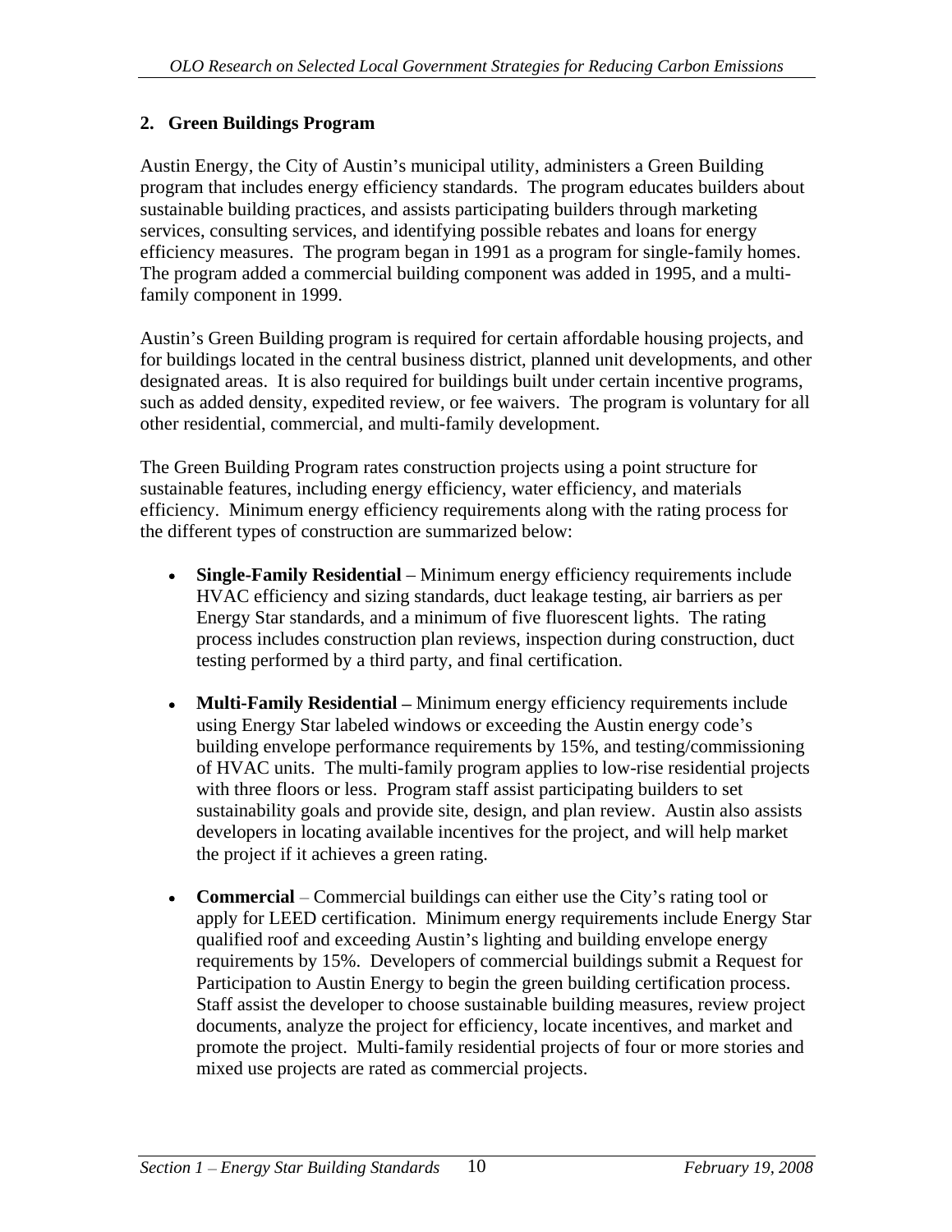**Program Costs and Sources of Funding.** The Fiscal Year 2008 budget for the program is about \$1.6 million. The program has a staff of 20, and personnel costs account for 75% of the FY08 budget. The remainder of the budget is for marketing, training, public education, and other miscellaneous expenses.

**Progress/Results.** As of February 1, 2008, Austin Energy staff report that:

- Over 7,600 residential homes have been rated by the Green Building program, with 35 homes attaining the highest rating (five stars);
- 19 multi-family projects, totaling over 9,000 residential units have been rated; and
- 36 commercial buildings have been rated.

Austin Energy tracks the electricity demand reduction and energy savings resulting from the program and reports the following data for FY06 and FY07.

| <b>Deman</b><br>Fiscal<br>Reduction<br>Year<br>(kilowatts) |            | Energy Savings Dollar Value of CO <sub>2</sub> Emissions (megawatt hours) Energy Saved Avoided<br>(megawatt hours) Energy Saved |             |
|------------------------------------------------------------|------------|---------------------------------------------------------------------------------------------------------------------------------|-------------|
| $\rm vY06$<br>14,755 kW                                    | 24,974 mWh | \$2,222,686                                                                                                                     | 15,927 tons |
| 15,914 kW<br><b>FY07</b>                                   | 25,579 mWh | \$2,276,531                                                                                                                     | 16,546 tons |

**Table 1-1: Green Building Program Results, FY06 FY07**

Source: Austin Energy, City of Austin

In FY07, Austin Energy also reported a reduction of 2,624,180 million BTU in gas energy from commercial buildings rated by the program.

**Program Experience.** City staff report that through the implementation of these programs, they have learned the importance of collaboration. Staff assert that the programs could not have been successful without the involvement of key stakeholders from the beginning, including: activists, contractors, home builders, and realtors.

City staff also report that a key to success was continually marketing the benefits of green building to the public. The City places advertisements in lifestyle publications, operates booths at building and environmental conferences, and holds a "Green by Design Seminar" four times a year. While there may have been some hesitance towards green building in the beginning, staff feel that the culture has changed, both in the workplace and in the community. Staff report that public acceptance and knowledge has reached the level that allows Green Building staff to focus more on marketing to the industry, while reducing the level of effort and funds spent on marketing to the public.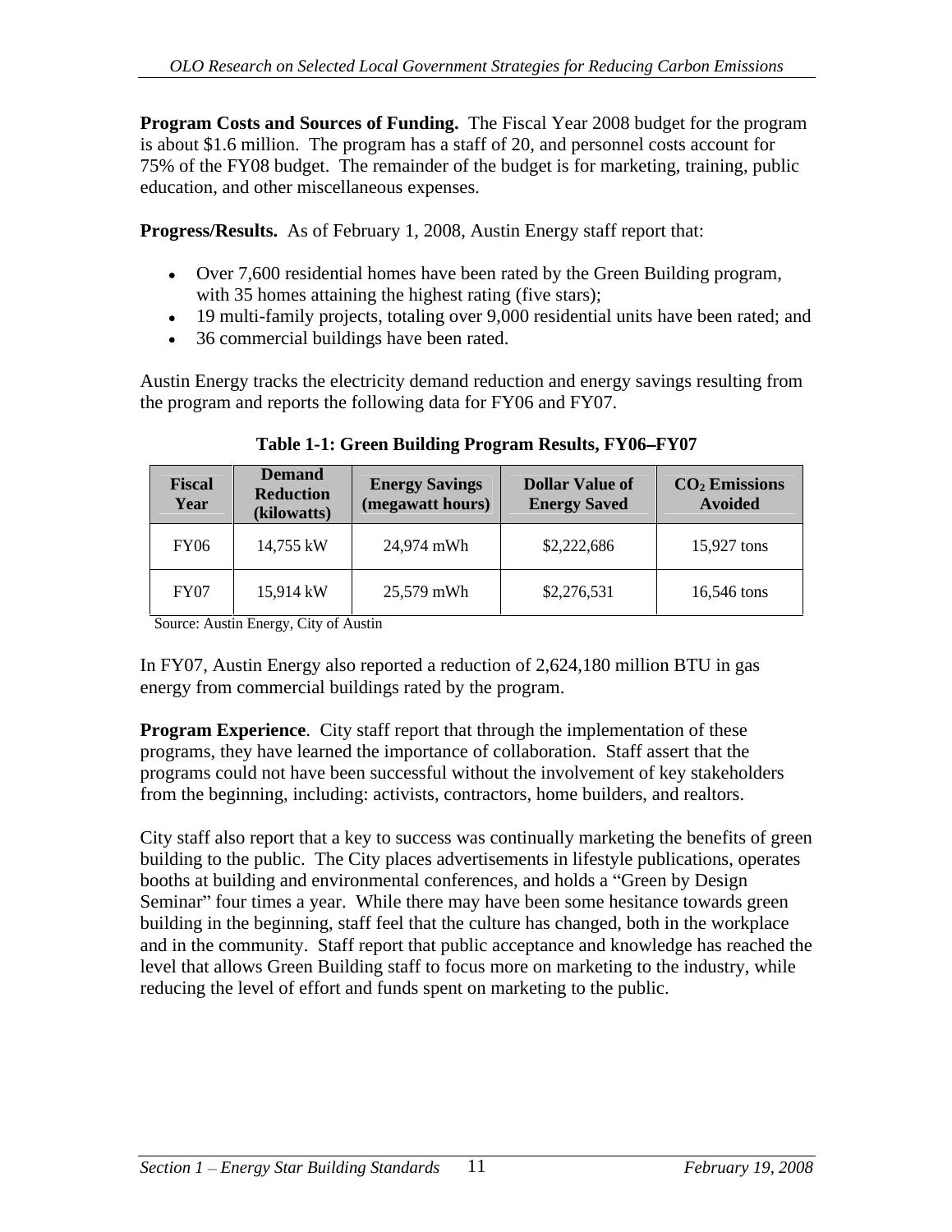# **CITY OF BOULDER, COLORADO**

The City of Boulder administers a Green Building and Green Points program that includes energy efficiency requirements for new construction. The Green Building and Green Points program is a mandatory energy and environmental rating program for the construction of single-unit, multi-unit, and mixed use residential developments.

Boulder originally enacted the Green Points program in 1996 to encourage "costeffective and sustainable residential building methods, conservation of fossil fuels, water and other natural resources, recycling of construction materials, reduction of solid waste, and improvement of indoor air quality."<sup>15</sup> The City Council amended the program in 2007 to mandate green building requirements for energy efficiency and construction waste as part of the Green Points program.<sup>16</sup> Also, the City of Boulder adopted the 2006 International Energy Conservation Code (IECC) in 2007.

**Green Points Program.** This program requires residential building permit applications for new construction, remodels, or additions to earn "green points" for various environmental and energy efficient measures of a building. The number of green points required varies by the type and the square footage of the proposed building.

**Energy Efficiency Requirements for New Construction.** Boulder's amendments to the Green Points program went into effect on February 1, 2008 as part of the City's goal to reduce energy use and carbon emissions.

Applicants for new residential building permits must meet the minimum energy efficiency requirements listed in Table 1-2. New residential buildings must exceed the 2006 IECC and obtain a specified Home Energy Rating System (HERS) score, using a Residential Energy Services Network (RESNET) accredited rater.

| <b>Type of Project</b> | <b>Square Footage</b> | Energy Efficiency Above<br><b>2006 IECC</b> | <b>Home Energy Rating</b><br>System (HERS) Score |
|------------------------|-----------------------|---------------------------------------------|--------------------------------------------------|
|                        | $3,000$ or less       | 30% greater                                 | 70 HERS index score                              |
| New Construction       | $3,001$ to $5,000$    | 50% greater                                 | 60 HERS index score                              |
|                        | 5,001 and greater     | 75% greater                                 | 35 HERS index score                              |
| Multi-unit Dwellings   | $---$                 | 30% greater                                 | 70 HERS index score                              |

**Table 1-2: Energy Efficiency Requirements by Size of Project**

Source: City of Boulder, Colorado

**Energy Efficiency Requirements for Additions/Remodels.** Boulder requires that proposed residential remodels or additions of more than 500 square feet must get a home energy audit or HERS rating prior to submitting building plans.

<sup>&</sup>lt;sup>15</sup> [http://www.bouldercolorado.gov/files/greenpoints\\_booklet.pdf](http://www.bouldercolorado.gov/files/greenpoints_booklet.pdf)  $^{16}$  City Council of the City of Boulder. Ordinance No. 7565. November 13, 2007.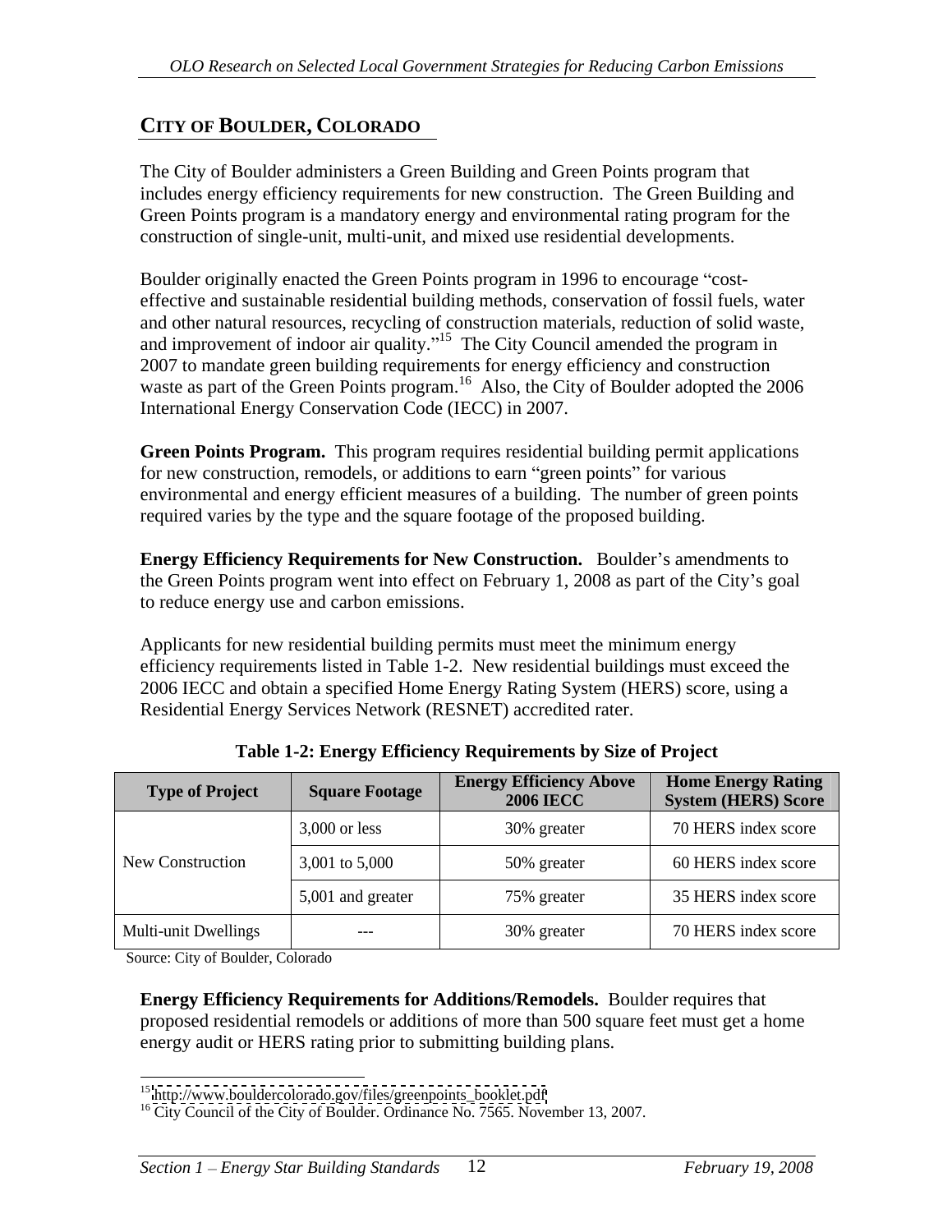Boulder reports that the intent of this requirement is to ensure that the homeowner receives energy efficiency information on their home before finalizing the scope of work on their planned alteration.<sup>17</sup> In addition, prior to the final inspection for a residential remodel or addition permit, the applicant must install energy efficient light bulbs in at least  $50\%$  of the building's light fixtures.<sup>18</sup> least 50% of the building's light fixtures. $18$ 

# **CITY OF CHICAGO, ILLINOIS**

The City of Chicago has two energy efficiency programs for new residential and commercial construction: a Green Permit program and a Green Homes program.

#### **1. Green Permit Program**

Chicago's Green Permit Program is a voluntary incentive program that provides expedited permit review and potentially a wavier of plan review fees if the proposed project meets certain green building standards. The Chicago Department of Buildings (DOB) runs the program. The program began in 2005 as a mayoral policy directive and had its first full-year of operation in 2006.

The program establishes a three-tiered incentive system where a project qualifies for a specific tier depending on the amount and type of green building standards proposed, the type of project, and the size of the project. Depending on the tier qualified for, projects receive the following incentives:

- **Tier I** Expedited permit review (within 30 business days).
- $\bullet$ **Tier II** – Expedited permit review and partial waiver of consultant review fees.
- **Tier III** Expedited permit review and full waiver of consultant review fees.  $\bullet$

**Progress/Results**. The Green Permit program reports issuing 234 permits since the program's inception in 2005. In 2006, the first full year of operation, the program nearly doubled the goal of 40 green permits issued.<sup>19</sup>

|              | Calendar Year   Green Permits Issued |
|--------------|--------------------------------------|
| 2005         |                                      |
| 2006         |                                      |
| 2007         | 144                                  |
| <b>Total</b> | 234                                  |

| Table 1-3: Green Building Permits Issued, 2005-2007 |
|-----------------------------------------------------|
|-----------------------------------------------------|

Source: Chicago Department of Buildings

<sup>&</sup>lt;sup>17</sup> [http://www.bouldercolorado.gov/files/PDS/Codes%20&%20Regs/greenpointshandout\\_dec07.pdf](http://www.bouldercolorado.gov/files/PDS/Codes%20&%20Regs/greenpointshandout_dec07.pdf) <sup>18</sup> The ordinance requires energy efficient light bulbs that are 40 lumens per watt or above.

<sup>&</sup>lt;sup>19</sup> Mayor's Press Release. "Daley Names Richard Rodriguez New Head of Department of Buildings." City of Chicago. June 14, 2007.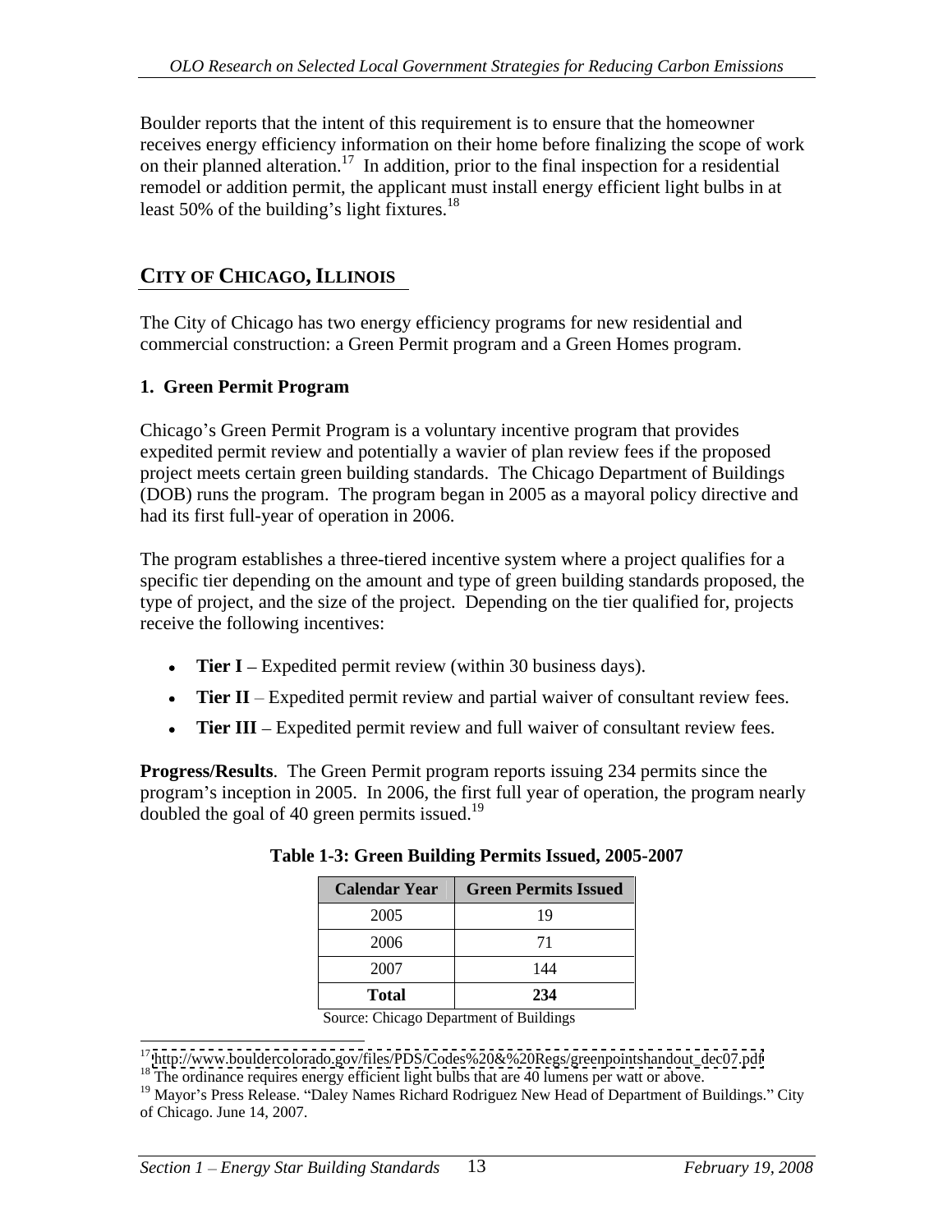**Program Costs and Sources of Funding**. Chicago funds the Green Permit program from general permit fee revenue. The operating expenses for the program are about \$560,000 for Calendar Year 2008. This includes consultant review fees and other miscellaneous expenditures, such as on-site project signage identifying the project as a part of the program. The program includes two positions dedicated to green building permitting, but a breakout of the cost of these two specific positions is not readily available.

**Program Experience.** Staff report that the program plans to alter the fee waiver system in 2008, although the net benefit to the developer will not change, and also begin offering a financial incentive for smaller projects. City staff stated that the feedback from participants has been positive, and developers/builders particularly appreciate the one stop shop for both green building and all other building permit aspects within the Department.

City staff report that it is key to have good communication and coordination between departments (ongoing dialogue and periodic meetings) to make sure responsibilities are clear, staff are empowered to complete tasks, and questions of developers can be answered quickly.

## **2. Green Homes Program**

Chicago's Green Homes Program is a required plan review process for all residential projects using City financing or land, and a voluntary incentive program for all other projects. All single-family and multi-family new construction projects or renovations are eligible for the incentive program.

The program gives points to residential developers and homeowners for sustainable techniques and materials used in the construction of a new home or residential building. Incentives include:

- Enhanced customer service;
- Eligibility for the Green Permit Program;
- Use of the Chicago Green Homes logo at the project site; and
- Recognition on the City's website.

Applicants enroll in the program during the design phase, and submit an Application for Certification and final documentation when the project is near completion. Program staff issue the project a rating based on the number of points the project attains in various categories (200 to 350 points depending on the type of project). The categories include energy efficiency, materials, sustainable sites, and resource conservation.

The program requires a project to earn a minimum of 90 points towards the project's total point value from the energy efficiency category, and gives significant credit for Energy Star certification. The program awards 30 points for an Energy Star index score of 85 or lower, and 40 points for an index score of 75 or lower.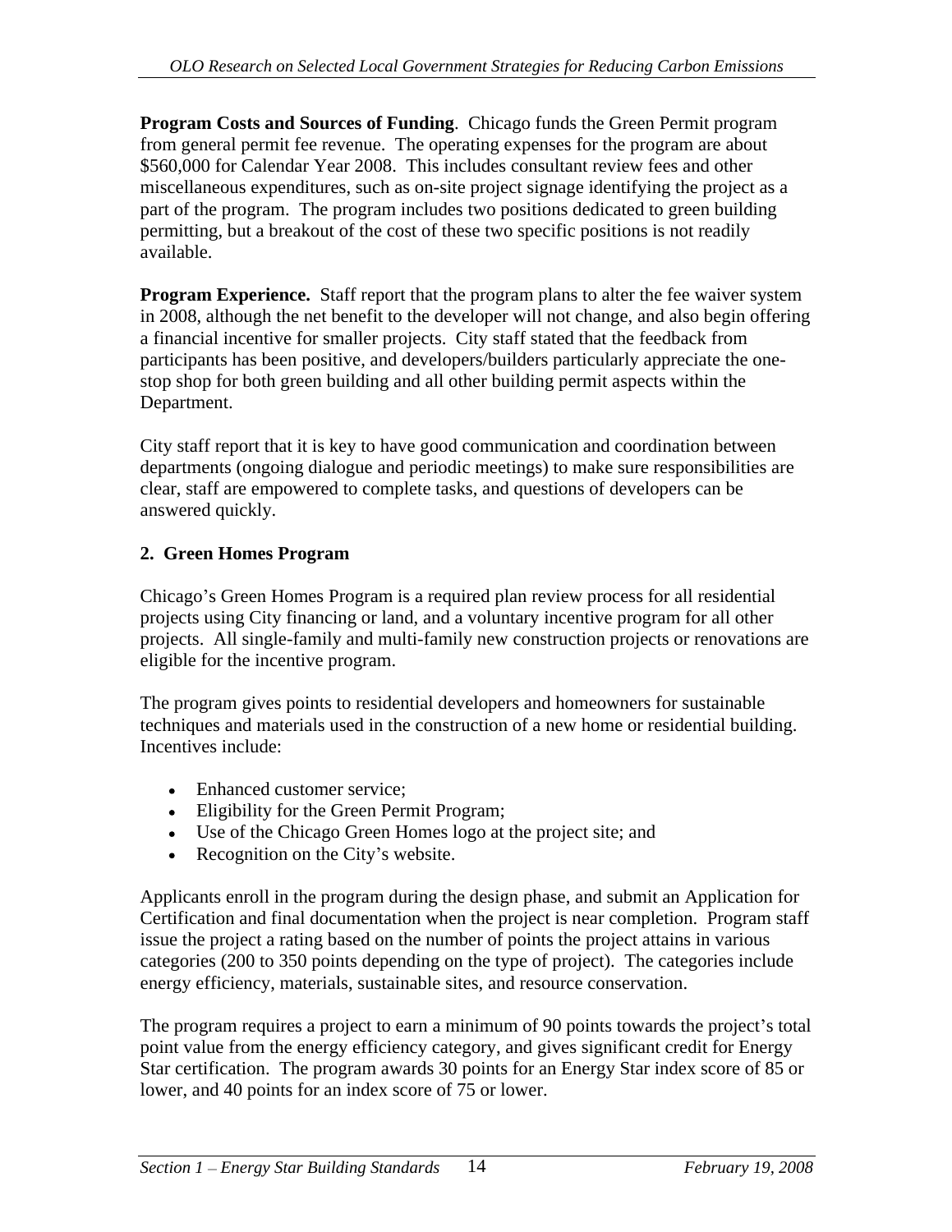# **CITY OF FRISCO, TEXAS**

The City of Frisco has implemented two programs that relate to the energy efficiency of newly-constructed residential and commercial buildings:

- Energy Star standards for new residential construction; and
- Green building requirements for new commercial construction.

In addition, the City adopted the 2006 International Energy Conservation Code (IECC) with local amendments through Ordinance 08-01-07 in January 2008. The Code applies to new residential and commercial construction, increasing minimum energy efficiency building requirements.

**Residential Green Building/Energy Star.** Frisco requires that all new residential construction must meet EPA's Energy Star requirements. The program was adopted through local ordinance in 2001, and the most current version of the program applies to all homes receiving a building permit after July 1, 2007.

City Ordinance 06-10-111 requires that all new single-family homes be Energy Star qualified or attain a Home Energy Rating Systems (HERS) index score of 83 or below. A Residential Energy Services Network inspector must conduct the HERS rating. In addition, a residential building must have:

- A minimum of one programmable thermostat on every story;
- $\bullet$  A return air path for any room that can be closed off by a door, except for baths, kitchens, closets, pantries, mechanical rooms, and laundry rooms; and
- Duct mastic sealing of all joints in the air distribution system including ducts, plenums, and equipment.

The residential green building requirements also incorporate water conservation, indoor air quality, and waste recycling.

**Commercial Green Buildings**. The City Council also adopted a commercial green building ordinance in 2006. Commercial building permit applications must include information showing that the structure meets the minimum 2006 IECC energy requirements, as well as minimum standards for shade trees, water conservation, and construction and demolition recycling. Commercial buildings must also comply with Energy Star's "Cool Roof" program.

**Program Costs and Sources of Funding.** Frisco staff report that since the programs are mandatory, they were incorporated into existing permitting and review processes and have not required a substantial funding increase. While the City did not add new positions when the programs were initiated, staff report that building inspectors have had to take on more responsibilities to address energy and indoor air quality standards.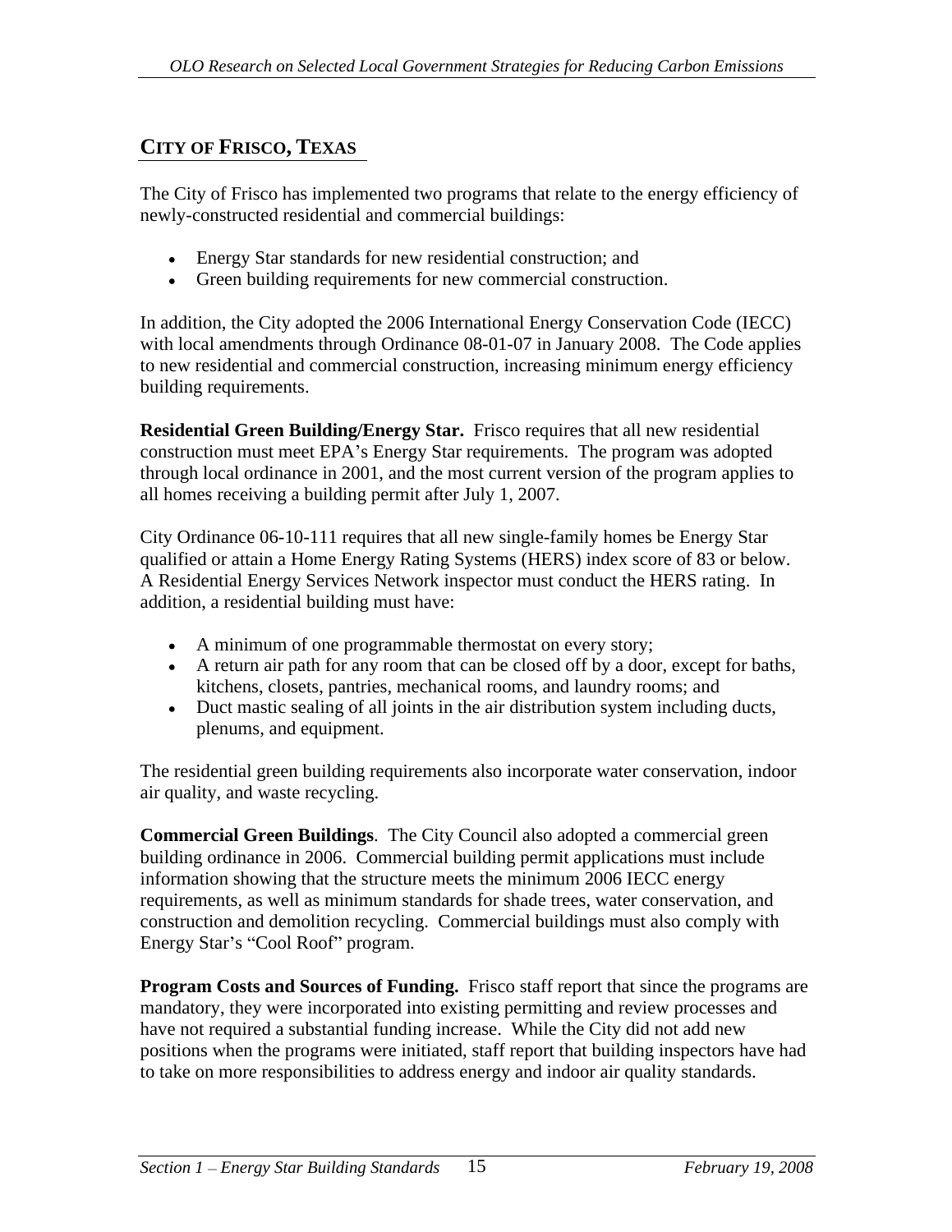**Progress/Results**. The City reports that from May 2001 to February 2008, over 12,000 Green Homes/Energy Star Homes were built under the residential program. Staff estimate an average of 4,650 kilowatts of energy savings per home per year, and an average utility savings of over \$430 per home per year. In addition, staff estimate that  $26,000$  tons of  $CO<sub>2</sub>$  emissions were avoided over the seven-year period.

Frisco also reports that since November 2006, over 50 Commercial Green Building projects are either complete or underway. The City reports benefits from the program include improved energy efficiency and reduced utility costs, decreased heat island effect, and over 50% water savings.

# **CITY OF LOS ANGELES, CALIFORNIA**

The City of Los Angeles has an energy efficiency incentive program through its municipal utility, the Los Angeles Department of Water and Power (LADWP). The program, which began in 2006, offers financial incentives per square foot for developers who build energy efficient buildings. The program has two versions, or "tracks":

**Performance Track** is a program for new construction projects that include environmental improvements, energy efficiency, and sustainability, using either LEED or Collaborative for High Performance Schools certification. The performance track incentives are designed to cover the incremental cost of purchasing the higher efficiency equipment and a large portion of the LEED certification cost. To qualify, a developer must send a statement of interest letter to LADWP. Staff then meet with the developer to review the project, explore energy efficiency opportunities, explain the program requirements, and discuss potential incentives.

Performance track incentives for projects receiving LEED certification are based on the number of LEED energy points received (1 to 10) and the square footage of the building's conditioned space. The higher the number of energy points received, the higher the incentive paid per square foot. Projects with a LEED energy score of one receive an incentive of \$0.30 per square foot. At the high end, projects with a score of 10 receive an incentive of \$1.20 per square foot.

**Prescriptive Track** is a retrofit program for developers who improve the energy efficiency of a building's equipment. The program provides incentives based on type and number of qualifying products installed.

All projects require LADWP pre-approval and inspection. LADWP provides incentive funding on a first-come, first-served basis until funds for each budget year are claimed.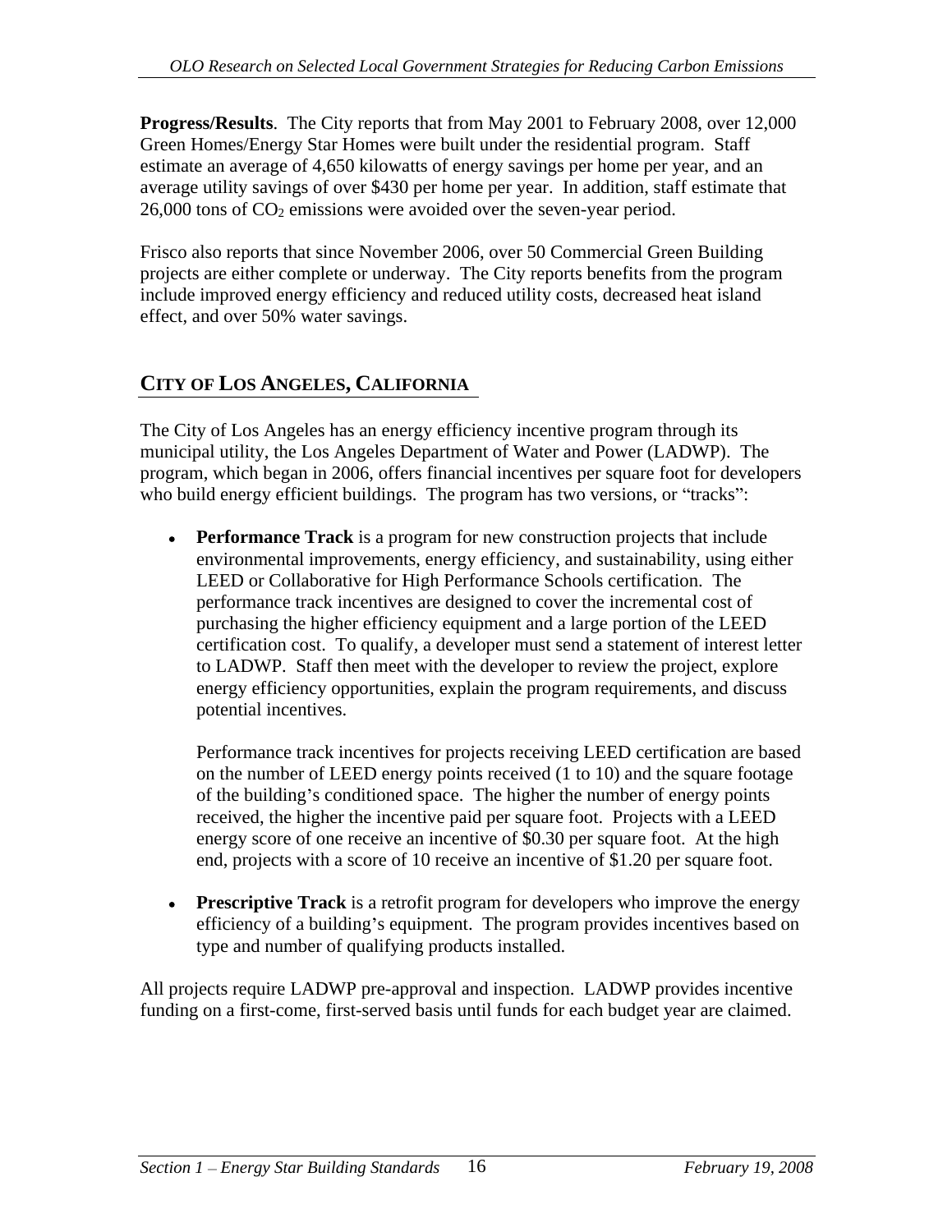# **TOWN OF GREENBURGH, NEW YORK**

The Town of Greenburgh, New York enacted an Energy Star requirement for residential home construction in 2002. The Town Code states:

No building permit shall be issued for any one- or two-family dwelling or multifamily dwelling of three stories or less unless the applicant certifies that the dwelling will meet the requirements for a New York energy star-qualified home. (§ 100-15)

The Code defines New York Energy Star-qualified homes as residential buildings of three stories or less with an energy rating of 86 or better on the Home Energy Rating System (HERS). By definition, these homes must attain a total of 300 kilowatt hours of energy savings from energy star appliances and fixtures, and meet a ventilation standard of 15 cubic feet per minute for each bedroom and for the dwelling as a whole.

As mandated in the Code, the Town requires energy calculations as part of the required plan submissions for all new one- or two-family dwelling or multifamily residences. A builder must submit an affidavit to the Town's Department of Buildings when applying for a building permit. The affidavit states that the builder will use a certified HERS rater to rate the building for compliance to New York Energy Star standards in order to receive a Certificate of Occupancy.

# **BOROUGH OF WEST CHESTER, PENNSYLVANIA**

The Borough of West Chester passed an ordinance in December 2007 that requires all new buildings over 45 feet in the Borough's town center or commercial district to earn the Energy Star label. The ordinance states that both new residential and commercial building construction must meet the most current version of the Energy Star program at the time of application and conditional use permit. New commercial construction must earn the Energy Star label and be benchmarked annually. The Borough can waive the Energy Star requirement if the new building achieves a rating of LEED-NC (new construction) Certified or higher.

**Program Costs and Sources of Funding**. Staff from the Department of Building, Housing, and Code Enforcement administer the new requirements along with all previously required submissions for new construction. Since the ordinance was passed recently, the Borough does not have any information on the implementation or costs of the program.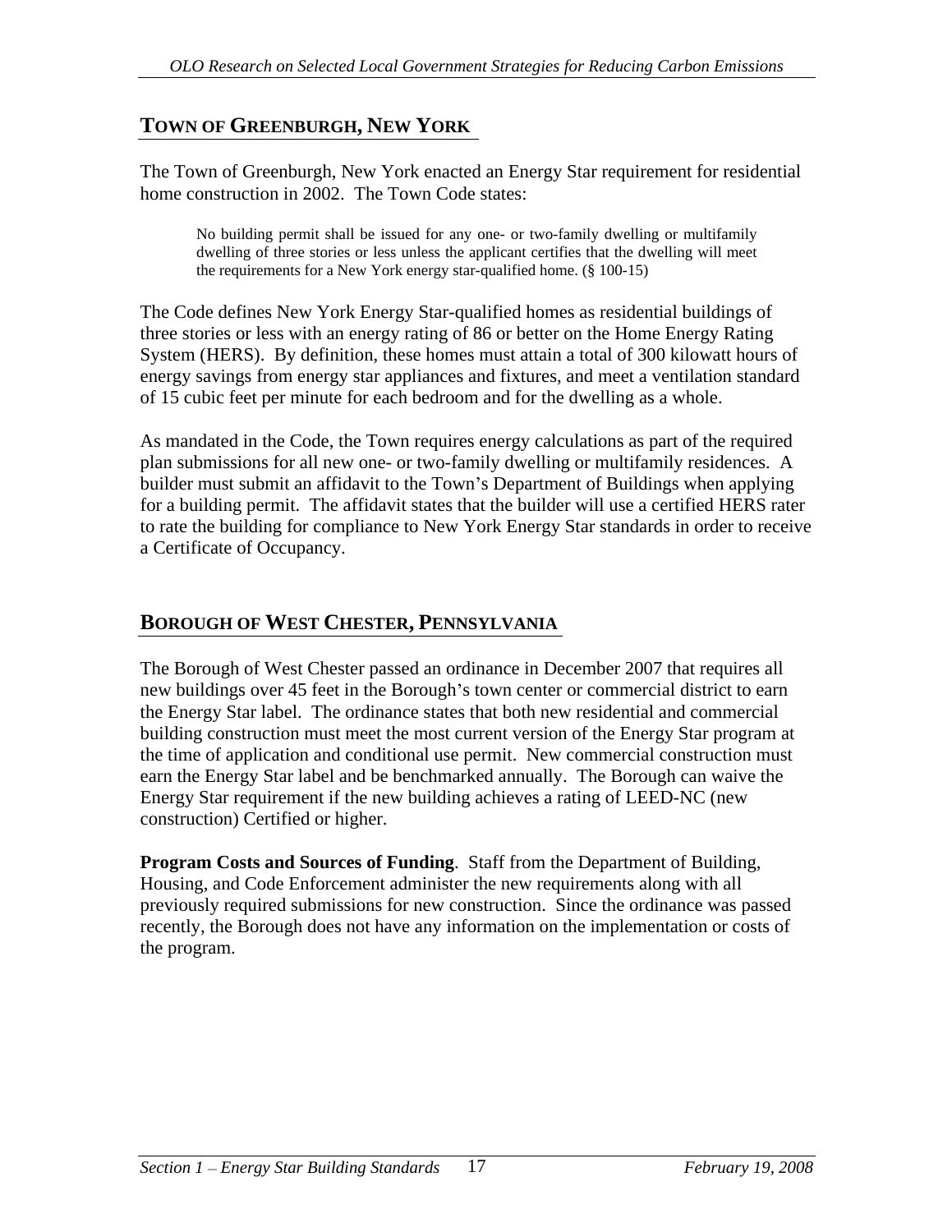# **SECTION 2: RESIDENTIAL ENERGY PERFORMANCE AUDITS**

Proposed Montgomery County Council Bill 31-07, as introduced by the Council on November 20, 2007, would amend the Montgomery County Code to require a home energy audit when a home inspection is completed at the time of sale of a single-family attached or detached home. The energy audit requirement would not apply to new home construction.

The proposed bill establishes the Department of Environmental Protection (DEP) as the department responsible for determining the tests to be included in the home energy audit to measure energy efficiency and identify steps to improve efficiency. The proposed bill also states that the energy audit must include a thermographic scan.

The proposed bill would also require a certified Residential Energy Services Network (RESNET) home energy performance rater, or an inspector with equivalent qualifications, to perform the energy audit. The auditor must provide a written report for the home buyer that describes findings and recommendations for improving energy efficiency, identifies potential cost savings, and identifies potential funding sources for improvements.

# **I. Introduction**

OLO reviewed literature on home energy audits and contacted several jurisdictions that have regulations or programs that include home energy audits. This section presents this research in two parts:

- **General Research Findings**, describes approaches to energy audits and presents findings from two evaluations of home energy audit programs.
- **Jurisdictional Findings**, describes examples of mandatory and voluntary energy efficiency programs in five jurisdictions, including available information on costs and sources of funding, implementation, and program evaluation data.

OLO did not evaluate the merit of requiring home energy audits. Additionally, there are likely additional home energy audit programs that OLO did not come across during the course of our research.

# **II. Executive Summary**

A home energy audit provides a homeowner or resident with information on how efficiently a home uses energy and ways to improve energy efficiency. There is no single standard for what an energy audit includes or who is qualified to conduct an audit. An energy audit can range from do-it-yourself inspections of doors, windows, lighting, insulation, and heating and cooling systems to professional audits that make use of technical equipment such as blower doors and infrared cameras.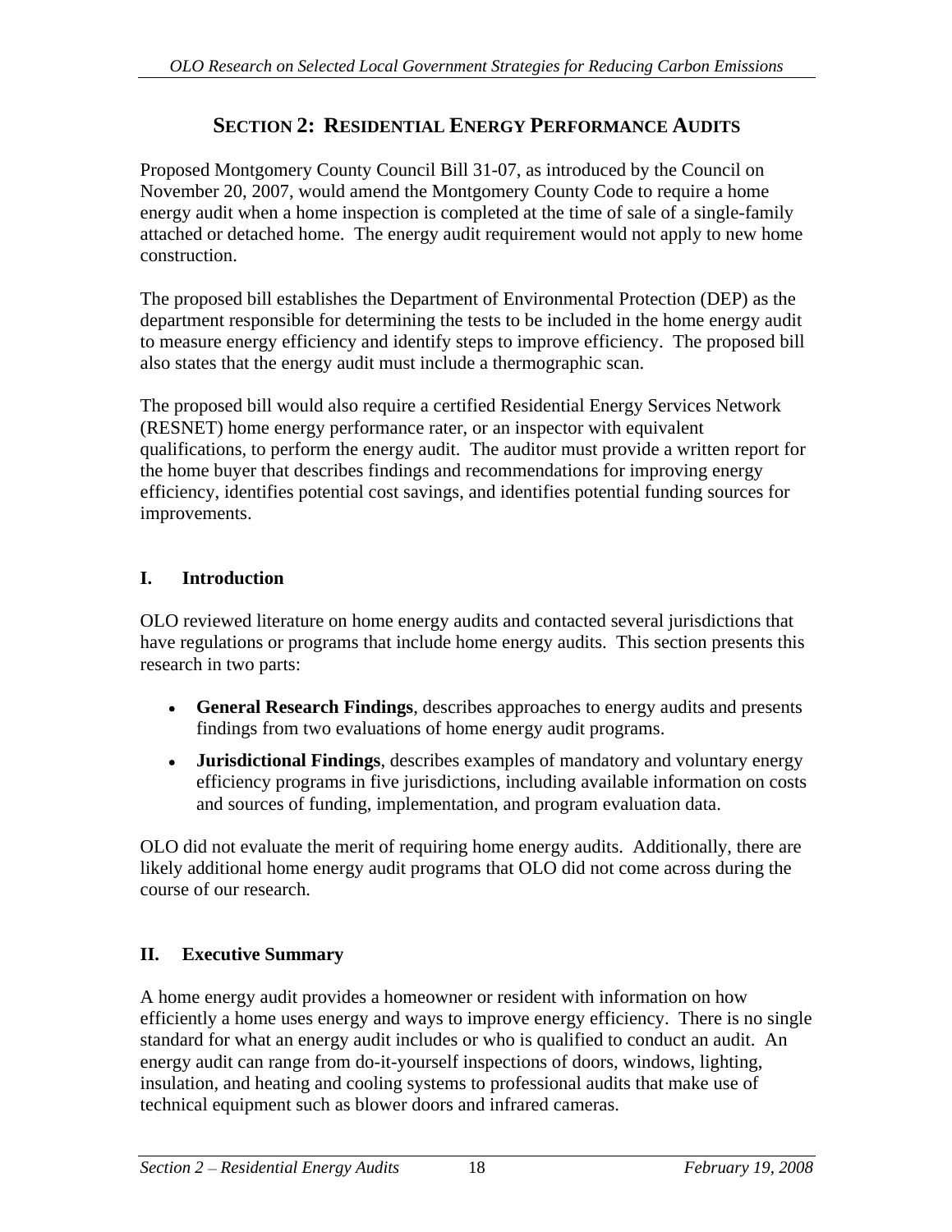OLO reviewed two jurisdictions – San Francisco and Berkeley, California – that require residential energy audit programs at the time of sale of a home. These jurisdictions also prescribe energy efficiency standards (e.g. insulation levels, use of weatherstripping) that a home must meet before it can be sold.

OLO also reviewed three jurisdictions – Washington D.C.; Boulder, Colorado; and Arlington County, Virginia – that offer voluntary energy audit programs that are not tied to the sale of a home. The programs in these jurisdictions provide recommended home improvements but do not mandate implementation.

All the programs OLO reviewed require that an energy audit include an inspection of attic and wall insulation; heating and cooling systems; and leaks in the building exterior that allow air infiltration. Other common audit elements include a review of utility bills; discussion of ways to save energy through lifestyle changes; window, appliance, and water heater inspections; and a blower door test.

Additionally, all the programs reviewed provide homeowners with a report describing energy audit findings and recommended improvements. Many of these reports also include information on potential cost savings.

OLO found that the cost of residential energy audits varied among the jurisdictions:

- The cost for energy audits in the mandatory programs ranged from \$52 to \$100 per audit, with the full cost borne by the homeowner.
- The cost for energy audits in the voluntary programs ranged from \$150 to \$410 per audit, with the cost partially or fully subsidized by the jurisdiction.

OLO found limited data on program outcomes, such as implementation rates or recommendations for energy savings. Of note:

- 53% of respondents to a survey of Washington D.C. energy audit program participants report making at least one improvement to their home based on the results of the energy audit.
- San Francisco estimates that the average homeowner saves 15% on energy costs after implementing mandated energy efficiency standards.
- Evaluations of energy audit programs sponsored by electric utilities and private companies report implementation rates for audit recommendations ranging from 31% to 57%, and energy savings per home ranging from 395 to 657 kWh/year.

Program staff that OLO spoke with note that it can be difficult to estimate energy savings resulting from a time-of-sale energy audit because of multiple factors that could influence energy use, including lifestyle differences between occupants.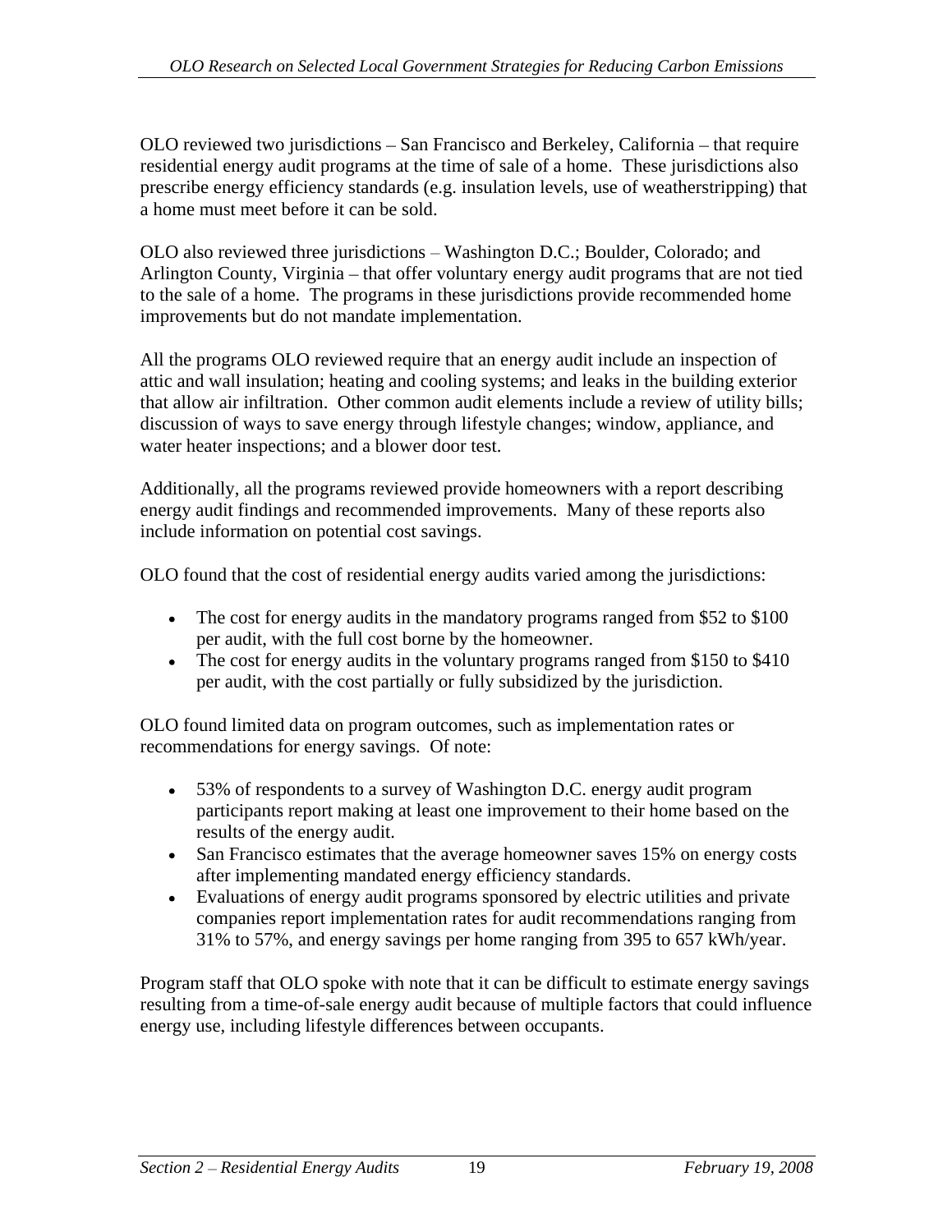#### **III. General Research Findings**

**1. Approaches to Energy Audits**<br>A home energy audit provides the homeowner or resident with information on how efficiently a home uses energy and ways to improve energy efficiency. There is no single standard for what an energy audit includes or who is qualified to conduct an audit. An energy audit can range from do-it-yourself inspections of doors, windows, lighting, insulation, and heating and cooling systems to professional audits that make use of technical equipment such as blower doors and infrared cameras.<sup>20</sup>

 The following paragraphs about Home Performance with Energy Star and the Home Energy Rating System describe two approaches to professional audits.

**Home Performance with Energy Star.** The U.S. Department of Environmental Protection and U.S. Department of Energy have developed an energy audit program known as Home Performance with Energy Star. This program includes assessing air leakage and insulation, furnace ductwork, heating and cooling system efficiency, and lighting and appliance efficiency. $21$ 

 Home Performance with Energy Star is offered by state and local sponsors. In Maryland, the Maryland Energy Administration sponsors Home Performance with Energy Star. Contractors for the program must earn certification from the Building Performance Institute and complete a specialized Maryland Home Performance training and mentorship.<sup>22</sup> In addition to performing the audit, these contractors provide a report for the homeowner and can make the recommended home improvements. Once contractors make improvements, they retest the home and provide the homeowner with a Home Performance Certificate.

**Home Energy Rating System.** The Home Energy Rating System (HERS) offers standards for measuring home energy efficiency. The HERS program requires home inspectors and raters to participate in a certification program. The Residential Energy Services Network (RESNET), which aims "to develop a national market for home energy rating systems and energy efficient mortgages," developed the HERS program. $^{23}$ 

 During the HERS assessment, the inspector considers the energy efficiency of insulation, windows, walls, heating and cooling systems, and water heating. HERS assessments include diagnostic measurements, such as a blower door test. $24$ 

<sup>&</sup>lt;sup>20</sup> Home Energy Audits: Energy Star. Accessed 2/7/08 at<http://www.energystar.gov>. U.S. Department of Energy. *A consumer's guide to energy efficiency and renewable energy.* Accessed 2/1/08 at http://www.eere.energy.gov/consumer/your\_home/energy\_audits/index.cfm/mytopic=11160.

<sup>&</sup>lt;sup>21</sup> Home Performance with Energy Star. Accessed  $2/7/08$  at<http://www.energystar.gov>.<br><sup>22</sup> Maryland has three contractors for this program; two service Montgomery County.<br><sup>23</sup> Residential Energy Services Network. Access the auditor to detect drafts and leaks in the building's structure that may influence energy efficiency.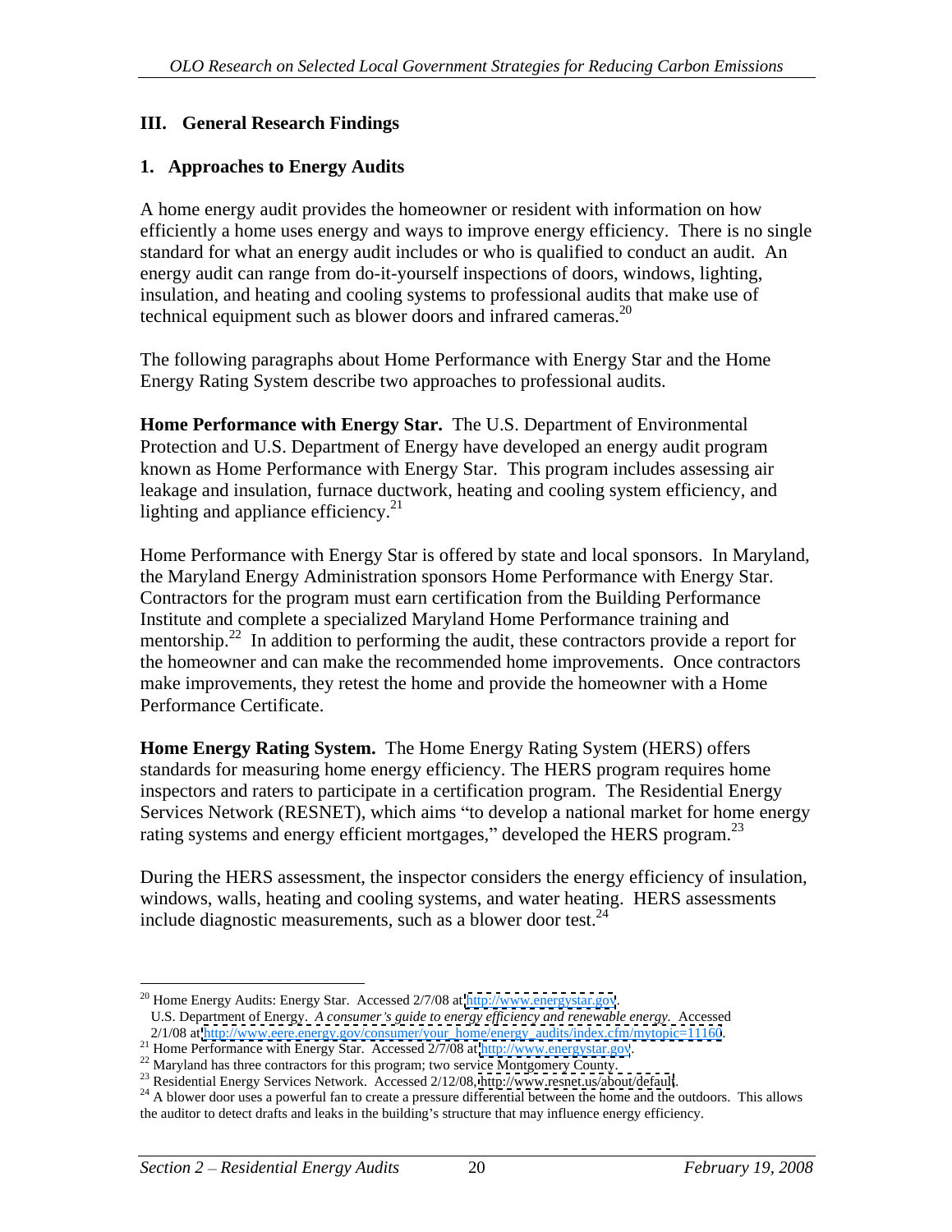Based on the inspection, a HERS certified rater prepares a comprehensive report with a rating that allows homeowners to compare their home with similar homes. The report also includes findings about the home's energy efficiency and provides recommendations for improvements that will save energy and costs. $^{25}$ 

In 2007, RESNET released draft standards for home energy audits, which would be a less comprehensive inspection than the HERS program. These proposed standards define an energy audit as:

[A] visual inspection of the dwelling unit, and documentation of its general condition from a thermal, structural, appliance, lighting, and safety perspective. The audit shall include a review of utility billing history. The audit is a visual inspection only and does not include the use of a blower door, duct leakage test, or an infrared camera. $2^{36}$ or an infrared camera. $^{26}$ 

## **2. Evaluations of Home Energy Audit Programs**

This section presents findings from two evaluations of home energy audit programs:

- Southern California Edison's Residential Audit Programs; and
- GeoPraxis' EnergyCheckup Time-of-Sale Home Inspection Program.

**Southern California Edison s Residential Audit Programs***.*<sup>27</sup> In 2002, the Southern California Edison (SCE) power company evaluated a number of voluntary energy audit programs it had sponsored in 2000. These audits included mail-in, online, telephone, in home, and time-of-sale audits. The in-home and time-of-sale audits are described in more detail below.

- **In-Home Audits**. Electric company customers voluntarily participated in the in home audits. After a professional on-site inspection, the inspector provided participants with a list of recommended lifestyle changes and updates to the home to improve energy efficiency. Participants included residents of single-family homes and apartments.
- $\bullet$ **Time-of-Sale (TOS) Audits**. For the TOS audits, SCE contracted with a major home inspection company to add an energy audit to the routine home inspection. SCE paid inspectors \$35 per audit, which added about 15 minutes to the inspection time. The inspector developed a report with results and recommended updates to improve energy efficiency. Audits occurred with either the seller or buyer present.

<sup>&</sup>lt;sup>25</sup> Energy Ratings and Mortgages. Residential Energy Services Network. Accessed 2/7/08.

<http://www.resnet.us/ratings/overview/default.htm>.<br><sup>[26](http://www.resnet.us/ratings/overview/default.htm)</sup> Residential Services Network. (December 14, 2007). DRAFT RESNET Standards. Chapter 7, RESNET National Standard for Home Energy Assessments. Accessed 2/1/2008.<br>http://www.natresnet.org/standards/mortgage/audits/Standard\_on\_Comprehensive\_Energy\_Assessment.pdf

Ridge & Associates. (September 2006). Evaluation of Southern California Edison's Residential Audit Program: *Final Report*.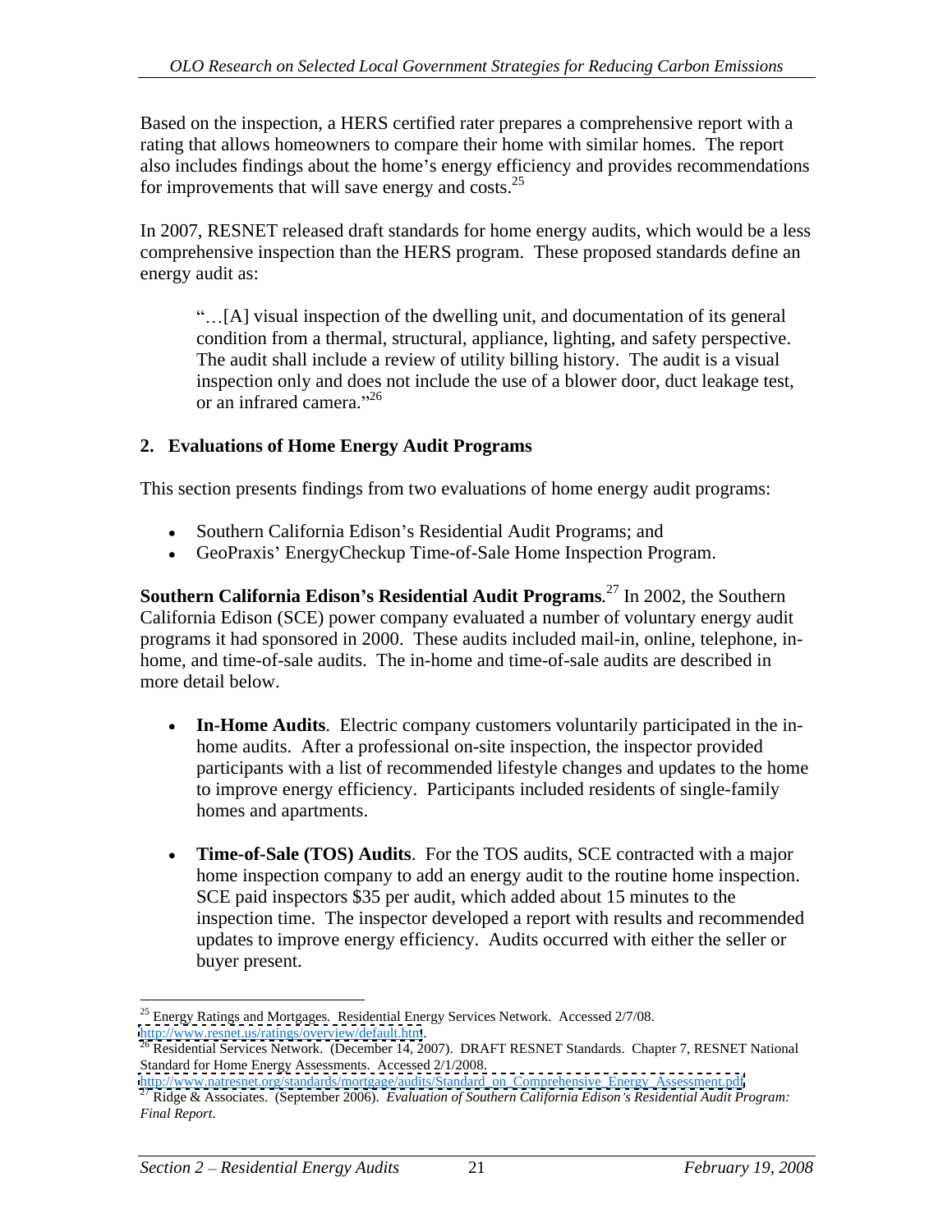Table 2-1 summarizes data on the number of audits performed, the average number of recommendations, the average implementation rate, and the average kilowatt hour (kWh) savings during the first year after the audit. In sum, the table shows that in 2000:

- 7,920 households received in-home audits and 4,170 received TOS audits.
- 88% of homeowners recalled receiving an in-home audit, while 21% of homeowners recalled receiving a TOS audit. According to the study, some of the TOS audits were conducted with the seller rather the buyer and that may account for the difference.
- On average, in-home audits resulted in a greater number of recommendations and a higher implementation rate than TOS audits.
- Average kWh savings was  $611.7$  kWh/year  $(6.3\%)$  for in-home audits and  $657.4$ kWh/year (11.8%) for TOS audits. The report notes that vacancy between occupants may have magnified the energy savings for TOS audits

| <b>Measure</b>                            | In-Home Audit   TOS Audit |                |
|-------------------------------------------|---------------------------|----------------|
| Number of audits                          |                           | 4,170          |
| Percent recalling audit at time of survey | 88%                       | 23%            |
| Average number of recommendations         | 14.5                      | 1.8            |
| Implementation rate of recommendations    |                           | 31%            |
| Average annual kWh use before audit       | 9.565                     | 5.502<br>J,J/L |
| Average kWh savings in first year         | 611.7                     | 657.4          |

**Table 2-1: SCE Findings on In-Home and Time-of-Sale Audits, 2000**

Source: SCE Report

**GeoPraxis EnergyCheckup Time-of-Sale Home Inspection Program.**<sup>28</sup> From 2002- 2003 GeoPraxis, an energy efficiency research company in California, trained home inspectors in northern California to offer an "EnergyCheckup" audit during regular home inspections. The original goal of the program was to offer 12,000 audits in 2002-2003.

Developed by GeoPraxis, the EnergyCheckup audit considers a number of measures of home energy efficiency including:

- Heating, ventilation, and air conditioning system condition, age, and efficiency;
- Attic, wall, and pipe insulation;
- Leaks in the building exterior that allow air infiltration;
- Efficiency of windows and skylights;
- Type of lighting;
- Type of thermostat and thermostat settings;
- Condition, age, and efficiency of appliances; and
- Water use.

 <sup>28</sup> Robert Mowris & Associates. (2004.) *Evaluation Measurement and Verification Report for the Time-of-Sale Home Inspection Program #180-02.* Accessed 2/7/08 at http:/[/www.calmac.org/publications/RMA\\_EMV\\_Final\\_Report\\_for\\_GeoPraxis\\_180-02.pdf](http://www.calmac.org/publications/RMA_EMV_Final_Report_for_GeoPraxis_180-02.pdf).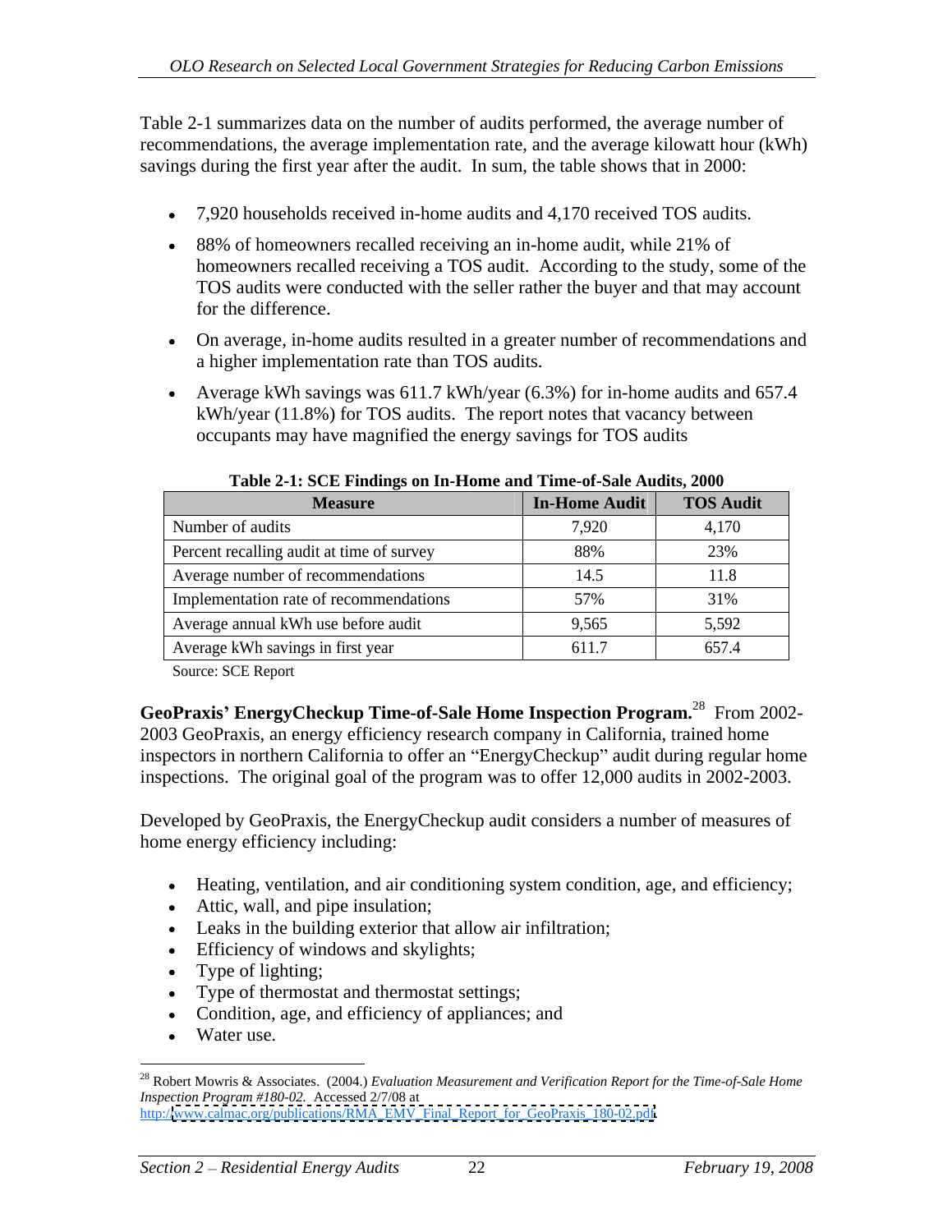After the audit, GeoPraxis prepares a report for the homeowner of findings from the audit. The report also lists recommended updates to the home, describes advantages of implementing the recommendations, estimates potential cost savings, and offers a list of contractors who can make the improvements to the home.

From 2002-2003, home inspectors completed 205 EnergyCheckup audits. A 2004 evaluation of the program surveyed 40 participating homeowners and 10 participating home inspectors. Results from the survey include:

- Participating inspectors indicated that they needed an average of 40 minutes to complete an EnergyCheckup.
- Participating homeowners reported implementing 46% of recommendations from the EnergyCheckup report. The report estimates that these homeowners saved an average of 395 kWh/year in electricity and 38.5 therms/year in natural gas.
- The evaluation also found that although the program trained 128 inspectors, it fell  $\bullet$ far short of the original goal of 12,000 EnergyCheckup audits. Participating inspectors reported that the program needed to be better advertised among homebuyers and real estate agents.

# **IV. Jurisdictional Findings**

This part describes programs in selected other jurisdictions that require or make available in-home or time-of-sale home energy audits. Each description includes a summary of the program and any available information about implementation, cost and funding, and evaluation.

The table below lists the jurisdictions and the page where each description begins. The amount and type of information OLO was able to compile varied among the jurisdictions.

| <b>Jurisdiction</b>               | Page |
|-----------------------------------|------|
| City of San Francisco, California |      |
| City of Berkeley, California      |      |
| City of Boulder, Colorado         |      |
| Washington, DC                    |      |
| Arlington County, Virginia        |      |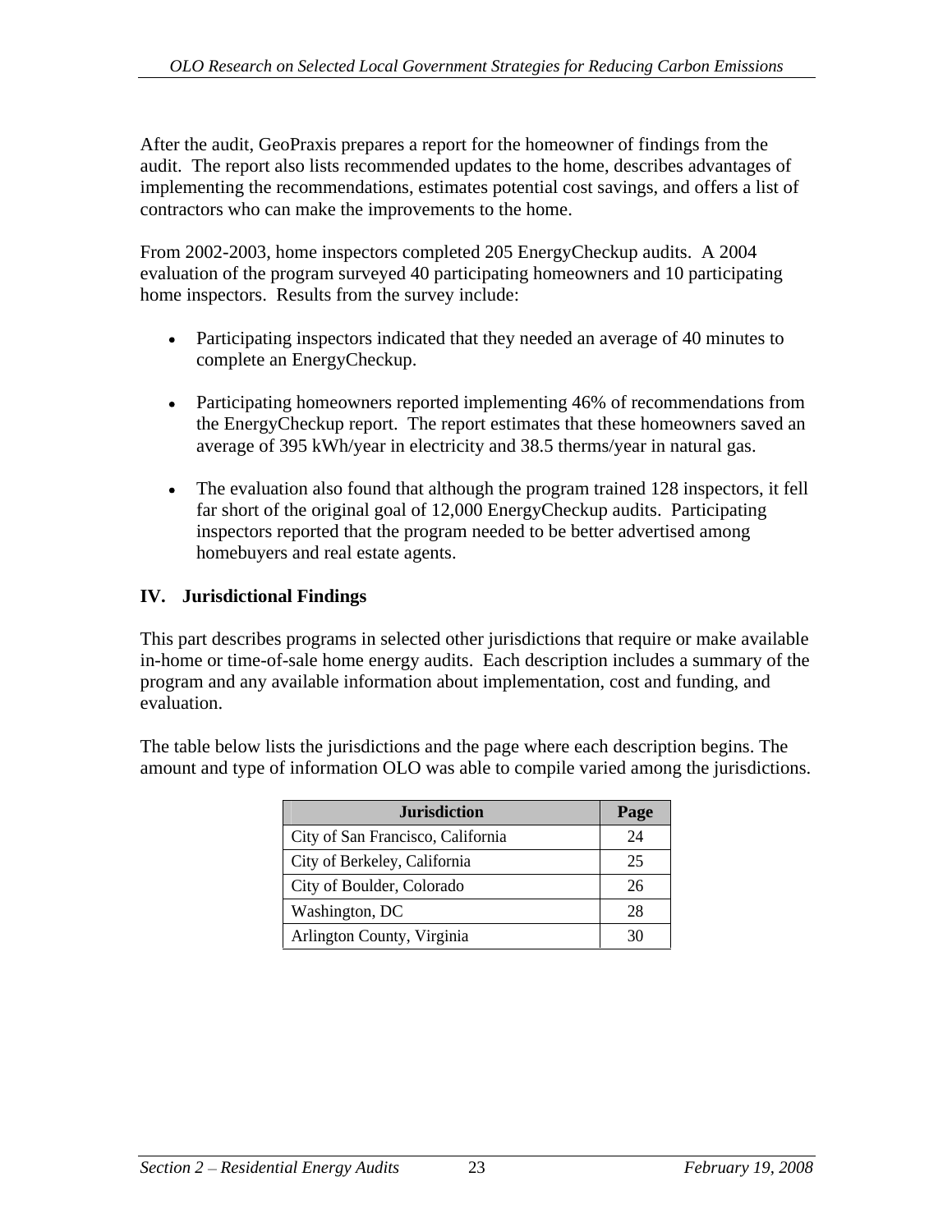# **CITY OF SAN FRANCISCO, CALIFORNIA**

**Program Description.** San Francisco implemented a Residential Energy Conservation Ordinance (RECO) in 1982.<sup>29</sup> The ordinance requires residential property owners to meet certain energy efficiency standards before selling the home or when making significant renovations. The standards vary depending on whether the property is a single- or two-family home or a property with multiple units, such as an apartment or condominium complex. This summary focuses on requirements for single and twofamily homes.

The homeowner must have a building inspection that shows compliance with the standards at the time-of-sale or when the building undergoes renovations costing at least \$20,000. RECO sets standards for:

- Attic, heating/cooling duct, and water heater insulation;
- Exterior door weatherstripping;
- Caulking and sealing cracks and holes in the building exterior; and
- Water conservation measures, including low flow showerheads, faucet aerators, and low flush toilets.

San Francisco's Department of Building Inspection/Housing Inspection Services and private inspection companies perform the required inspections. The City provides RECO inspection training to private inspectors. San Francisco estimates that private companies perform about 95% of inspections, and states that inspections last about 30 to 45 minutes for a single-family home.

The property owner may appeal the results of the initial inspection if: 1) the owner disagrees with the upgrades recommended by the inspector, or 2) if the cost of the upgrade is "unreasonable."

If the inspection is completed at the time-of-sale, the seller and the buyer may agree to transfer responsibility for compliance to the buyer. In this case, the seller must set up an escrow account of 1% of the selling price up, or to \$1,300, for the buyer to upgrade the home to RECO standards.

**Costs and Sources of Funding.** San Francisco does not maintain a separate line item in the budget for RECO inspections and compliance monitoring. However, the fees collected from property owners for inspections and filing paperwork are expected to cover the city's costs.

 <sup>29</sup> Department of Building Inspection. (2007) *What You Should Know about The Residential Energy Conservation Ordinance (RECO).* San Francisco. [http://www.ci.sf.ca.us/site/uploadedfiles/dbi/Key\\_Information/19\\_ResidEnergyConsBk1107v5.pdf](http://www.ci.sf.ca.us/site/uploadedfiles/dbi/Key_Information/19_ResidEnergyConsBk1107v5.pdf)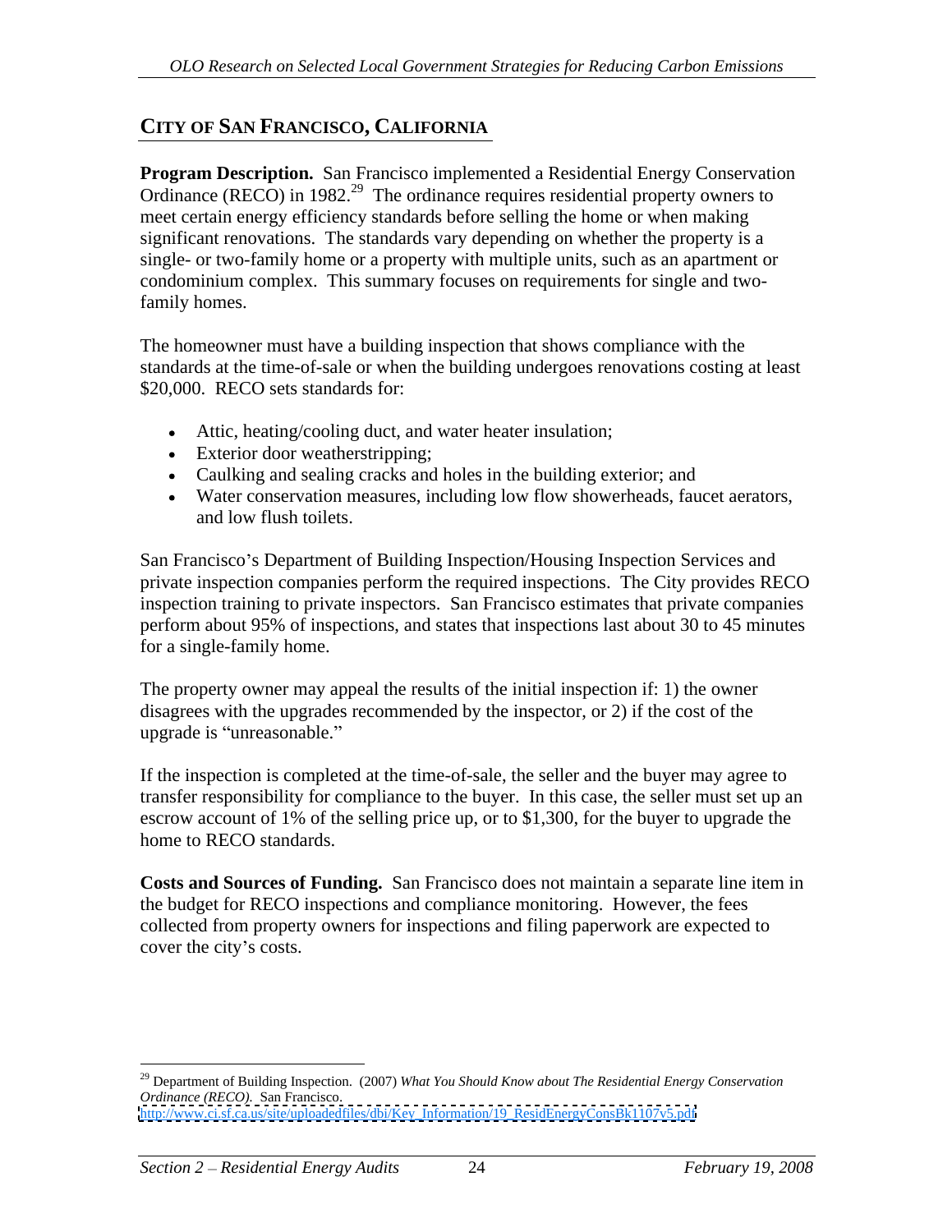For an inspection performed by the city, a property owner pays \$52. Private companies set their own rates. If an inspector finds that a property does not comply with RECO, the homeowner must invest up to \$1,300 to retrofit the home. Once upgrades are complete, the home must be re-inspected at a cost of \$26 and the homeowner must file paperwork with the city to verify RECO compliance. The city charges a \$10 filing fee.<sup>30</sup>

**Evaluation.** San Francisco has not completed a formal evaluation of the RECO program. However, the city estimates that the average homeowner saves 15% on energy costs after implementing the RECO standards.<sup>31</sup>

# **CITY OF BERKELEY, CALIFORNIA**

**Program Description.** Berkeley implemented a Residential Energy Conservation Ordinance (RECO) in 1987.<sup>32</sup> The ordinance requires owners of residential property to meet certain energy efficiency standards when the property is sold. It also requires properties to become compliant if the owner makes renovations of \$50,000 or more. The regulations apply to single-family homes as well as apartment buildings.

The ordinance sets standards for:

- Ceiling, water heater, pipe, and furnace duct insulation;
- Exterior door weatherstripping;
- Furnace duct joint seals:
- Air flow barriers for fireplace chimneys;
- Water saving measures such as low flow toilets, faucet aerators, and low flow showerheads; and shower heads in the state of the state of the state of the state of the state of the state of the state of the state of the state of the state of the state of the state of the state of the state of the sta
- Compact florescent lighting in common areas of multi-unit residential buildings.

At the time-of-sale or during renovations, property owners must have the building inspected to verify that it meets RECO standards. If a property needs upgrades to meet RECO standards, the seller must invest up to 0.75% of the sale price in improvements for a single structure with one or two units. If a property must be upgraded during renovations, the owner must invest up to 1% of the renovation cost in RECO improvements.

A seller and buyer may agree to have the buyer implement any improvements required to meet the RECO standards. If this occurs, the buyer is expected to invest up to 0.75% of the selling price to bring the property into compliance within one year. This transfer of responsibility, however, is only permitted once per property. In future sales, any RECO standards that have not been met previously must be met by the seller.

<sup>&</sup>lt;sup>30</sup> San Francisco Building Code. (2007) Chapter 1A, Administration.<br><sup>31</sup> Dauncey, G. (N.D.) San Francisco's Residential Energy Conservation Ordinance (RECO). Accessed 1/14/2008 at<br>http://www.earthfuture.com/seconomy/seil

<http://www.ci.berkeley.ca.us/sustainable/residents/ResSidebar/RECO.html>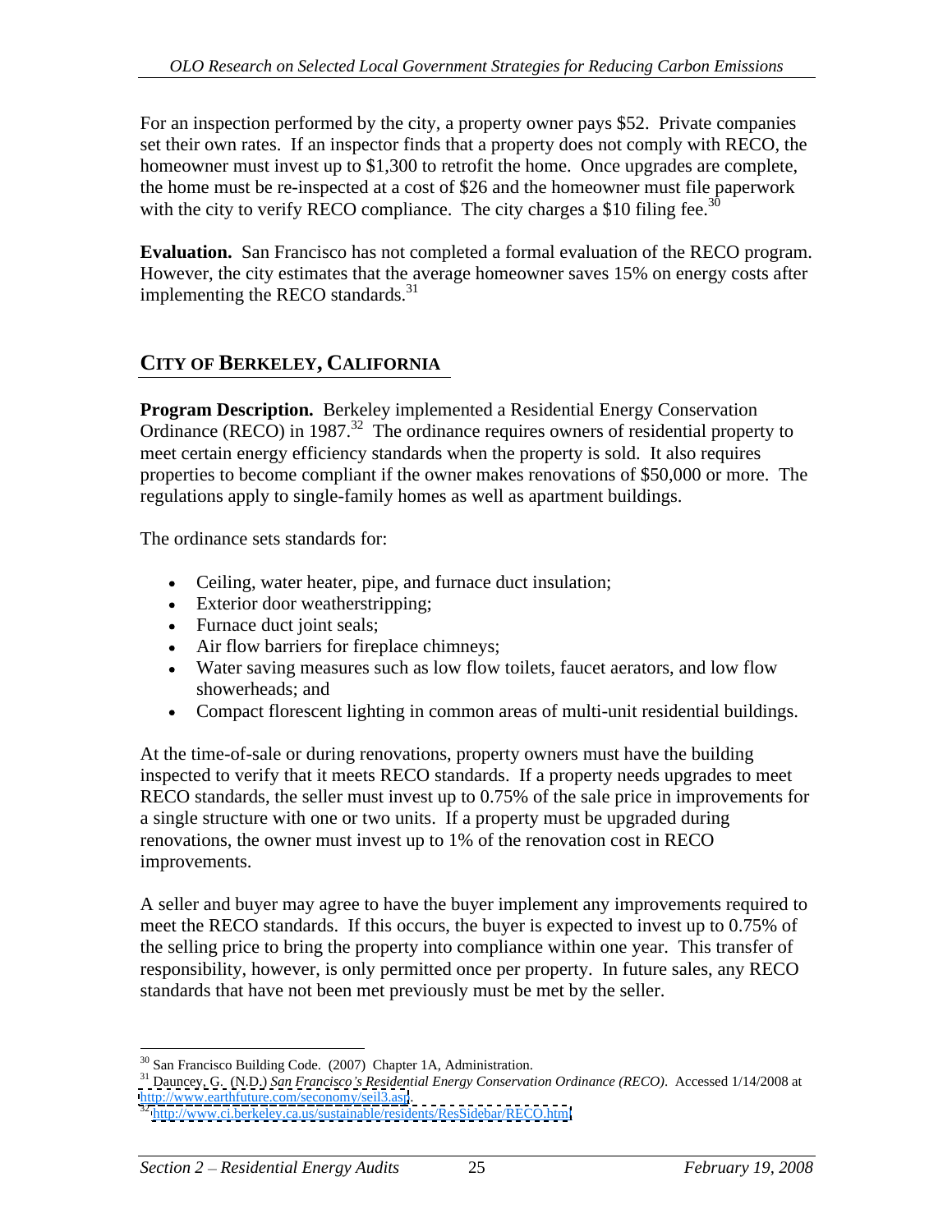If the seller transfers responsibility for compliance to the buyer, the seller may, but is not required to, place funds of up to 0.75% of the selling price plus inspection and filing fees in an escrow account. If the buyer does not use the funds within a year, the money is returned to the seller.

The City contracts with a non-profit to conduct the time-of-sale home inspections. For renovations, the City's Building and Safety Office includes the RECO inspection in a routine building code compliance inspection. City staff provide some administrative support for the program, including communicating with real estate agents and monitoring a monthly report from the inspection agency on the number of inspections completed and the results of the inspections. Additionally, the Building and Safety Division maintains records on which homes have passed RECO inspections.

**Introduction and Implementation.** Berkeley introduced the RECO standards in 1987 as Chapter 19.16 of the Berkeley Municipal Code. The ordinance was revised in 1991. The ordinance states that the purpose of the standards is to "promote the wise and efficient use of energy and water by prescribing standards for physical components of residential structures."<sup>33</sup> residential structures. $133$ 

**Costs and Funding.** The seller of the home bears the costs of the inspection, fees for filing paperwork with the City of Berkeley, and the cost of required improvements. The cost of an initial inspection is \$100, and a re-inspection if the building does not pass is \$50. Sellers must also pay \$15 to Berkeley to file a certificate of RECO compliance. If the seller transfers compliance to the buyer, two forms may be filed with the city: a Transfer of Responsibility and a Notice of Escrow Account. Each of these requires a \$15 filing fee. When a property undergoes renovation, the RECO inspection cost is included in the City's routine building code compliance inspection.

**Evaluation.** Berkeley reports that 1,550 homes received RECO inspections between September 2003 and December 2007. The city has not been able to directly measure reductions in energy use due to RECO. City staff report facing two important barriers to measuring changes in energy use. First, city staff does not have access to a resident's utility records. Second, the change in home ownership can also influence utility use due to lifestyle differences between residents.

# **CITY OF BOULDER, COLORADO**

**Program Description.** The City of Boulder subsidizes home energy audits for city residents through the Residential Energy Audit Program (REAP). The city contracts with the Center for ReSource Conservation (CRC) to administer the program and conduct the audits. Residents contact the CRC to set up an audit, and CRC staff conduct a short phone interview to gather basic information about the home and obtain a release for utility bills for one year pre- and post-audit.

<sup>&</sup>lt;sup>33</sup> Berkeley Municipal Code. Chapter 19.16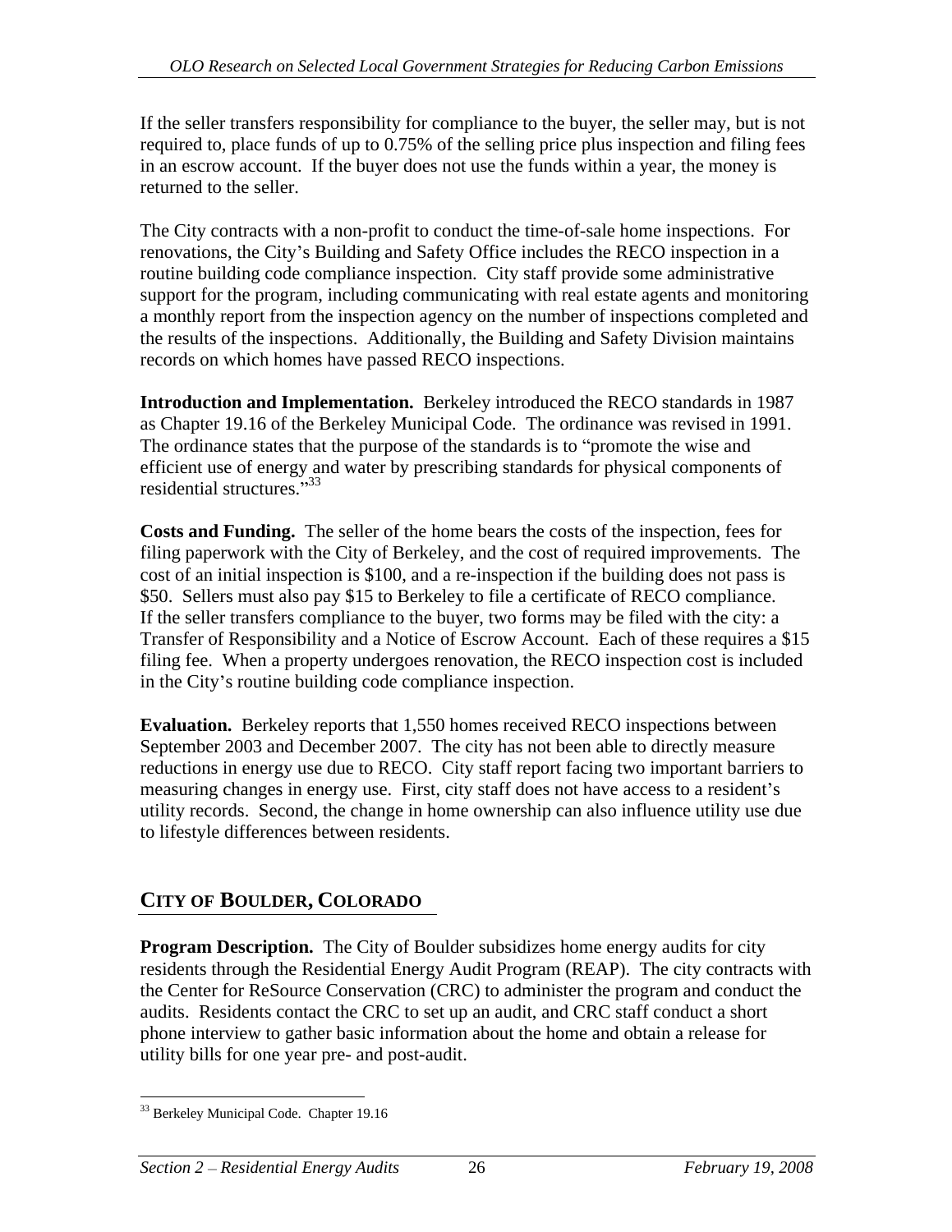CRC staff then set up two home visits: a one-hour energy education visit and an approximately two-hour energy audit. During the energy education visit, a staff person from the CRC reviews utility bill history with the homeowner and compares their energy use with average usage in the area. The CRC also distributes fact sheets on energy efficiency measures such as air sealing, duct sealing, and insulation, as well as opportunities for financial assistance with upgrades, including solar rebates and energy efficiency mortgages.

The educator also walks through the home with the participant to gather information about thermostat settings, areas of concern, information about remodeling done to or planned for the home, and descriptive information about major appliances. Finally, participants receive up to six compact florescent light bulbs to replace incandescent lighting. In 2008, the program plans to eliminate the educational visit and replace it with an in-depth telephone interview and a longer visit during the energy audit.

CRC staff share the information gathered during the educational visit with the inspector who will conduct the home energy audit. The audit includes a blower door test and inspection of the HVAC system, insulation, air sealing, appliances, and lighting. The inspector prepares a report for the homeowner that includes the findings of the audit and recommended upgrades.

In addition to the fact sheets from the educational visit and the report from the audit, program participants receive a list of contractors who can make recommended home improvements. Although the CRC does not evaluate contractors before adding them to the list, they remove contractors who receive three customer complaints.

**Introduction and Implementation.** In 2002, the Boulder City Council passed a resolution to reduce greenhouse gas emissions in the city. The resolution is in line with the Kyoto Protocol and aims to decrease emissions to 7% below 1990 levels by 2012.

The resolution resulted in a Climate Action Plan that was adopted in 2006. This plan includes initiatives, such as REAP, that aim to conserve energy and reduce emissions. Boulder introduced REAP as a pilot program in 2006 and provided 15 audits. In 2007, the city expanded the program and subsidized 224 audits. Staff project that the program will conduct 450 audits in 2008.

While the program has not experienced significant challenges to implementation, staff are working to implement recommendations from a recent evaluation of program design. The City contracted with a company that evaluated each step of the REAP process. The evaluation recommended:

- Using an improved and standardized format for auditor reports;
- Adding the expected costs and potential savings from recommended upgrades; and
- Expanding the program to include townhouses and apartments. $34$

 <sup>34</sup> Kinney, L., W. Clute, & J. Huston. (May 2007). *The Single-Family Residential Energy Audit Program in Boulder: A Formative Evaluation.* Synertech Systems Corporation.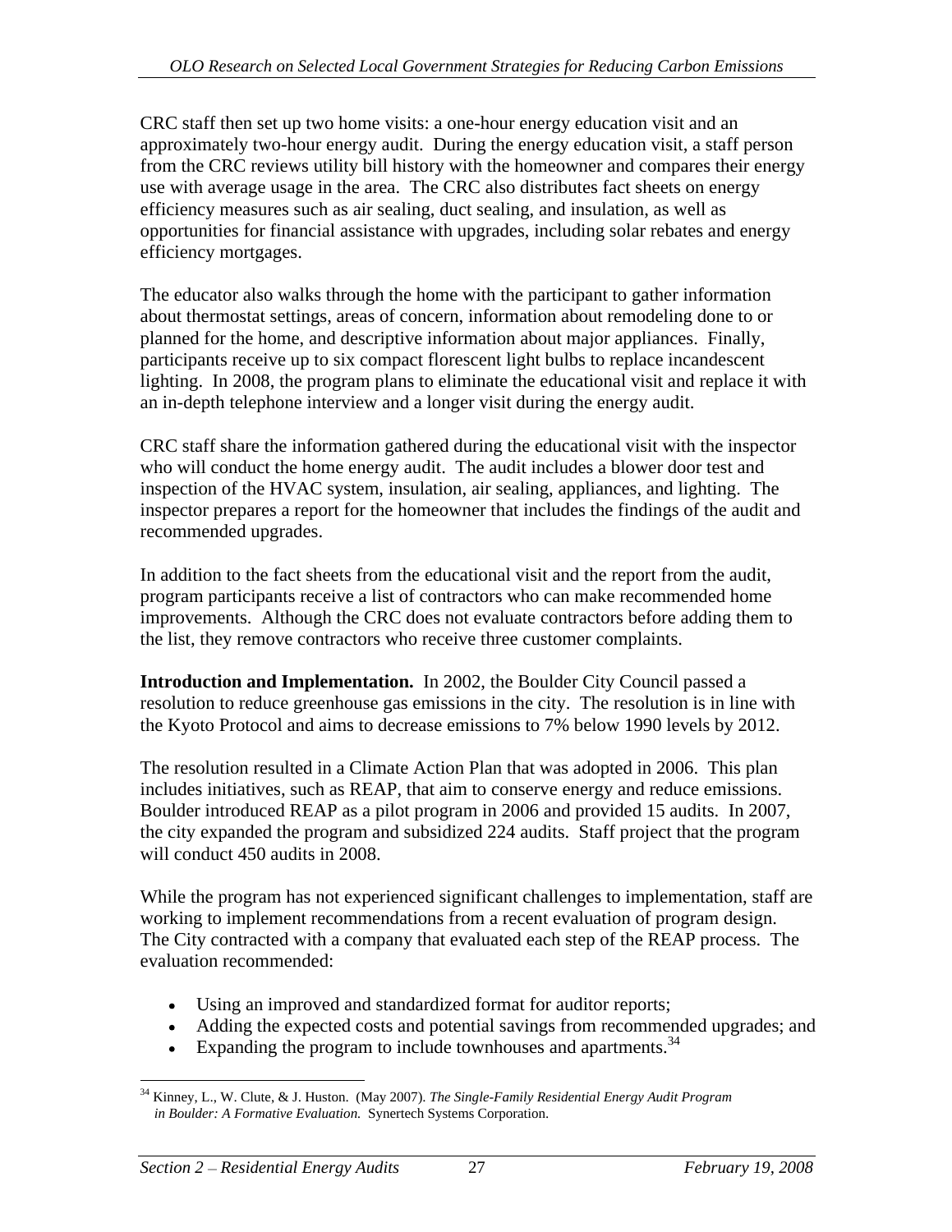**Costs and Funding.** In 2008, the REAP program's total per audit cost is \$356. This cost is shared by the homeowner, the city of Boulder, and Boulder County. Homeowners pay \$100 for a home with up to 2,500 square feet. The city and county each pay \$128 toward the remaining \$256. For larger homes, the homeowner pays \$50 for every additional 500 square feet.

The City of Boulder funds the program with revenue from a carbon tax that residents approved in 2006 to fund Climate Action Plan programs. This tax went into effect in 2007 and is authorized until 2013. Boulder County uses property tax revenue to fund its portion of the program.<sup>35</sup>

**Evaluation.** Boulder collects utility bill data from one year before and one year after each audit. Data from the 15 homes in the 2006 pilot program indicate that participants reduced energy use by 23% for natural gas and 21% for electricity. However, the city cautions that this is a small sample and may include a greater number of participants who were enthusiastic about making changes. For example, at least four of the 15 participants installed solar electric systems after the audit.

Although Boulder has not yet evaluated energy savings from audits conducted in 2007, a sample of the 224 reports indicated that the most commonly recommended improvements were air sealing and insulation.

# **WASHINGTON, DC**

**Program Description.** In 2006, Washington, DC began offering free energy audits for residents living in single-family homes. The DC program uses the Home Energy Rating System (HERS), an assessment developed by the Residential Energy Services Network (RESNET).

This assessment considers the energy efficiency of insulation, windows, walls, heating and cooling systems, and water heating. It also considers factors such as the solar orientation of the home. HERS assessments include blower door tests and other diagnostic measurements. Based on the inspection, homes receive a rating that allows homeowners to compare their home with other similar homes. Homeowners also receive a comprehensive report that includes finding about the home's energy efficiency and provides recommendations for improvements that will save energy and costs.<sup>36</sup>

 RESNET requires HERS programs to use certified inspectors for the home inspections and certified raters to produce the final report. The DC Office of Energy contracts with a private firm, selected through a competitive bidding process, to provide the inspections and final reports.

 $35$  Boulder County also subsidizes home energy audits through the CRC in other parts of the County.  $36$  Energy Ratings and Mortgages. Residential Energy Services Network. Accessed 2/7/08. <http://www.resnet.us/ratings/overview/default.htm>.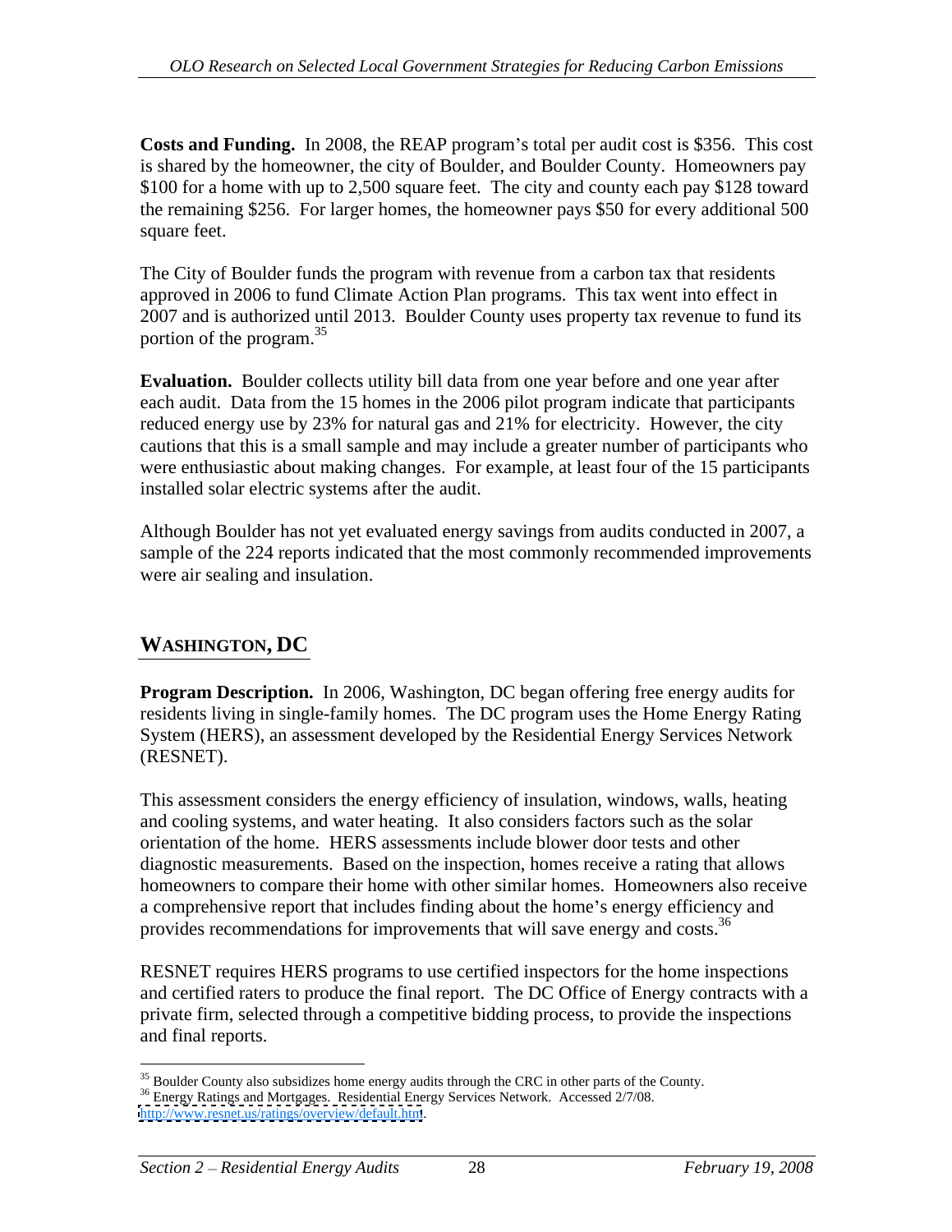Staff in the DC Office of Energy provide support for the program by conducting preliminary interviews with applicants and obtaining permission to get copies of utility bills from the past year. Staff pass this information on to the contractor for use during the HERS inspection and rating process. Staff also do outreach to advertise the program, monitor the contractor, and engage in evaluation activities.

**Introduction and Implementation.** The District of Columbia Retail Competition and Consumer Protection Act of 1999 requires the DC Public Service Commission (Commission) and the DC Office of Energy to establish programs to assist low-income residents with utility costs, increase use of renewable energy sources, and promote energy efficiency.

The Act also establishes the Reliable Energy Trust Fund to pay for these programs. Revenue for the fund comes from a per kilowatt hour surcharge that DC utility users pay on their electric bills. The utility company transfers funds collected from the surcharge to the City. In 2004, the Commission approved the HERS program as a two-year pilot to promote energy efficiency.

During initial implementation, the program staff report difficulties in finding a RESNET certified contractor to conduct the audits and provide the HERS reports. In October 2006, a contractor from outside the DC region bid on and was awarded the contract, under which the firm provided 640 audits through September 2007. In August 2007, the contract came up for bid again and was awarded to a local firm that serves as the current contractor.

**Costs and Sources of Funding.** Currently, the City pays \$410 per audit and has an annual budget of \$800,000. Funding for the program comes from the Reliable Energy Trust Fund. This funding is currently authorized through September 2008.

**Evaluation.** As of January 2008, the DC HERS program had completed 870 audits. An evaluation done by an independent contractor in June 2007 surveyed program participants about program satisfaction and implementation of recommendations. Over 400 program participants received surveys by mail or email. The program received 134 responses. Survey results indicated that:

- 76% of respondents believed the information they received during the HERS audit was "useful" or "extremely useful", and 73% believed the audit was "useful for making a decision to reduce energy use in their home.
- Approximately 53% (71) of respondents made improvements to their home based on the results of the energy audit. The most commonly reported improvement was caulking, weatherstripping, and other measures to seal leaks. Other common actions were adding insulation and replacing windows or doors. Of those who had not made improvements, cost was an often cited barrier.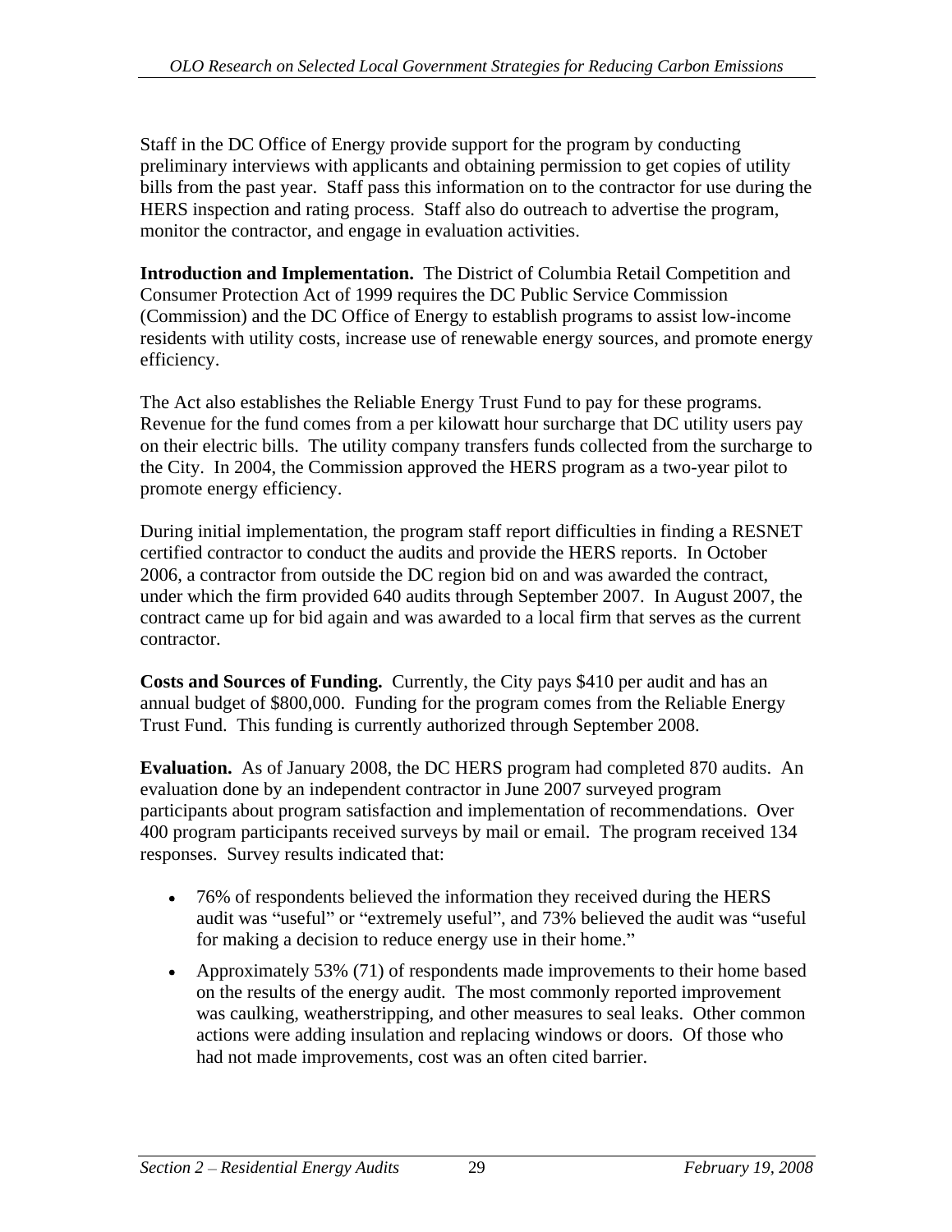- At the time of the survey, 21% of respondents reported energy savings as a result of the audit, 40% reported not experiencing savings, and 36% said it was too early to determine results.
- Respondents would like the DC Office of Energy to provide a list of recommended contractors to make improvements to their homes.

# **ARLINGTON COUNTY, VIRGINIA**

**Program Description.** Arlington County began an initiative to reduce greenhouse gas emissions in 2000. In 2007, this initiative, known as Fresh AIRE (Arlington Initiative to Reduce Emissions), offered 20 free home energy audits to County residents. The goal of the audits was to increase awareness of ways to save energy and to create case studies to use as promotional tools for Fresh AIRE.

The audits were available regardless of the type of home (e.g., single-family or apartment) and to both homeowners and renters. Arlington received over 300 applications and randomly selected 20 homes.

County staff administered the program, but Arlington contracted with a private firm to conduct the audits. The three-hour audits included both a blower door test and thermal scanning with an infrared camera.

**Introduction and Implementation.** County staff initiated the program, and received support from the chair of the Fresh AIRE initiative. Although staff had concerns about finding a qualified auditor, they found that rising energy costs and increasing concern for energy conservation had already brought qualified auditors to Virginia.

**Costs and Funding.** Arlington paid \$280 per audit. In 2007, program funding came from discretionary money in the County's General Fund. The County plans to continue the program in 2008, and the ongoing funding will be part of Fresh AIRE. Funding for Fresh AIRE comes from the County's residential utility tax.

**Evaluation.** Arlington has not conducted an evaluation, however, the county is preparing case studies from the 20 audits conducted in 2007. They plan to do additional evaluation after they complete more audits in 2008.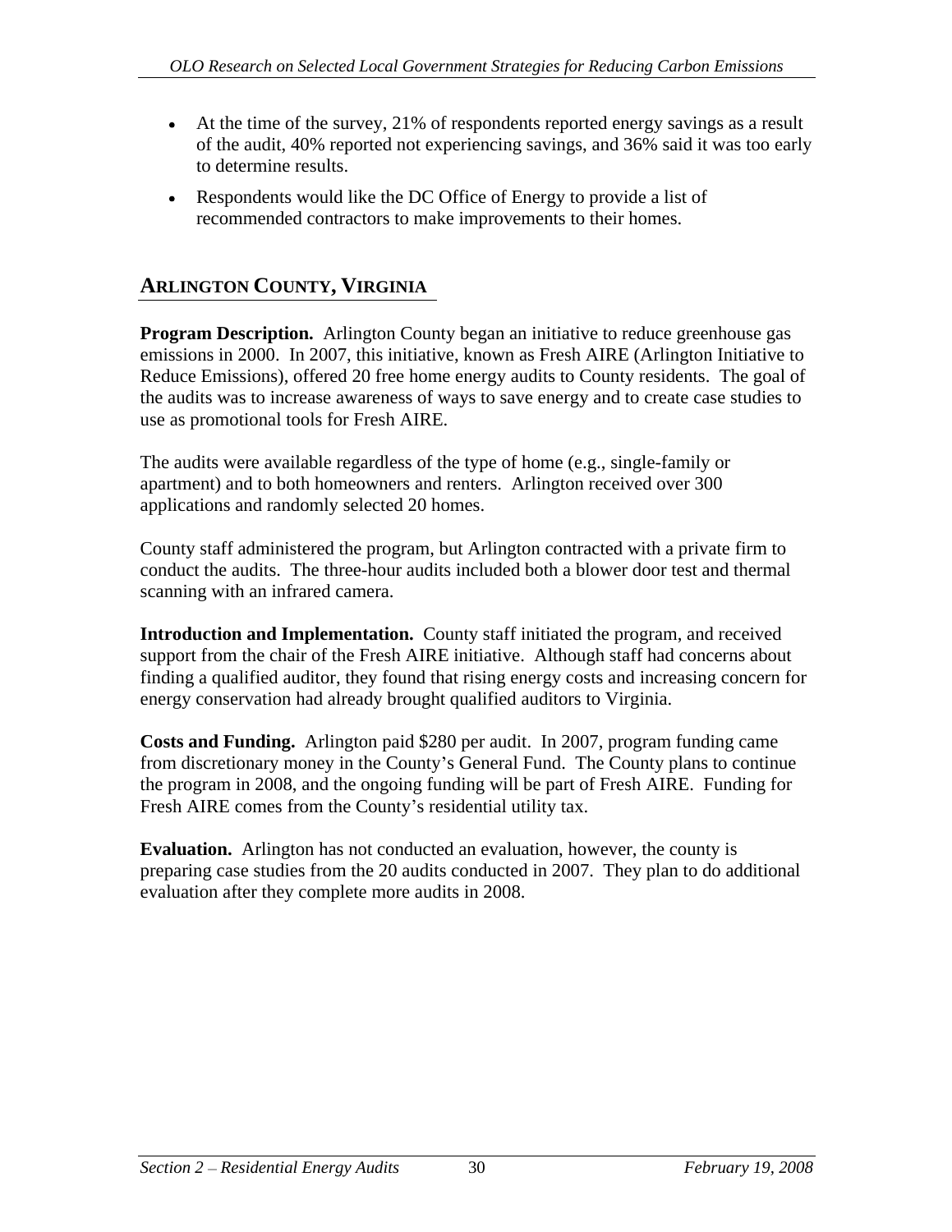# **SECTION 3: CLIMATE ACTION PLANS**

Proposed Montgomery County Council Bill 32-07, as introduced by the Council on November 20, 2007, would require that the Department of Environmental Protection prepare a Climate Protection Plan to reduce countywide greenhouse gas emissions to 80% below base-year inventory levels by 2050. As currently proposed, the Protection Plan would intend to stop increasing countywide greenhouse gas emissions by 2010 and achieve a 10% reduction every 5 years through 2050.

# **I. Introduction**

In an effort to enhance the Council's understanding of the contents, results, costs, and other features of climate protection plans, OLO reviewed information on carbon reduction practices, programs, and policies that have been implemented by other local jurisdictions as part of a formal climate action plan. $37$ 

Many counties, cities, and states, both small and large, have adopted or are in the process of adopting climate action plans. In general, a climate protection plan is a plan developed by a local government that lists a series of actions that the government will take to reduce greenhouse gas emissions. The proposed initiatives and level of detail in the plan can vary widely from one government to another.

OLO reviewed literature on climate plans, and also reviewed climate action plans from over 30 different jurisdictions. This section summarizes the climate action plans for five jurisdictions were able to provide quantifiable progress results for carbon dioxide  $(CO<sub>2</sub>)$ reduction efforts, and/or detailed program cost and funding information.

# **II. Executive Summary**

OLO found that many jurisdictions have adopted climate action plans over the past two years, and as a result are still in the early stages of program design and implementation.

However, OLO also found some jurisdictions that were "early adopters" of climate protection plans and that have also completed periodic updates or assessments of their progress in meeting action plan goals. In addition, OLO found some action plans that included detailed cost breakdowns for plan implementation.

OLO found that many of the  $CO<sub>2</sub>$  reductions quantified by the jurisdictions reviewed are largely attributable to a small number of actions and/or primarily occurred in one sector. Commonly cited successful programs include capturing methane gas from landfills, purchasing renewable energy, converting traffic signals to LED lights, and implementing or improving recycling services.

 $37$  This section uses the terms "climate protection plan" and "climate action plan" synonymously.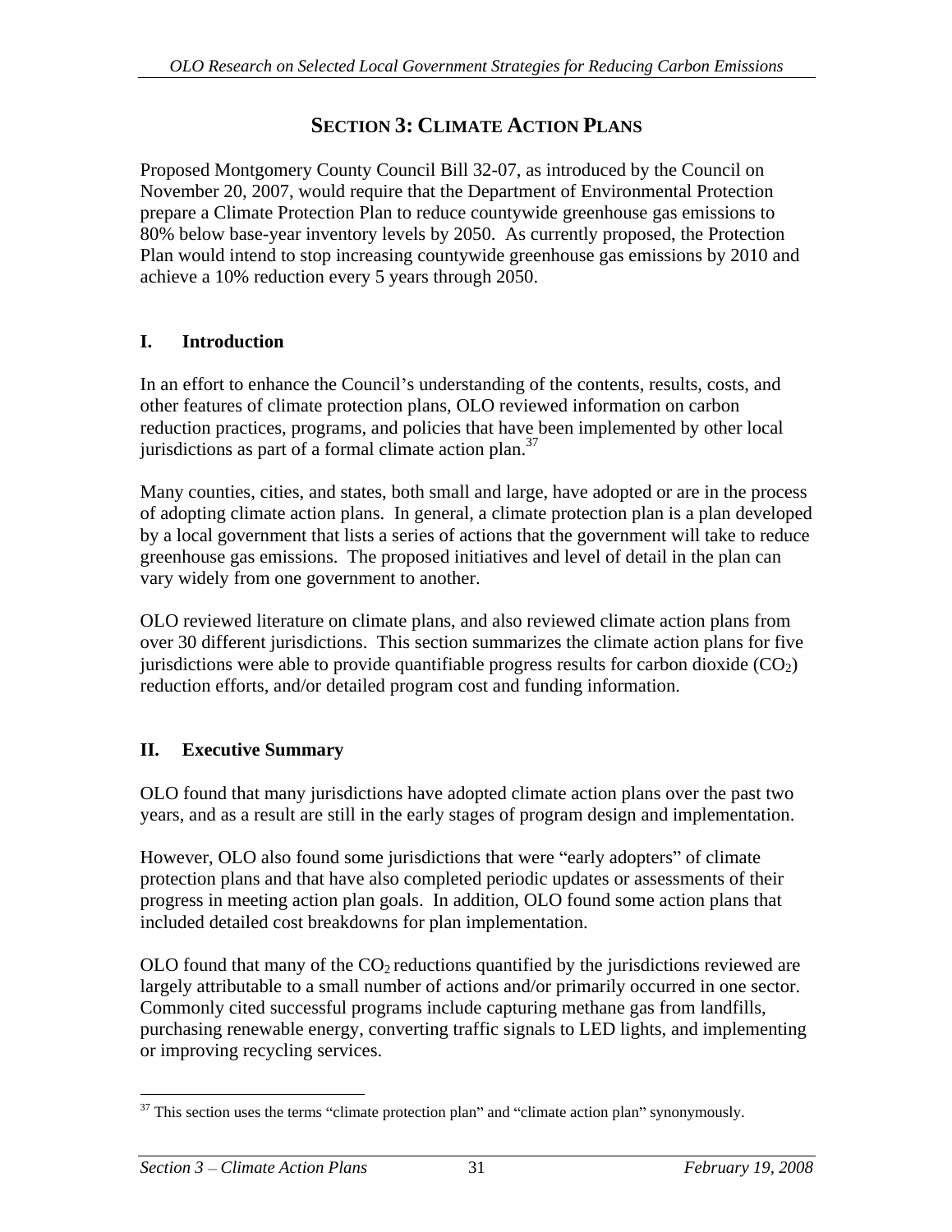OLO also found that climate action plan programs evidenced little progress in reducing  $CO<sub>2</sub>$  emissions within the transportation sector. Even in jurisdictions that showed decreases in overall  $CO<sub>2</sub>$  levels,  $CO<sub>2</sub>$  emissions in the transportation sector increased.

OLO summarized the climate action plans, results, costs, and evaluation information from five jurisdictions. Specific highlights from each jurisdiction include:

#### **Portland/Multnomah County, Oregon**

- $2004 \text{ CO}_2$  emissions were 4% lower than 2001 levels and nearly on par with 1990 levels, with  $\bullet$ the highest decreases from within the industrial sector.
- The statewide Energy Trust of Oregon is cited as a key factor in the successful implementation  $\bullet$ of action plan programs because it provides consistent funding.

#### **Miami-Dade County, Florida**

- From 1988 to 2005, overall  $CO<sub>2</sub>$  emissions increased by 8.5 million tons (36%).
- Program specific data show an annual average reduction of 2.5 million tons of  $CO<sub>2</sub>$ , with 84% of the CO2 reduction from within the solid waste sector.

#### **City of St. Paul, Minnesota**

- St. Paul reports 2004 CO<sub>2</sub> reductions of 950,000 tons per year, 40% of its 1993 reduction goal.
- The highest CO<sub>2</sub> decreases have come within energy efficiency and energy supply programs.

#### **City of Seattle, Washington**

- Seattle reports  $2005 \text{ CO}_2$  emissions were 8% lower than 1990 levels, with the highest decreases in the residential and industrial sectors.
- Seattle's adopted 2007-2008 budget included \$1.7 million for climate action plan programs in  $\bullet$ 2007 and \$1.1 million in 2008.

#### **City of Boulder, Colorado**

- Boulder funds its climate action plan programs through a dedicated carbon tax approved by voters in 2006 that generates about \$1 million annually.
- Boulder estimates spending \$5.6 million between 2007 and 2012 to reduce 350,000 tons of CO<sub>2</sub>  $\bullet$ emissions, which results in an estimated cost to the city of \$16 per ton of  $CO<sub>2</sub>$  reduced.

## **III. General Research Findings**

A 2007 study from the Institute for Local Self-Reliance (ILSR) looked at formal climate change efforts among a subset of local governments.<sup>38</sup> The ILSR report reviewed climate change activities in 10 cities that had signed onto the U.S. Mayor's Climate Protection Agreement.<sup>39</sup> The selected cities were viewed as having successful and effective programs.

<sup>&</sup>lt;sup>38</sup> Institute for Local Self-Reliance, *Lessons From the Pioneers: Tackling Global Warming at the Local Level*, January 2007. *Level*, January 2007.

 $39$  The Mayor's Climate Protection Agreement is an agreement where supporting mayors pledge to reduce carbon dioxide emissions by 7% below 1990 levels by 2012. The 10 cities reviewed are Austin, TX; Ann Arbor, MI; Berkeley, CA; Boulder, CO; Cambridge, MA; Minneapolis, MN; Portland, OR; San Francisco, CA; Salt Lake City, UT; and Seattle, WA.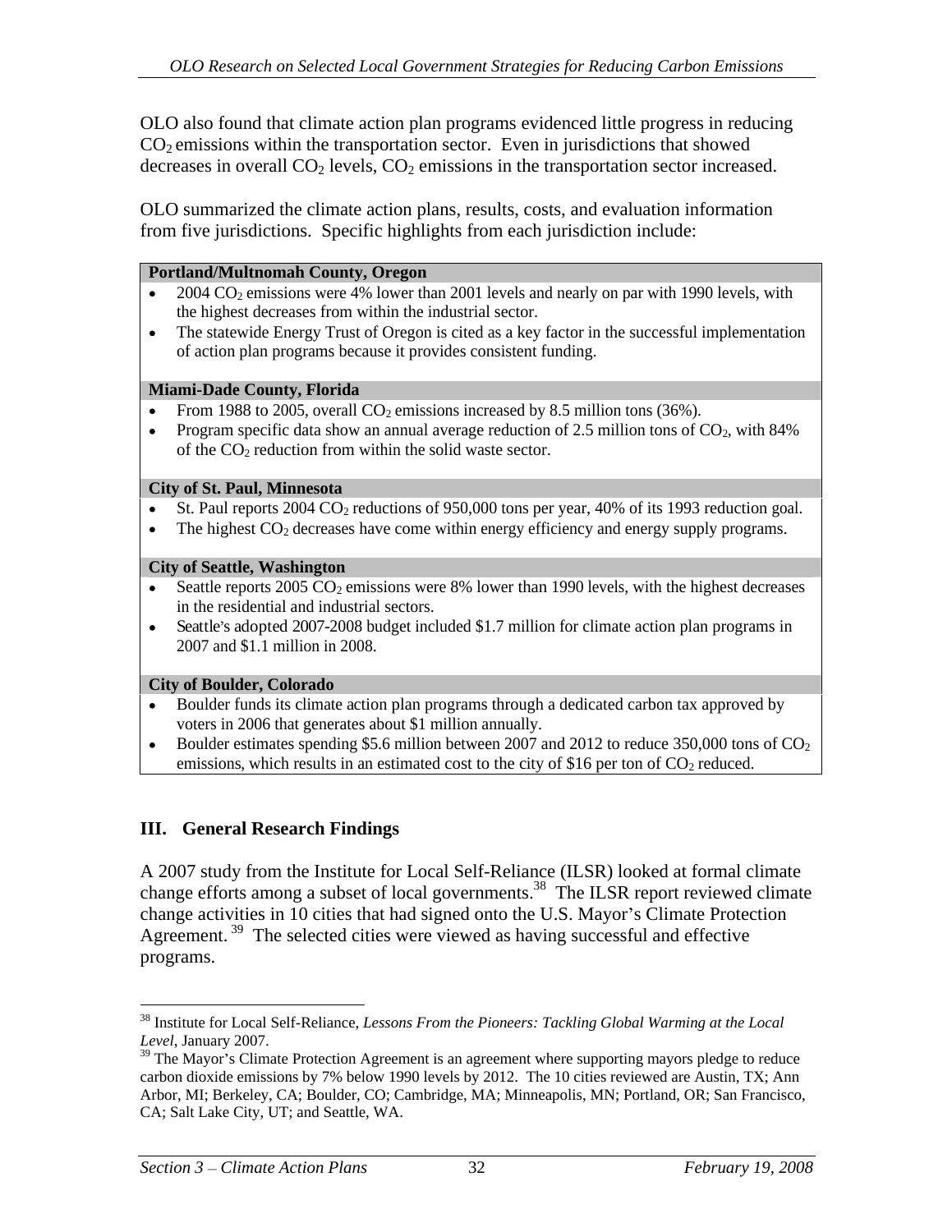The general conclusion of the ILSR report is that:

despite their commitment and their elaboration of significant programs, reducing [greenhouse gas] emissions below 1990 levels will be a major challenge."<sup>40</sup>  $\text{challenge.}^{3,40}$ 

challenge."<sup>40</sup><br>Specific findings and "lessons learned" from the report include:

- The methodologies and assumptions used to create greenhouse gas inventories differ among communities.
- Many of the CO<sub>2</sub> reductions to date have come from a relatively small number of "targets of opportunity" under the control of a local jurisdiction. For example, many quantified reductions have come from capturing and/or flaring methane gas, purchasing renewable energy, and switching traffic signals to LED technologies.
- The different carbon content of fuels used to generate electricity creates emission variations among cities. For example, cities that receive electricity from coal fired power sources have a higher percentage of emissions from the electricity sector than cities with non-coal power sources.
- Some cities are relying on state or federal government to implement policies that will allow them to achieve their carbon reduction goals. This strategy is problematic if those policies are never implemented.

#### **IV. Jurisdictional Findings**

This part reviews climate protection plans and experiences of five jurisdictions. The table below lists the jurisdictions and the page where each description begins.

| <b>Jurisdiction</b>                       | Page   |
|-------------------------------------------|--------|
| City of Portland/Multnomah County, Oregon | 34     |
| Miami-Dade County, Florida                | $\sim$ |
| City of St. Paul, Minnesota               | 30     |
| City of Seattle, Washington               | 41     |
| City of Boulder, Colorado                 | 43     |

 <sup>40</sup> Institute for Local Self-Reliance, January 2007, pg. 5.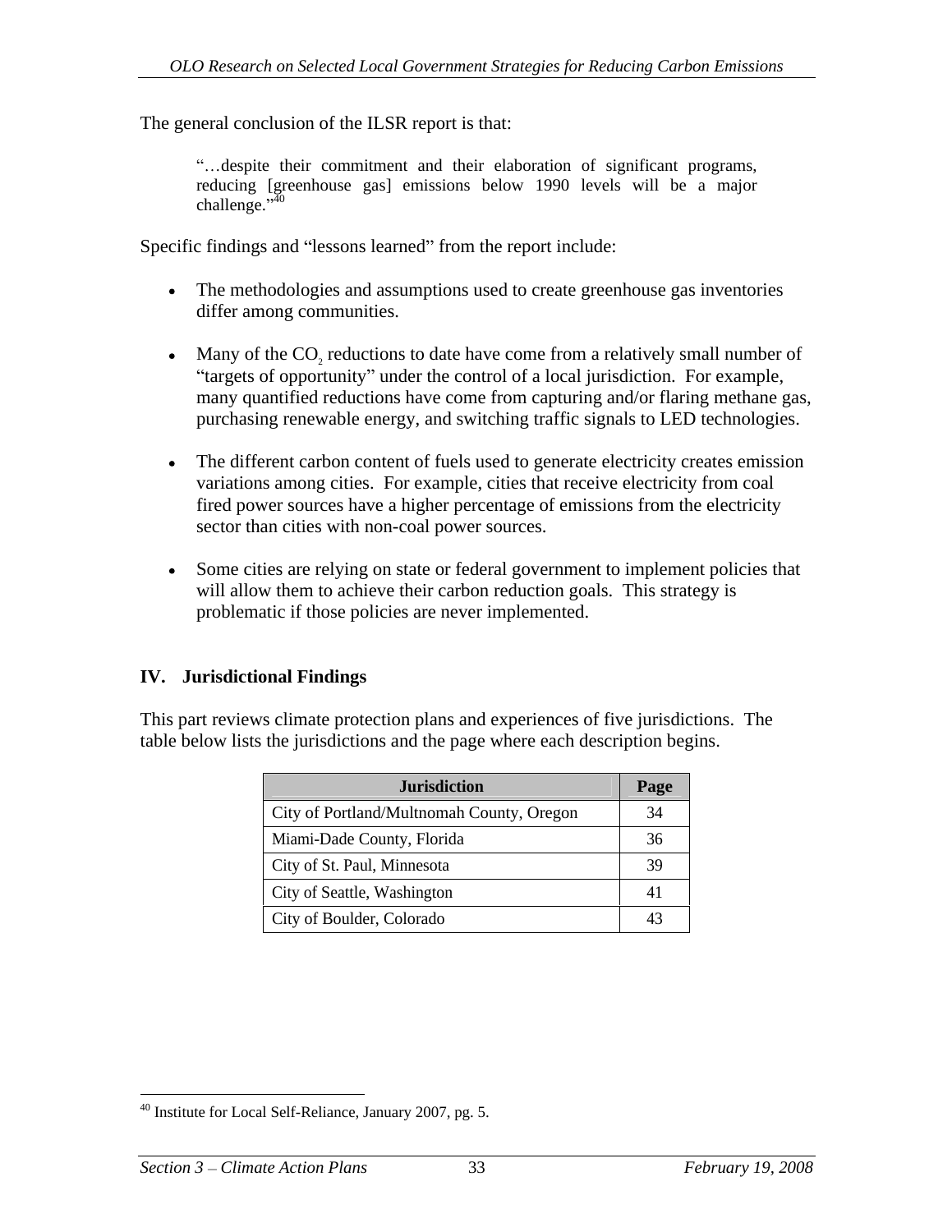# **CITY OF PORTLAND-MULTNOMAH COUNTY, OREGON**

The City of Portland, Oregon  $-$  located within Multnomah County  $-$  was the first U.S. city to adopt a carbon dioxide  $(CO_2)$  reduction plan in 1993. In 2001, the City of Portland and Multnomah County created a joint climate action plan.<sup>41</sup> The Portland/Multnomah plan adopted a  $CO<sub>2</sub>$  reduction target of 10% below 1990 levels by 2010.

In 2001, when Portland/Multnomah County adopted its climate plan, a greenhouse gas emission inventory estimated that the region produced about 10.1 million metric tons of  $CO<sub>2</sub>$  annually, broken down by sector as detailed below:

- Transportation 36%
- Commercial 25%
- Residential 21%
- Industrial 16%
- Solid Waste 2%

**Climate Plan Elements.** The Portland/Multnomah County climate plan has six focus areas for reducing carbon emissions:

- 1) Policy, Research, and Education;
- 2) Transportation, Telecommunications, and Access;
- 3) Energy Efficiency;
- 4) Renewable Resources;
- 5) Solid Waste Management; and
- 6) Forestry and Carbon Offsets.

Each of the six focus areas includes one or more objectives. Within each objective, the plans lists several specific activities intended to reduce carbon emissions – identified as either Government Actions or Community Initiatives. In total, the six focus areas include around 150 total initiatives.

**Progress/Results.** In June 2005, Portland and Multnomah County published a progress report updating the status of the climate plan.<sup>42</sup> Overall, the progress report indicates that greenhouse gas emissions decreased in the region. The progress report states that 2004  $CO<sub>2</sub>$  emissions were nearly 400,000 tons lower than 2001 levels, a 4% decrease. The decreasing emissions put the County's 2004 emission levels nearly on par with 1990 levels.

Additionally, the progress report indicates that the emissions have decreased even when accounting for population. The progress report states that emissions levels decreased from 15.07 tons of  $CO_2$  per capita in 2001 to 14.42 tons of  $CO_2$  per capita in 2004.

<sup>&</sup>lt;sup>41</sup> City of Portland and Multnomah County, *Local Action Plan on Global Warming*, April 2001.<br><sup>42</sup> City of Portland and Multnomah County, *A Progress Report on the City of Portland and Multnomah* 

*County Local Action Plan on Global Warming*, June 2005.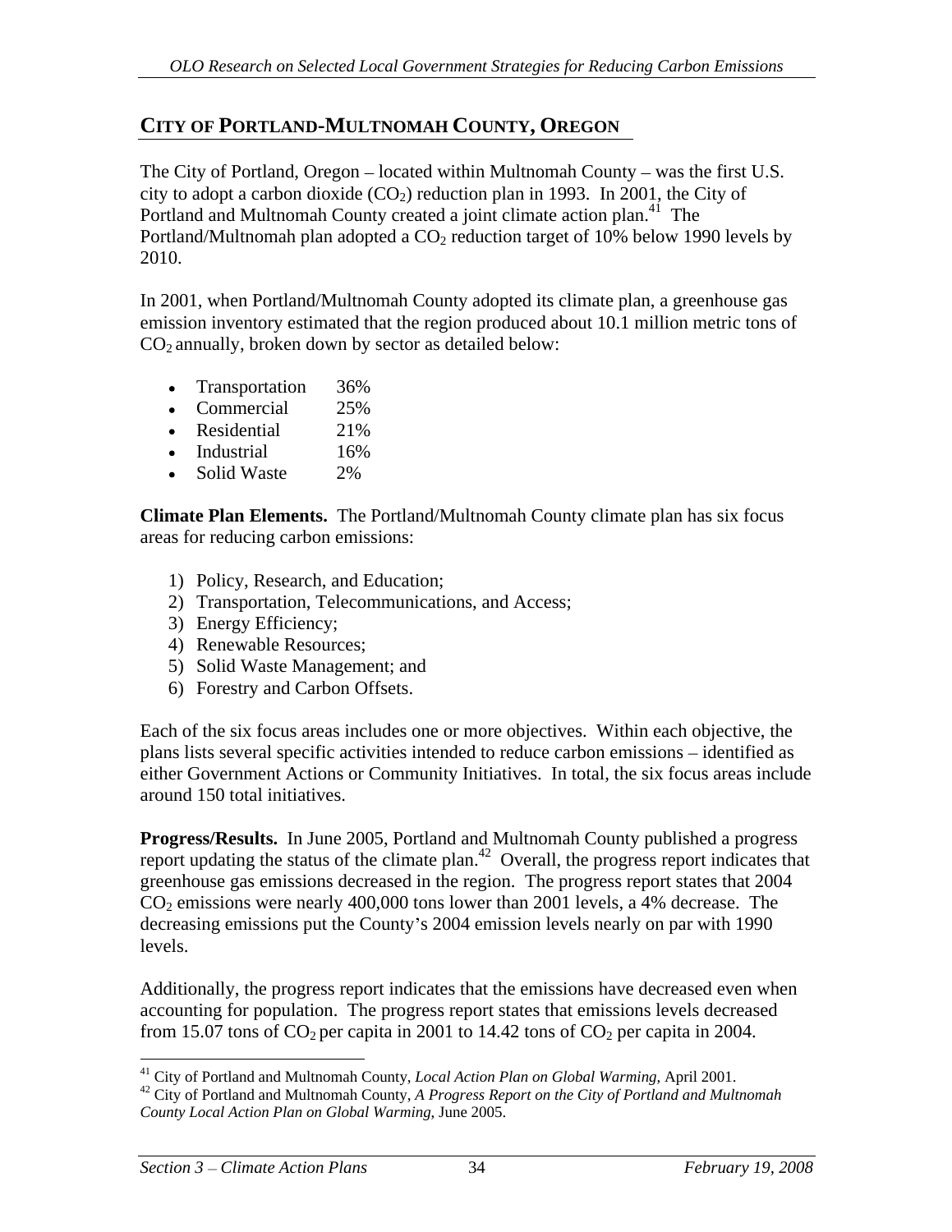The table below shows the change in CO<sub>2</sub> emissions levels by sector. The data show that of the nearly 400,000 tons of  $CO_2$  reduced since 2001, 78% is attributed to decreases in the industrial sector. Transportation is the only sector that, despite reduction efforts, had higher  $CO<sub>2</sub>$  emissions levels in 2004 than in 2001.

|                | Table 3-1. 2001 and 2004 Multnomah County Greenhouse Gas Emissions by Sector |                      |                                   |           |
|----------------|------------------------------------------------------------------------------|----------------------|-----------------------------------|-----------|
| <b>Sector</b>  | 2001 Tons of $CO2$                                                           | $2004$ Tons of $CO2$ | <b>Difference</b><br><b>Total</b> |           |
| Transportation | 3,691,624                                                                    | 3,731,390            | 39,766                            | 1.1%      |
| Commercial     | 2,499,812                                                                    | 2,485,205            | $-14,607$                         | $-0.6\%$  |
| Residential    | 2,111,515                                                                    | 2,058,750            | 52,765                            | $-2.5%$   |
| Industrial     | 1,598,728                                                                    | 1,296,749            | $-301,797$                        | $-18.9\%$ |
| Solid Waste    | 177,957                                                                      | 18.855               | 39,102                            | -33.2%    |
| Total          | 10,079,636                                                                   | 9,690,9              | -388,687                          | $-3.9\%$  |

Source: *A Progress Report on the City of Portland and Multnomah County Local Action Plan on Global Warming*, 2005

According to the progress report, over 50 of the 150 total initiatives had been implemented by 2005. The list below describes several of the initiatives highlighted by the progress report as successful in moving towards the CO<sub>2</sub> emissions goals. Some of the initiatives include usage or activity data, while other initiatives include data on either estimated or actual emission reductions.

- Portland has purchased and/or generated 11% of its energy usage (47.9 million kWh) for city facilities from renewable energy sources. Multnomah County purchases 3% of the power used by county facilities from renewable sources.
- Portland has converted more than 13,000 traffic signals to LED lights, saving 4.9 million kWh per year and 2,300 tons of  $CO<sub>2</sub>$  emissions annually.
- The Cool Portland Campaign organized citizen-led teams pledging to incorporate  $\bullet$  $CO<sub>2</sub>$ -reducing actions into daily activities, and was provided technical assistance and workspace by Portland. Over seven months in 2002, 92 participating households reduced their  $CO<sub>2</sub>$  emissions by 250 tons per year on average.
- Between 2001 and 2003, Portland reports weatherizing 261 residential homes and Multnomah County reports weatherizing 826 homes to help reduce energy consumption and optimize energy efficiency.
- Portland has facilitated the installation of energy-conservation measures efficient thermostats, low-flow showerheads, improved insulation, and insulated windows  $-$  in over 10,000 apartment units.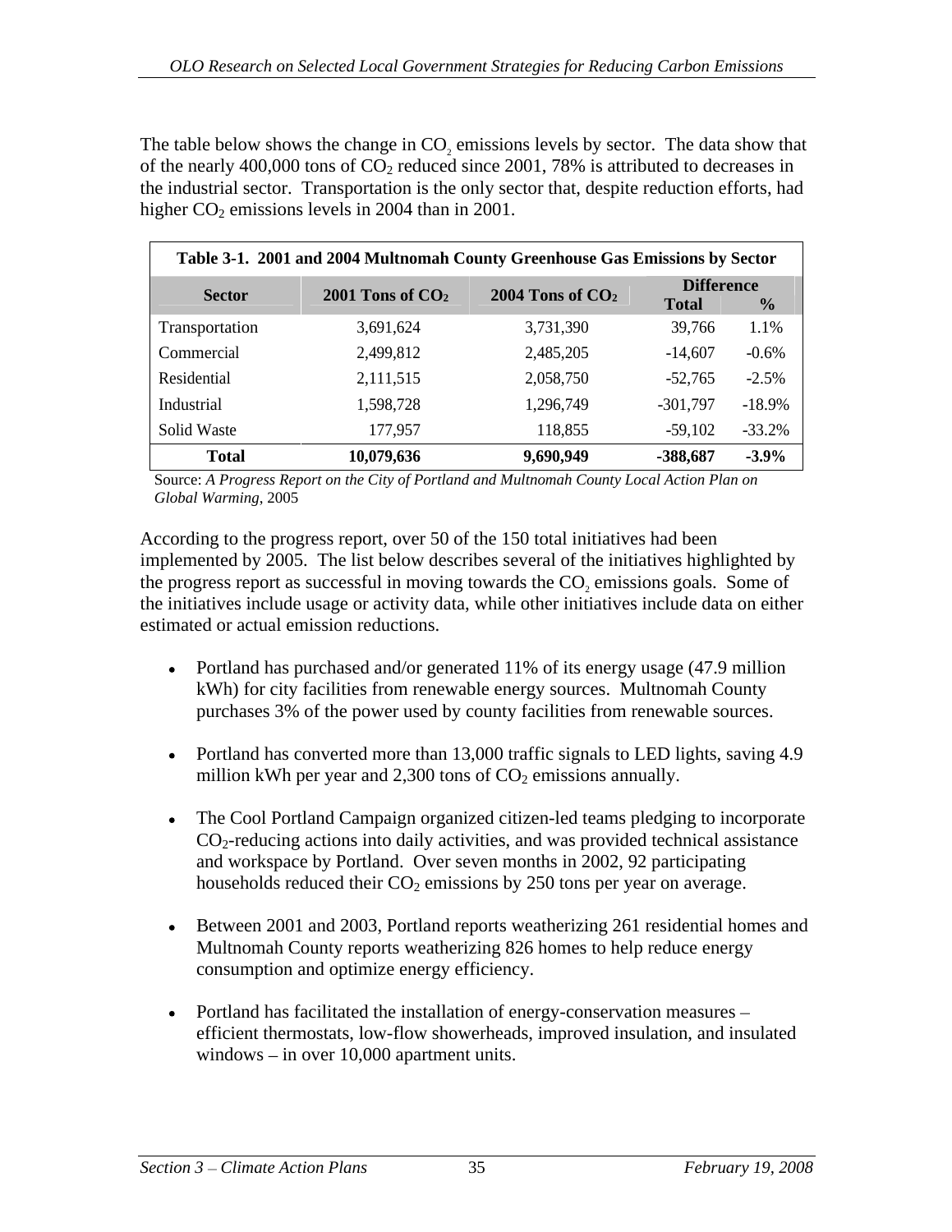- As of February 2003, a total of 3.4 million square feet of commercial space in Portland were in LEED-certified or registered buildings.
- As of 2004, 6% of residential and commercial customers in Portland purchased green power.
- Portland has purchased 30 new hybrid-electric vehicles since 2001. Multnomah County uses biodiesel for its fleet vehicles with diesel engines.

**Program Costs and Sources of Funding.** Portland/Multnomah County's climate action plan and progress report do not include any program cost data. However, the progress report lists the establishment of the Energy Trust of Oregon and its "consistent funding" for energy-efficiency and renewable energy programs" as a factor in the successful implementation of action plan programs.

The Energy Trust of Oregon is a statewide organization that was established through Oregon legislation that restructured the state's electricity utilities. The Energy Trust began operating in March 2002, and administers energy efficiency and renewable energy programs to customers of Oregon's electricity utilities. The Energy Trust programs are funded through a 3% surcharge on electric bills.

While the Energy Trust breaks down program expenditures by utility service area instead of governmental jurisdictions, in 2006 it reports spending \$45 million on energy efficiency programs and \$2.6 million on renewable energy programs statewide.<sup>43</sup> The progress report states that between 2002 and 2004, Energy Trust programs provided energy-efficiency incentives to over 200 businesses and 14,000 households in Multnomah County.

# **MIAMI-DADE COUNTY, FLORIDA**

In 1993, the Miami-Dade County Board of Commissioners approved a  $CO<sub>2</sub>$  reduction plan.<sup>44</sup> The goal of the plan was to reduce Miami-Dade's  $CO<sub>2</sub>$  emissions 20% below baseline 1988 levels. Miami-Dade's 1988 baseline inventory estimated that the region produced approximately 23.4 million tons of  $CO<sub>2</sub>$  annually, broken down by sector as detailed below:

- Electrical Usage 45%
- Transportation 45%
- Industrial 5%
- Commercial 4%
- Residential 1%

<sup>&</sup>lt;sup>43</sup> Energy Trust of Oregon, *Leading Change: 2006 Annual Report*, pg. 14.<br><sup>44</sup> Miami-Dade County, *A Long Term CO<sub>2</sub> Reduction Plan for Metropolitan Dade County*, November 1993.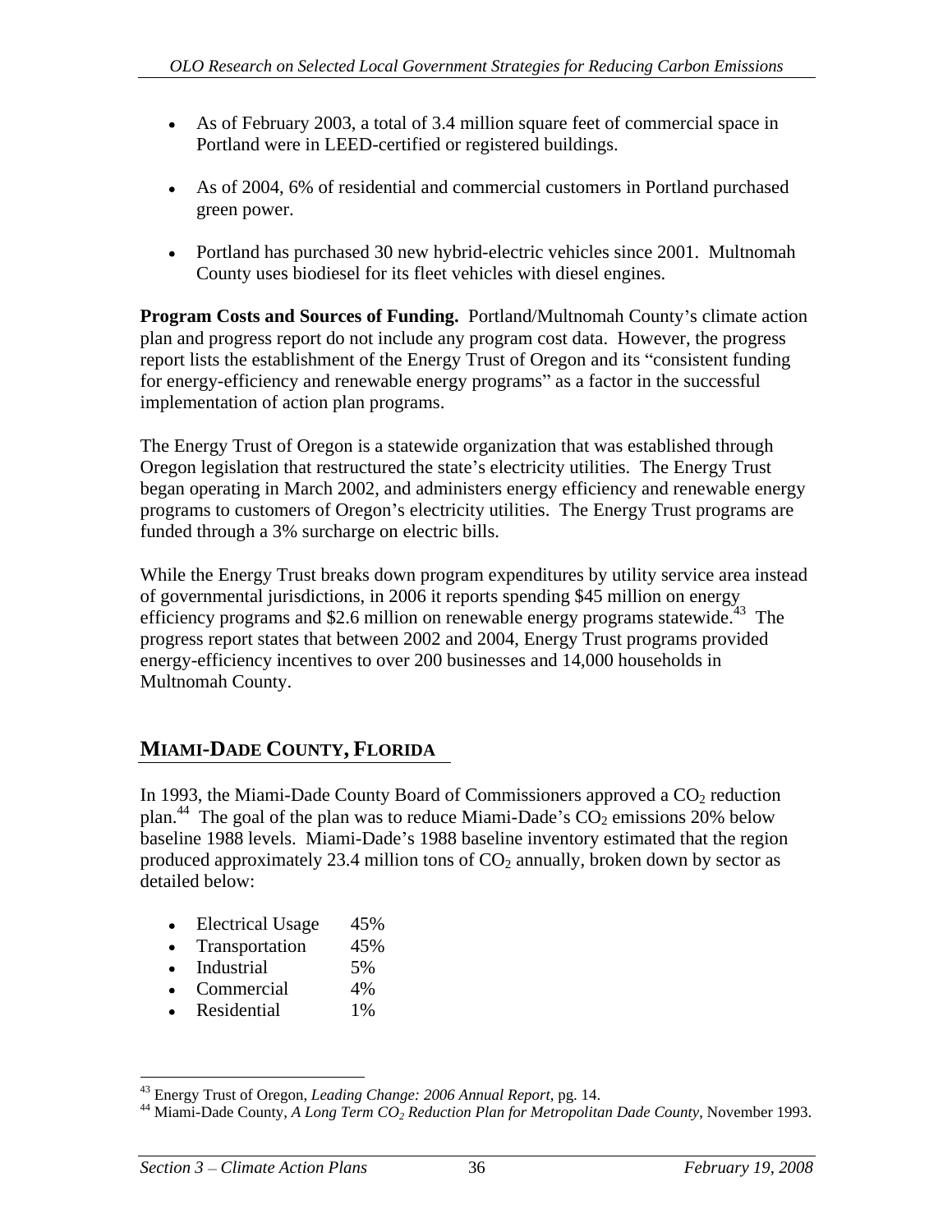**Climate Plan Elements.** Miami-Dade's emissions reduction plan included four categories with specific initiatives and  $CO<sub>2</sub>$  reduction targets. The plan estimated that the proposed measures could reduce over 11 million tons of CO<sub>2</sub> annually.

#### **1) Transportation**

- $•$  Mass transit  $&$  road improvements
- Traffic demand management
- Increase bicycle pedestrian modal split
- Increase fuel efficiency

## **2) Solid Waste**

- Recycle 30-50% of Dade County's waste stream  $\bullet$
- Recover and utilize landfill methane gas
- Reduce generated solid waste by up to 5%

#### **3) Electrical Production/Use**

- Increase efficiencies of Metro-Dade facilities/operations
- Decrease residential sector energy use
- Expand the use of alternative fuels
- Expand the use of landscaping and white surfaces
- Promote and expand participation in energy conservation

## **4) Land Use**

Reduce vehicle miles traveled by 5%

**Progress/Results.** In 2006, Miami-Dade County published a progress report updating the status of its  $CO_2$  reduction plan.<sup>45</sup> A 2005 greenhouse gas inventory indicates that Miami-Dade's total CO<sub>2</sub> level has increased by 8.5 million tons (36%) over baseline 1988 levels. Accounting for population change over that same period, Miami-Dade's per capita emissions have increased by 8%, from 12.5 tons to 13.5 tons of CO2 per person per year.

|                         | Table 3-2: 1988 and 2005 Miami-Dade County Greenhouse Gas Emissions by Sector |                                       |                                   |
|-------------------------|-------------------------------------------------------------------------------|---------------------------------------|-----------------------------------|
| <b>Sector</b>           |                                                                               | 1988 Tons of $CO2$ 2005 Tons of $CO2$ | <b>Difference</b><br><b>Total</b> |
| <b>Electrical Usage</b> | 10,459,000                                                                    | 15,448,000                            | 4,989,000 48%                     |
| Transportation          | 10,449,000                                                                    | 14,057,000                            | 3,608,000<br>35%                  |
| Industrial              | 1,297,000                                                                     | 1,554,000                             | 257,000<br>20%                    |
| Commercial              | 1,022,000                                                                     | 681,000                               | $-341,000$<br>$-33%$              |
| Residential             | 196,000                                                                       | 227,000                               | 31,000<br>16%                     |
| Total                   | 23,423,000                                                                    | 31,967,00                             | 8,544,000<br>36%                  |

Source: *A Long-Term CO2 Reduction Plan for Miami-Dade County, Florida: 1993-2006*, 2006

<sup>&</sup>lt;sup>45</sup> Miami-Dade County, *A Long-Term CO<sub>2</sub> Reduction Plan for Miami-Dade County, Florida: 1993-2006,* December 2006.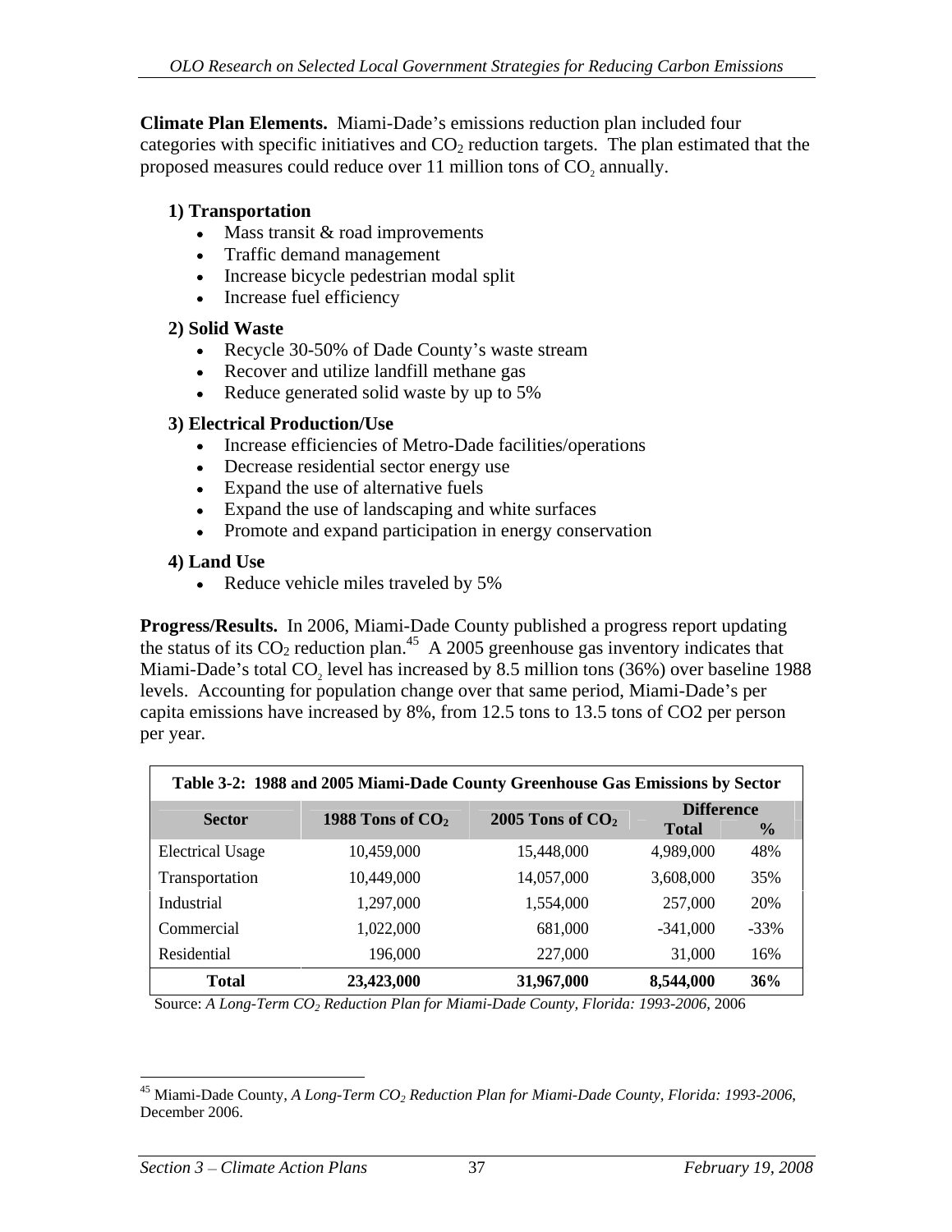Despite the overall increase in  $CO<sub>2</sub>$  emissions, the progress report provides data that show that some of the programs have successfully reduced  $CO<sub>2</sub>$  emissions. Miami-Dade reports that County efforts within the four climate plan categories have led to an annual average reduction of 2.5 million tons of  $CO<sub>2</sub>$ , about 23% of the original goal of 11 million tons. As shown in the table below, 2.1 million tons  $(84%)$  of the CO<sub>2</sub> reduced comes from the solid waste category.

|                                  | Table 3-3: Miami-Dade CO <sub>2</sub> Anticipated versus Actual CO <sub>2</sub> Reductions |                      |  |
|----------------------------------|--------------------------------------------------------------------------------------------|----------------------|--|
| Category                         | <b>CO<sub>2</sub></b> Reduction                                                            |                      |  |
|                                  | <b>Anticipated (1993)</b>                                                                  | <b>Actual (2005)</b> |  |
| Transportation                   | 8,927,000 tons                                                                             | 17,608 tons          |  |
| <b>Solid Waste</b>               | 1,753,000 tons                                                                             | 2,091,821 tons       |  |
| <b>Land Use</b>                  | 172,000 tons                                                                               | 0 tons               |  |
| <b>Electrical Production/Use</b> | 492,610 tons                                                                               | 423,303 tons         |  |

Source: *A Long-Term CO2 Reduction Plan for Miami-Dade County, Florida: 1993-2006*, 2006

**Transportation.** Miami-Dade's progress report indicates that 17,000 tons in quantifiable CO<sub>2</sub> reductions have primarily resulted from five programs, including:

- A 2.5 mile extension of its light-rail people mover system, completed in 1994 at a cost of \$228 million, has led to an estimated annual CO<sub>2</sub> reduction of 1,939 tons.
- A Commuter Services Program initiated in 2002 that encourages alternatives to single occupancy vehicles has resulted in an estimated reduction of 49 million vehicle miles traveled from 2002-2005, and an annual  $CO_2$  reduction of 7,532 tons. tons.
- A Vanpool Program initiated in 1998 resulted in an estimated reduction of 38 million vehicle miles traveled from 1999-2005, and an annual  $CO<sub>2</sub>$  reduction of 3,752 tons.  $3,752$  tons.

The Miami-Dade progress report also states that the initial  $CO<sub>2</sub>$  reduction target from 1993 included over eight million tons saved annually through assumed increases in national fuel efficiency standards that never occurred. As a result, the Miami-Dade report states that, "It is advisable in future plans to avoid relying so heavily on a measure that is completely out of a jurisdiction's control. $^{46}$ 

**Solid Waste.** Miami-Dade County began its community recycling program in 1990 for single-family residential, multi-family residential, and commercial sectors. As a result, the County reports an average annual CO<sub>2</sub> reduction of 1.6 million tons per year from recycling. Miami-Dade also initiated a program to recover and flare or use methane gas from its two landfills, leading to  $CO<sub>2</sub>$  emission reductions of 449,536 tons per year.

 <sup>46</sup> Miami-Dade County, 2006, pg. 13-14.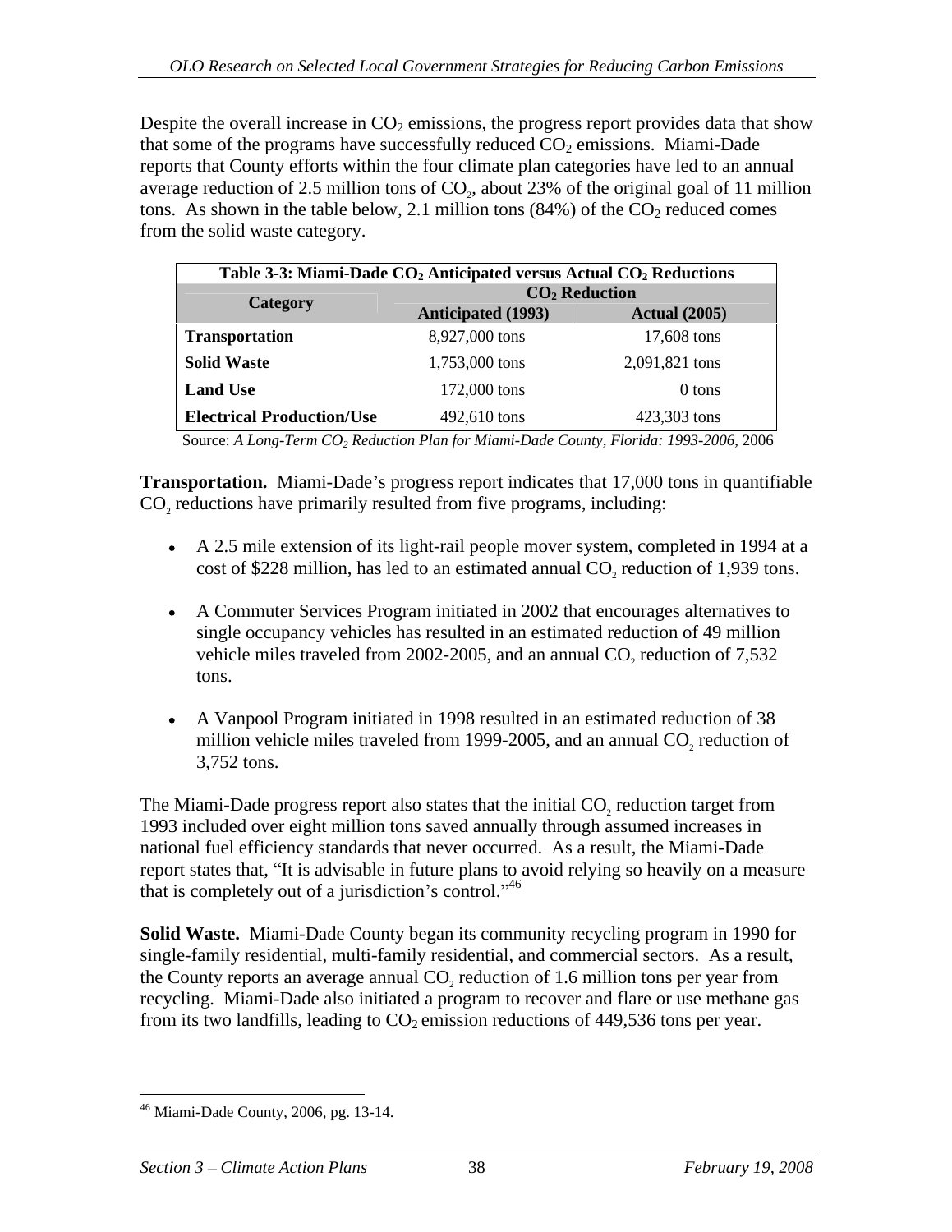**Electrical Production/Use.** The Miami-Dade indicates that progress in reducing CO<sub>2</sub> emissions from electricity use has been achieved in two areas: 1) increasing efficiencies in County facilities/operations; and 2) promoting and expanding participation in energy conservation. Specifically, the progress report states that:

- Implementation of energy performance contracts in County buildings beginning in 2000 has resulted in estimated CO<sub>2</sub> reductions of 5,887 tons per year.
- Converting 300 traffic signals to LED lights through 2003 reduced  $CO<sub>z</sub>$  emissions by 148 tons per year, or 0.5 tons per year per signal. Miami-Dade plans to convert all 76,000 of its traffic light signals to LED by the end of 2008, which would result in approximately 38,000 tons of CO<sub>2</sub> reductions annually.
- Florida Light & Power implemented a Demand Side Management Program in 1990 to help individual customers reduce their demand for electricity. This program is credited with helping reduce electricity demand by over 800 megawatts and reducing  $CO<sub>2</sub>$  emissions by 168,400 tons per year.
- Retrofitting over 1,000 bus shelters with solar panels to power the lighting needs of the shelters at night has led to  $CO$ , reductions of 1,794 tons per year.
- Between 1996-2000, 31 private companies participated in a County program funded by EPA's Climate Wise program to implement energy efficiency measures. While federal funding for this program ended in 2001, the report estimates that those companies that participated have achieved emissions reductions of 224,619 tons of CO<sub>2</sub> per year.

**Land Use.** The strategies in Miami-Dade County's CO<sub>2</sub> Reduction Plan to reduce emissions through the land use sector include encouraging the principles of transit and pedestrian oriented development, and other "smart growth" type planning principles. Miami-Dade was unable to quantify any emissions reductions that resulted from these efforts.

# **CITY OF ST. PAUL, MINNESOTA**

In 1993, St. Paul adopted an Urban CO<sub>2</sub> Reduction Plan to reduce annual  $CO<sub>2</sub>$  emissions by nearly 2.5 million tons by 2005, a reduction of 20% from 1988 levels.

Plan Elements and Progress/Results. St. Paul's plan included six strategies to reduce emissions and  $CO<sub>2</sub>$  reduction targets for each strategy. A 2004 update to the plan described each strategy and documented CO<sub>2</sub> reductions.<sup>47</sup>

<sup>&</sup>lt;sup>47</sup> Summary of Saint Paul Urban CO<sub>2</sub> Emission Reduction Plan, January 2004.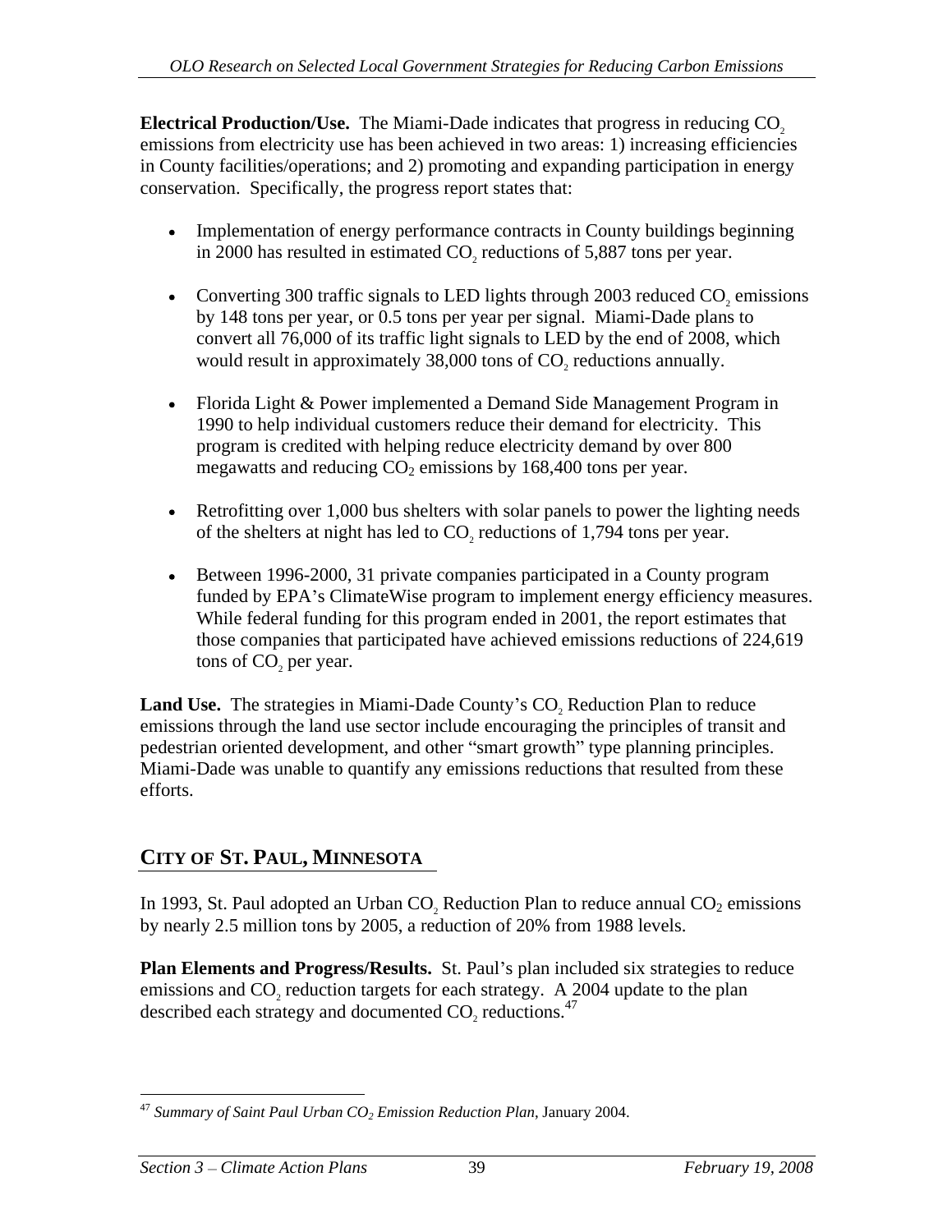Table 3-4 compares St. Paul's 1993 anticipated CO<sub>2</sub> reductions with its actual reductions reported in 2004. Overall, St. Paul reports CO<sub>2</sub> reductions of about 950,000 tons per year, or 40% of its 1993 goal. The data show that the primary reductions have come through programs/initiatives in St. Paul's energy efficiency and energy supply strategies.

|                                   | Table 3-4: City of St. Paul Anticipated and Actual CO <sub>2</sub> Reductions |                      |  |  |
|-----------------------------------|-------------------------------------------------------------------------------|----------------------|--|--|
| <b>Strategy</b>                   | $CO2$ Reductions (tons per year)                                              |                      |  |  |
|                                   | <b>Anticipated (1993)</b>                                                     | <b>Actual</b> (2004) |  |  |
| <b>Energy Efficiency</b>          | 1,354,400                                                                     | 242,800              |  |  |
| Diversification of Traffic Sector | 731,000                                                                       | undetermined         |  |  |
| <b>Energy Supply</b>              | 283,200                                                                       | 595,400              |  |  |
| Municipal Action Plan             | 10,800                                                                        | 22,600               |  |  |
| Recycling and Waste Prevention    | 10,800                                                                        | 89,900               |  |  |
| <b>Urban Reforestation</b>        | 3,600                                                                         | 3,100                |  |  |
| <b>Total</b>                      | 2,393,800                                                                     | 953,800              |  |  |

Source: *Summary of Saint Paul Urban CO<sub>2</sub> Emission Reduction Plan, 2004.* 

**Energy Efficiency.** This strategy aims to "reduce energy use through installation of costeffective efficiency measures such as lighting, air-handling, and insulation in residential, commercial, and industrial sectors." Initiatives highlighted in the report include:

- Implementing a hot water district heating system in downtown Saint Paul, which has reduced CO<sub>2</sub> emissions by 183,100 tons annually; and
- Reducing natural gas usage within St. Paul residential, commercial, and industrial sectors; which has reduced  $CO<sub>2</sub>$  emissions by 60,224 tons annually.

**Diversification of the Traffic Sector.** This strategy would "reduce reliance on automobiles by increasing public transportation options and planning toward reducing the need for private transportation." While St. Paul reports it has implemented several initiatives in this area, any resulting CO<sub>2</sub> reduction is "undetermined."

**Energy Supply.** This strategy "promote[s] the use of alternative energy sources such as photovoltaic, wind, biomass and fuel cells." The CO<sub>2</sub> reductions in this area have primarily occurred from an initiative to use local wood waste to fuel a combined heat and power plant. St. Paul reports that this alternative energy program has displaced over 100,000 tons of coal and reduced CO<sub>2</sub> emissions by 283,000 tons per year.

**Municipal Action Plan.** The plan defines this strategy as "City government taking the lead by making equipment changes and being efficient in energy use in City-owned buildings and vehicles." Initiatives highlighted in the report include:

- Purchasing new, energy efficient equipment, which reduced  $CO<sub>2</sub>$  emissions by 8,400 tons annually; and 8,400 tons annually; and
- Converting traffic signals to LED lights, which reduced  $CO$ , emissions by 1,600 tons annually.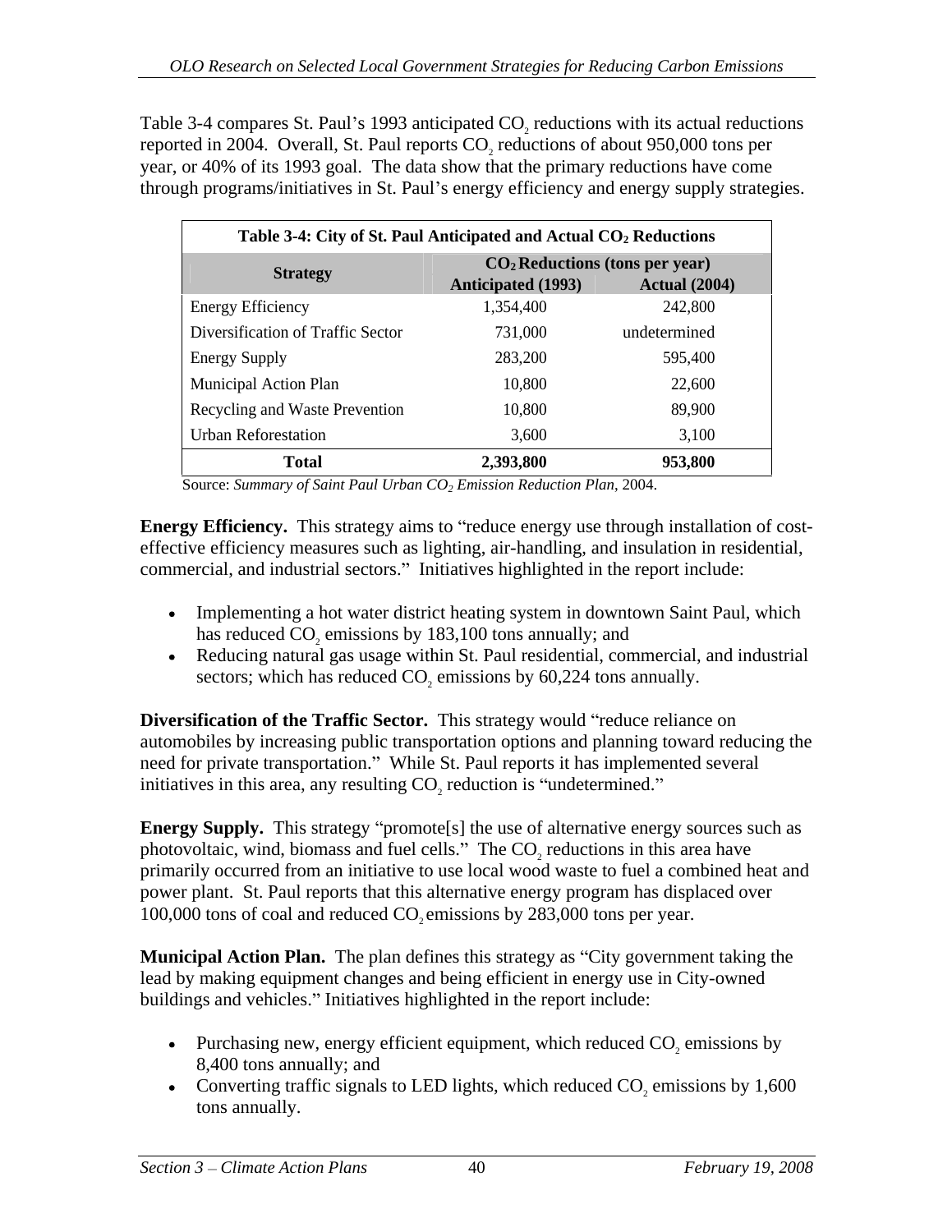# **CITY OF SEATTLE, WASHINGTON**

In 2006, the City of Seattle published a formal climate action plan.<sup>48</sup> In addition, in 2007 Seattle published an emissions inventory update that compared 1990 and 2005 greenhouse gas emission levels by sector.<sup>49</sup>

Seattle's 2005 greenhouse gas emission inventory estimated that the region produced about 6.6 million tons of  $CO<sub>2</sub>$  annually, broken down by sector as detailed below:

- Transportation 61%
- Industrial 20%
- Commercial 12%
- Residential 9%
- Other 1%

**Climate Plan Elements.** Seattle's Action Plan aims to reduce 686,600 tons of greenhouse gas emissions by 2012 compared to 1990 levels in the following three areas:

- 1) Achieving more efficient and cleaner energy for homes and businesses (316,000 ton reduction goal);
- 2) Increasing fuel efficiency and use of biofuels (200,600 ton reduction goal); and
- 3) Reducing Seattle's dependence on cars (170,000 ton reduction goal).

**Progress/Results.** Seattle reports an overall reduction in CO<sub>2</sub> emissions of 8% in 2005 compared to 1990. This amounts to per capita emissions that were 11% lower than 1990 levels. The decrease primarily comes from the residential and industrial sectors, as shown in the table below. The transportation sector was the only sector where  $2005 \text{ CO}$ , emissions were higher than 1990 levels.

| <b>Sector</b>               | 1990 Tons of $CO2$ 2005 Tons of $CO2$ | <b>Difference</b><br><b>Total</b> |           |
|-----------------------------|---------------------------------------|-----------------------------------|-----------|
|                             |                                       |                                   |           |
| 3,889,000<br>Transportation | 4,010,000                             | 121,000                           | $\sim$ 70 |
| 1,541,000<br>Industrial     | 1,319,000                             | $-222,000$                        | $-14%$    |
| 875,000<br>Commercial       | 816.000                               | $-59,000$                         | $-1\%$    |
| 735,000<br>Residential      | 12,000                                | $-123,000$                        | -17%      |
| 147,000<br>Other            | 3,000                                 | $-74,000$                         | -50%      |
| <b>Offsets Purchased</b>    | 216.000                               |                                   |           |
| 7,187,000<br>Total          | 6,614,000                             | -573,000                          | -8%       |

Source: *Seattle s Community Carbon Footprint: an Update*, 2007

 <sup>48</sup> City of Seattle, *Seattle, A Climate of Change: Meeting the Kyoto Challenge*, September 2006.

<sup>49</sup> City of Seattle, *Seattle s Community Carbon Footprint: an Update*, October 29, 2007.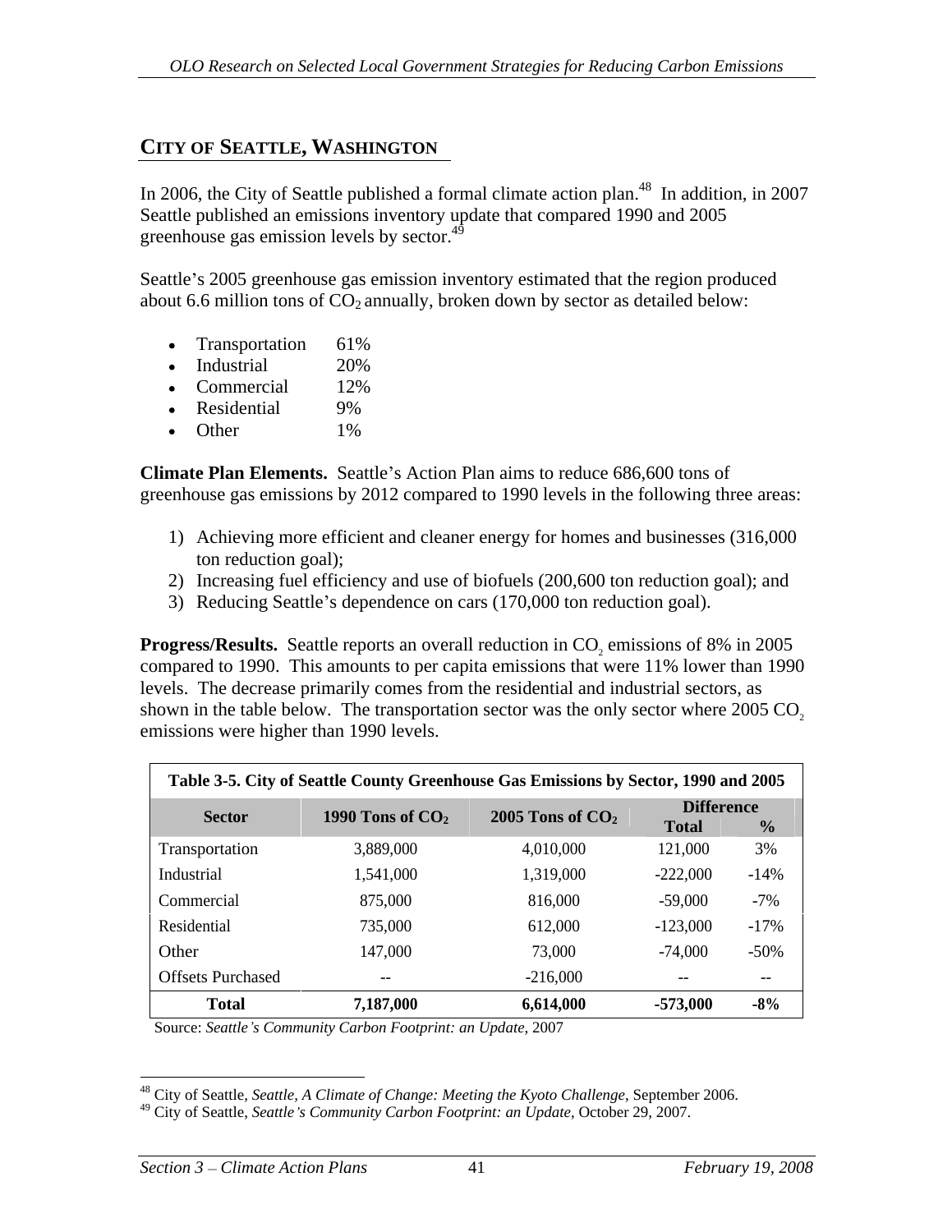Seattle attributes its reduction of  $CO<sub>2</sub>$  emissions to below 1990 levels to two main sources: sources:

- The Seattle City Light utility has developed a zero net emissions policy for its electricity supply through investing in conservation, renewable energy sources, and purchasing carbon offsets. Seattle's 2005 CO<sub>2</sub> calculation includes the purchase of 216,000 tons of carbon offsets by the utility.<sup>50</sup>
- Between 1990 and 2005, many Seattle households and businesses converted their energy source from heating oil to natural gas. Natural gas is a less carbon intensive energy source than heating oil, meaning it emits comparatively less  $CO<sub>2</sub>$ per unit used.

**Evaluation approach.** Seattle's climate plan includes a three-tiered strategy for measuring progress in reducing emissions. The first tier measures progress via periodic greenhouse gas emissions inventories, as shown above.

The second tier uses a set of climate protection indicators that Seattle breaks down into three categories, as listed below:

## **1)** *Transportation Choices, Smart Growth*

- Per capita vehicle miles traveled
- Average weekday metro ridership
- Annual Sound Transit Express ridership
- Annual Sounder Ridership
- Downtown bicycle commuters (one-day count)
- Percentage of Seattle residents living in urban centers/villages

# **2)** *Clean Energy, Efficient Buildings*

- Residential per capita electricity use and natural gas use
- Non-residential per capita electricity use and natural gas use
- Residential per capita natural gas use
- Non-residential per capita natural gas use
- Per capita water consumption
- Per capita non-recycled waste
- Percent of waste recycled

# **3)** *Clean Fuel, Clean Vehicles*

Number of biodiesel stations in Seattle  $\blacksquare$ 

The third measurement tier offers program-specific output measures and/or goals associated with each of the Climate Plan's recommended actions.

 $50$  Carbon offset refers to reducing or displacing  $CO<sub>2</sub>$  in another place.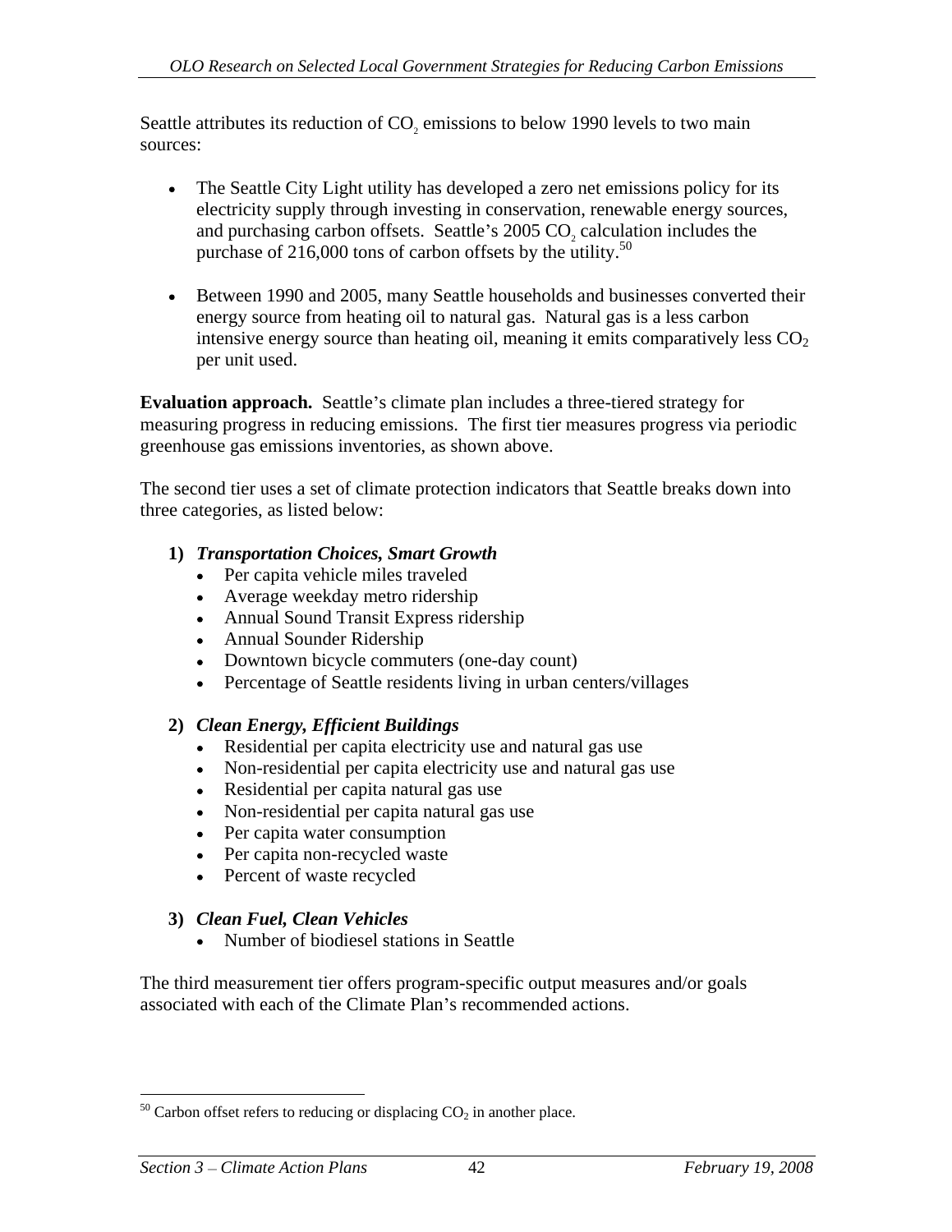**Program Costs and Sources of Funding.** Seattle's adopted 2007-2008 budget included \$1.7 million for climate investments in 2007 and \$1.1 million in 2008. Seattle's 2007 budget included:

- $\bullet$ \$375,000 to purchase more climate friendly vehicles and landscaping equipment and to install a biodiesel tank;
- \$530,000 to identify and implement energy efficiency measures in City facilities;
- \$200,000 to initiate an extensive community awareness and action campaign;
- \$100,000 to promote alternatives to single-occupant vehicle travel;
- \$100,000 for technical and policy analyses for regional road-pricing systems; and
- \$50,000 to increase fuel efficiency and use of biofuels by commercial fleet operators.

# **CITY OF BOULDER, COLORADO**

In 2006, the City of Boulder published a climate action plan.<sup>51</sup> The plan included a 2004 greenhouse gas inventory that showed  $1.81$  million tons of  $CO<sub>2</sub>$  emissions from the city, contributed by the following sectors:

- Commercial 30%
- Transportation 28%
- Residential 17%
- Industrial 15%
- Univ. of Colorado 5%
- Solid Waste  $4\%$
- Street Lighting 1% and 1% and 1% and 1% and 1% and 1% and 1% and 1% and 1% and 1% and 1% and 1% and 1% and 1% and 1% and 1% and 1% and 1% and 1% and 1% and 1% and 1% and 1% and 1% and 1% and 1% and 1% and 1% and 1% and 1%

**Plan Elements.** Boulder's plan lists multiple emissions reduction strategies and/or programs within four categories. The categories and their anticipated  $CO<sub>2</sub>$  reductions include: include:

- 1) Renewable energy and emissions offset strategies (203,778 tons);
- 2) Energy efficiency strategies to reduce emissions (76,222 tons);
- 3) Transportation (40,000 tons); and
- 4) Education and outreach (30,000 tons).

In total, Boulder's plan intends to reduce CO<sub>2</sub> emissions by 350,000 tons from 2004 levels.

**Program Costs and Sources of Funding.** Boulder residents approved a carbon tax in 2006 dedicated to funding Climate Action Plan programs and initiatives. The City assesses a tax on electricity consumption based on the amount of fossil fuel-based electricity used (e.g., customers purchasing wind power do not have to pay the tax).

 <sup>51</sup> *City of Boulder Climate Action Plan*, June 2006.